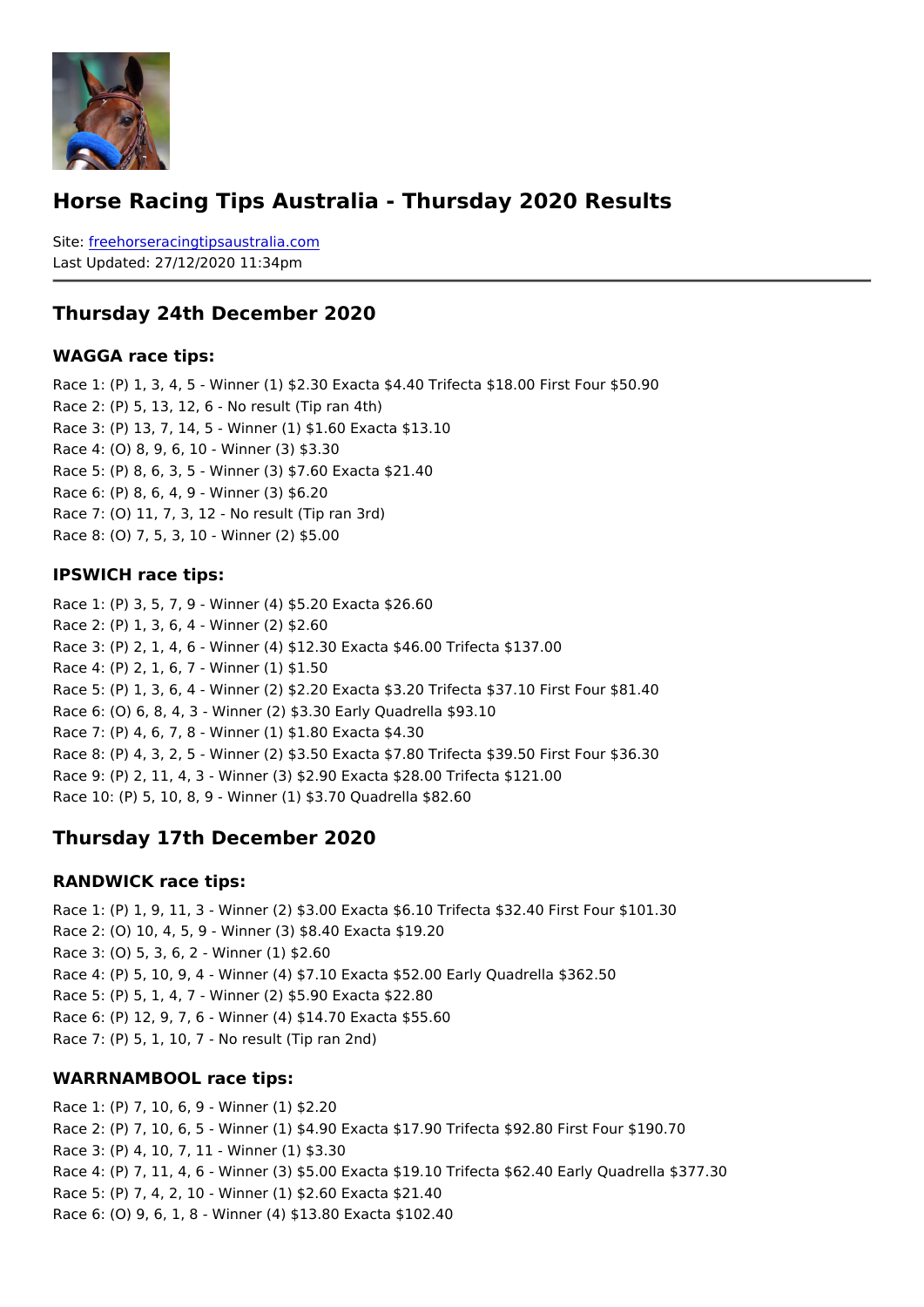Race 7: (P) 3, 7, 5, 12 - Winner (2) \$2.70 Exacta \$10.50 Race 8: (O) 7, 5, 14, 13 - No result (Tip ran 4th)

### **IPSWICH race tips:**

Race 1: (P) 3, 2, 1, - Winner (2) \$1.80 Exacta \$3.40 Trifecta \$4.90 Race 2: (P) 17, 12, 6, 5 - Winner (3) \$4.60 Race 3: (P) 6, 2, 9, 11 - Winner (1) \$2.30 Race 4: (P) 4, 7, 6, 8 - No result (Tips ran 2nd, 3rd, 4th) Race 5: (P) 2, 1, 3, 5 - Winner (2) \$4.70 Exacta \$20.30 Trifecta \$43.50 First Four \$93.50 Race 6: (P) 1, 6, 10, 7 - Winner (2) \$3.40 Race 7: (P) 4, 1, 6, 2 - Winner (3) \$4.20 Exacta \$26.90 Trifecta \$82.40 First Four \$228.90 Race 8: (O) 5, 2, 10, 7 - Winner (1) \$8.20 Exacta \$58.90 Trifecta \$252.10 Quadrella \$1,038.20

## **PINJARRA race tips:**

Race 1: (O) 1, 11, 2, 8 - Winner (4) \$5.70 Exacta \$16.40 Race 2: (P) 6, 2, 3, 7 - Winner (1) \$5.00 Exacta \$21.00 Trifecta \$56.30 Race 3: (P) 9, 5, 4, 7 - No result (Tips ran 2nd, 3rd, 4th) Race 4: (P) 8, 4, 1, 2 - Winner (2) \$2.90 Race 5: (P) 3, 8, 4, 10 - No result (Tips ran 2nd, 4th) Race 6: (O) 6, 1, 2, 9 - Winner (3) \$3.90 Race 7: (P) 7, 1, 5, 10 - Winner (2) \$4.30 Exacta \$20.50 Race 8: (O) 7, 8, 6, 5 - No result (Tips ran 2nd, 3rd, 4th)

## **COROWA race tips:**

Race 1: (P) 1, 8, 3, 5 - Winner (2) \$2.10 Exacta \$6.60 Trifecta \$35.90 Race 2: (P) 2, 6, 7, 1 - No result (Tips ran 2nd, 4th) Race 3: (O) 4, 1, 9, 12 - No result Race 4: (P) 4, 13, 7, 3 - Winner (2) \$2.90 Exacta \$43.30 Trifecta \$220.30 Race 5: (O) 1, 8, 9, 2 - Winner (3) \$5.40 Exacta \$17.60 Race 6: (O) 2, 7, 14, 3 - Winner (1) \$1.70 Race 7: (O) 6, 3, 10, 1 - Winner (2) \$2.30 Exacta \$33.90 Quadrella \$183.20

## **Thursday 10th December 2020**

#### **WYONG race tips:**

Race 1: (P) 2, 4, 7, 3 - Winner (2) \$2.40 Exacta \$4.70 Trifecta \$23.40 Race 2: (P) 2, 9, 10, 1 - Winner (1) \$3.30 Exacta \$14.70 Trifecta \$45.30 First Four \$85.90 Race 3: (P) 7, 4, 6, 2 - Winner (2) \$3.90 Exacta \$38.20 Race 4: (P) 3, 5, 10, 1 - Winner (1) \$1.10 Exacta \$5.20 Early Quadrella \$42.70 Race 5: (P) 2, 10, 4, 5 - Winner (4) \$4.90 Exacta \$18.30 Race 6: (P) 9, 4, 1, 5 - Winner (2) \$3.00 Exacta \$10.20 Race 7: (P) 7, 4, 8, 1 - Winner (1) \$3.30 Exacta \$9.30 Trifecta \$97.60 Quadrella \$108.60

## **WODONGA race tips:**

Race 1: (P) 1, 7, 6, 3 - Winner (1) \$2.30 Exacta \$8.60 Race 2: (P) 1, 6, 4, 5 - Winner (1) \$2.20 Exacta \$6.60 Trifecta \$20.30 First Four \$45.70 Race 3: (P) 1, 2, 12, 8 - Winner (1) \$1.60 Exacta \$4.50 Trifecta \$22.80 Race 4: (P) 1, 6, 8, 5 - No result (Tips ran 2nd, 3rd, 4th) Race 5: (P) 1, 7, 5, 3 - No result (Tips ran 2nd, 3rd, 4th) Race 6: (P) 7, 2, 3, 1 - Winner (4) \$8.90 Exacta \$43.40 Race 7: (O) 4, 3, 1, 5 - No result (Tips ran 3rd, 4th) Race 8: (P) 8, 1, 3, 4 - Winner (1) \$4.20 Exacta \$20.90 Trifecta \$55.20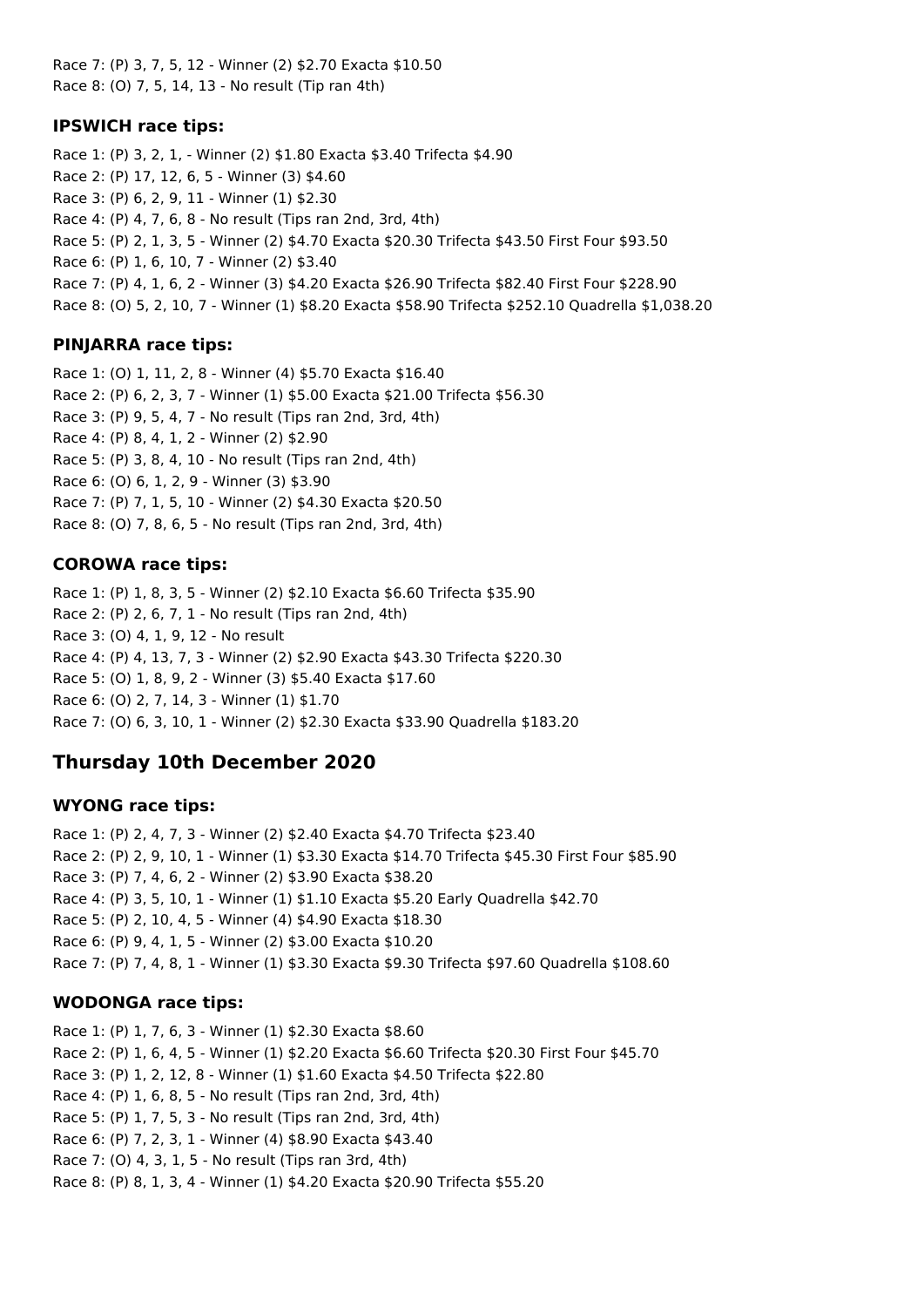#### **MACKAY race tips:**

Race 1: (P) 3, 1, 5, 4 - Winner (1) \$1.60 Exacta \$2.60 Trifecta \$4.20 First Four \$3.20 Race 2: (P) 6, 5, 8, 3 - Winner (1) \$2.20 Exacta \$8.90 Race 3: (P) 2, 1, 6, 4 - Winner (1) \$2.60 Race 4: (P) 6, 2, 8, 1 - Winner (3) \$3.40 Exacta \$8.80 Trifecta \$18.70 Early Quadrella \$60.50 Race 5: (O) 8, 11, 1, 14 - No result (Tips ran 2nd, 3rd, 4th) Race 6: (P) 6, 1, 8, 3 - Winner (2) \$2.80 Exacta \$9.40 Race 7: (O) 10, 7, 9, 1 - Winner (1) \$1.70 Race 8: (O) 1, 6, 2, 12 - Winner (2) \$5.70

#### **GERALDTON race tips:**

Race 1: (P) 2, 8, 1, 9 - Winner (2) \$3.70 Race 2: (P) 4, 3, 1, 9 - Winner (1) \$3.30 Race 3: (P) 2, 7, 8, 4 - Winner (1) \$1.30 Exacta \$4.50 Race 4: (O) 1, 4, 2, 7 - Winner (2) \$4.30 Early Quadrella \$141.10 Race 5: (P) 5, 2, 3, 4 - Winner (4) \$8.00 Exacta \$41.40 Race 6: (P) 2, 7, 5, 8 - Winner (1) \$3.80 Exacta \$4.10 Race 7: (O) 5, 4, 9, 7 - Winner (2) \$3.50 Exacta \$24.50 Quadrella \$580.50

### **QUEANBEYAN race tips:**

Race 1: (P) 8, 7, 1, 9 - No result (Tips ran 2nd, 3rd) Race 2: (P) 2, 8, 6, 3 - Winner (1) \$1.40 Exacta \$5.10 Trifecta \$20.90 Race 3: (P) 1, 6, 8, 5 - Winner (4) \$12.60 Exacta \$34.10 Race 4: (O) 4, 2, 10, 11 - Winner (3) \$9.40 Exacta \$41.90 Race 5: (O) 4, 1, 11, 5 - Winner (1) \$2.40 Race 6: (P) 9, 3, 6, 4 - Winner (3) \$5.10 Quadrella \$1,295.30

## **Thursday 3rd December 2020**

#### **COFFS HARBOUR race tips:**

Race 1: (P) 2, 12, 8, 3 - Winner (1) \$1.90 Race 2: (P) 16, 8, 3, 7 - Winner (4) \$9.80 Exacta \$58.10 Race 3: (O) 6, 14, 1, 4 - No result (Tips ran 2nd, 4th) Race 4: (P) 11, 8, 3, 9 - Winner (1) \$1.90 Exacta \$13.20 Trifecta \$45.50 Race 5: (O) 2, 4, 1, 7 - Winner (3) \$3.90 Exacta \$11.20 Race 6: (P) 2, 4, 6, 5 - Winner (1) \$3.30 Exacta \$12.90 Race 7: (O) 12, 2, 5, 6 - No result (Tips ran 2nd, 3rd) Race 8: (O) 3, 6, 11, 9 - Winner (2) \$6.60 Exacta \$15.40

## **KYNETON race tips:**

Race 1: (P) 11, 3, 9, 4 - Winner (2) \$2.70 Race 2: (P) 12, 13, 7, 6 - Winner (2) \$1.60 Exacta \$7.30 Race 3: (P) 9, 1, 7, 3 - No result (Tips ran 2nd, 3rd) Race 4: (P) 12, 4, 9, 5 - Winner (1) \$1.70 Race 5: (P) 5, 3, 1, 2 - No result (Tips ran 2nd, 3rd) Race 6: (P) 5, 7, 6, 8 - No result (Tips ran 2nd, 3rd, 4th) Race 7: (P) 4, 1, 6, 5 - No result (Tips ran 2nd, 3rd) Race 8: (P) 4, 1, 9, 2 - Winner (3) \$4.00 Exacta \$25.40

## **CAIRNS race tips:**

Race 1: (P) 1, 4, 8, 7 - Winner (1) \$2.00 Exacta \$9.30 Trifecta \$19.50 Race 2: (P) 3, 6, 1, 4 - Winner (4) \$2.70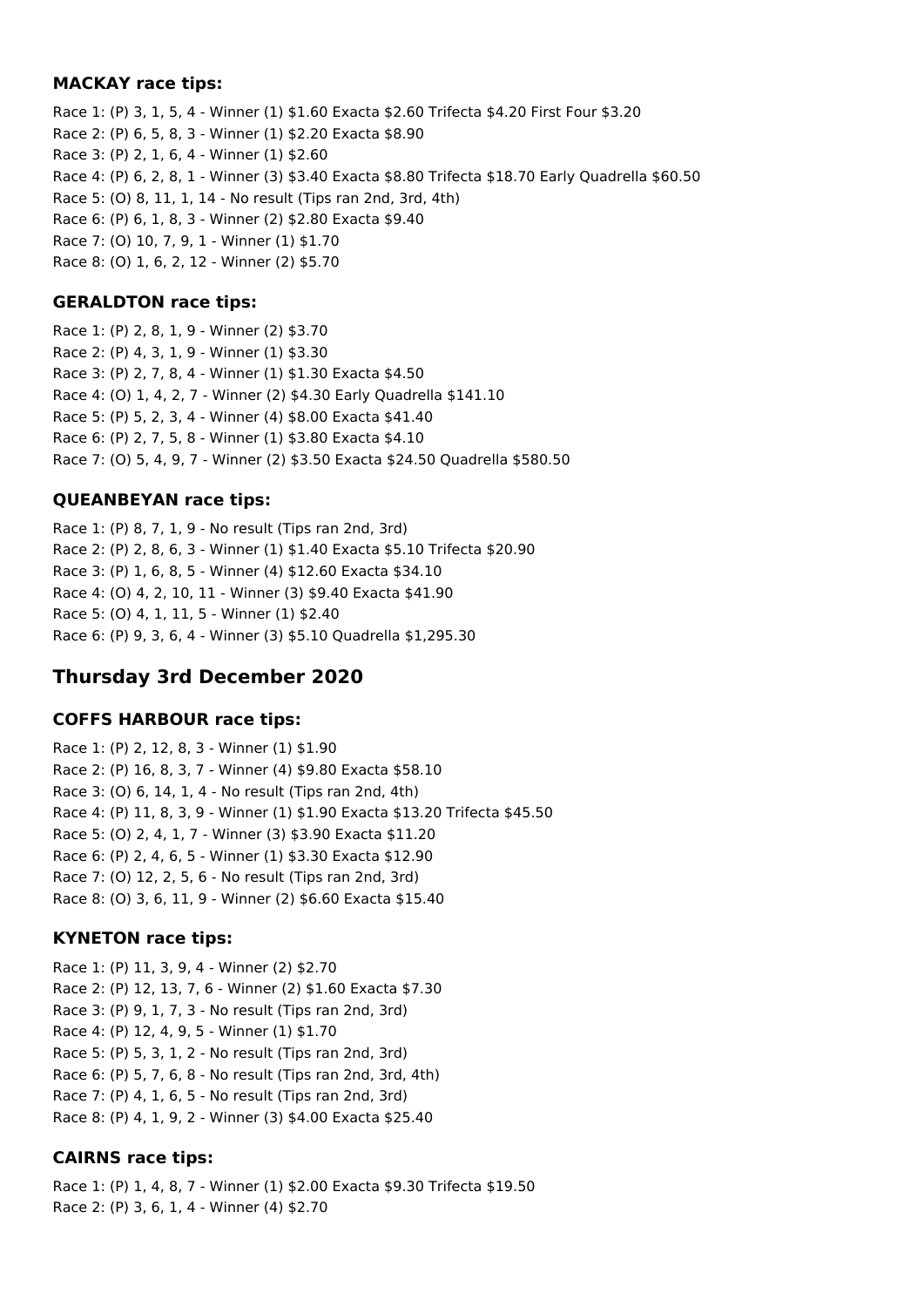Race 3: (P) 1, 4, 5, 3 - Winner (3) \$5.40 Exacta \$17.40 Trifecta \$52.70 First Four \$65.90 Race 4: (P) 2, 1, 6, 5 - Winner (1) \$1.70 Early Quadrella \$114.90 Race 5: (P) 4, 2, 5, 1 - Winner (1) \$2.90 Exacta \$9.50 Trifecta \$42.30 First Four \$105.30 Race 6: (P) 6, 8, 9, 2 - Winner (1) \$3.70 Exacta \$9.60 Trifecta \$49.20 Race 7: (P) 1, 7, 5, 3 - Winner (4) \$4.10 Race 8: (P) 7, 6, 3, 8 - Winner (3) \$6.60 Exacta \$30.50 Trifecta \$111.50 Quadrella \$302.70

#### **NORTHAM race tips:**

Race 1: (P) 2, 5, 4, 3 - No result (Tips ran 2nd, 3rd, 4th) Race 2: (P) 2, 8, 1, 4 - Winner (3) \$3.50 Exacta \$7.50 Trifecta \$19.40 Race 3: (P) 2, 7, 3, 8 - No result (Tip ran 2nd) Race 4: (P) 5, 4, 3, 2 - Winner (4) \$11.30 Race 5: (P) 3, 7, 5, 9 - No result (Tip ran 3rd) Race 6: (P) 7, 8, 6, 12 - Winner (1) \$1.60 Exacta \$19.90 Race 7: (P) 3, 4, 2, 9 - Winner (3) \$3.10 Exacta \$15.70 Trifecta \$44.20 First Four \$74.50 Race 8: (O) 6, 10, 11, 7 - No result (Tip ran 3rd)

## **Thursday 26th November 2020**

#### **WYONG race tips:**

Race 1: (P) 1, 2, 4, 7 - Winner (2) \$2.50 Race 2: (P) 1, 4, 7, 2 - Winner (2) \$10.40 Race 3: (P) 9, 7, 10, 8 - Winner (1) \$2.90 Exacta \$11.00 Race 4: (P) 12, 5, 10, 4 - Winner (2) \$1.90 Early Quadrella \$252.70 Race 5: (P) 6, 4, 3, 8 - Winner (4) \$3.60 Exacta \$13.00 Race 6: (O) 13, 10, 3, 4 - Winner (3) \$3.70 Exacta \$56.60 Race 7: (O) 2, 7, 11, 4 - No result (Tips ran 3rd, 4th)

#### **PAKENHAM race tips:**

Race 1: (P) 10, 4, 5, 9 - Winner (2) \$5.10 Exacta \$11.60 Race 2: (P) 10, 9, 8, 3 - Winner (2) \$2.40 Race 3: (P) 2, 4, 5, 9 - Winner (1) \$3.70 Exacta \$8.60 Race 4: (P) 9, 12, 2, 4 - No result (Tip ran 4th) Race 5: (P) 7, 5, 3, 2 - Winner (2) \$4.40 Exacta \$19.60 Trifecta \$116.10 First Four \$543.40 Race 6: (O) 11, 6, 3, 10 - No result (Tips ran 3rd, 4th) Race 7: (P) 1, 5, 3, 6 - Winner (2) \$3.90 Exacta \$21.40 Trifecta \$65.80 Race 8: (O) 6, 7, 8, 4 - Winner (3) \$8.10

#### **BALAKLAVA race tips:**

Race 1: (P) 7, 4, 3, 6 - Winner (3) \$7.20 Exacta \$33.80 Race 2: (P) 9, 8, 3, 4 - Winner (1) \$1.50 Exacta \$5.20 Trifecta \$13.00 First Four \$39.30 Race 3: (O) 7, 13, 5, 9 - Winner (1) \$3.40 Exacta \$23.10 Trifecta \$103.60 First Four \$594.20 Race 4: (O) 7, 8, 12, 13 - Winner (4) \$4.20 Exacta \$17.00 Early Quadrella \$179.30 Race 5: (P) 1, 2, 7, 8 - Winner (3) \$4.20 Exacta \$10.50 Trifecta \$16.40 First Four \$26.60 Race 6: (P) 1, 2, 9, 5 - Winner (2) \$5.40 Race 7: (P) 3, 4, 5, 8 - Winner (1) \$6.60 Race 8: (P) 6, 7, 4, 9 - Winner (3) \$6.90 Exacta \$53.00 Quadrella \$513.90

#### **MACKAY race tips:**

Race 1: (P) 4, 2, 5, 3 - Winner (1) \$1.20 Exacta \$3.30 Trifecta \$9.50 Race 2: (P) 7, 5, 3, 2 - Winner (3) \$3.60 Race 3: (P) 1, 2, 7, 3 - Winner (4) \$3.00 Exacta \$9.10 Race 4: (P) 4, 3, 1, 2 - Winner (4) \$3.70 Exacta \$14.10 Trifecta \$47.20 Early Quadrella \$131.30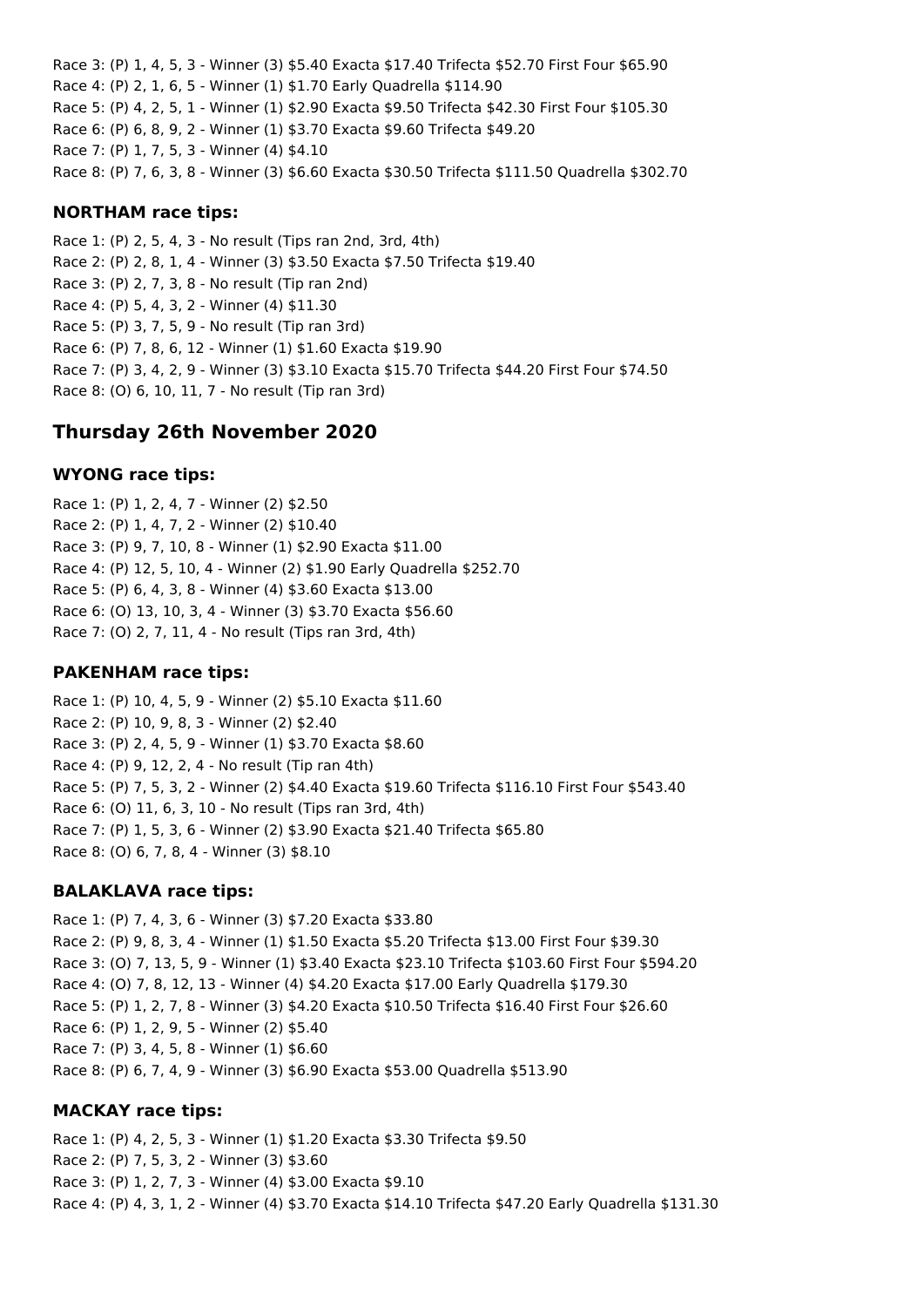Race 5: (P) 2, 4, 5, 6 - Winner (3) \$4.80 Exacta \$16.10 Trifecta \$62.80 First Four \$208.30 Race 6: (P) 3, 2, 1, 8 - Winner (1) \$1.60 Exacta \$4.00 Race 7: (P) 1, 4, 3, 2 - No result (Tips ran 2nd, 3rd, 4th) Race 8: (O) 1, 8, 10, 12 - No result (Tip ran 4th)

#### **NARROGIN race tips:**

Race 1: (O) 5, 7, 8, 6 - No result Race 2: (P) 4, 1, 5, 2 - Winner (2) \$4.30 Race 3: (O) 3, 5, 8, 2 - Winner (1) \$8.00 Race 4: (P) 6, 1, 8, 7 - No result (Tips ran 3rd, 4th) Race 5: (O) 5, 1, 6, 9 - Winner (2) \$2.50 Exacta \$25.70 Trifecta \$289.60 First Four \$693.10 Race 6: (O) 2, 8, 9, 3 - Winner (4) \$7.10 Exacta \$52.00 Race 7: (O) 3, 1, 9, 4 - Winner (2) \$9.20

## **BENDIGO race tips:**

Race 1: (P) 6, 10, 5, 9 - No result (Tip ran 3rd) Race 2: (\*) 5, 6, 1, 7 - Winner (2) \$7.30 Exacta \$45.00 Race 3: (P) 2, 7, 6, 5 - Winner (4) \$7.10 Exacta \$33.10 Trifecta \$48.90 First Four \$202.10 Race 4: (P) 2, 8, 3, 13 - No result (Tips ran 2nd, 3rd) Race 5: (P) 1, 2, 3, 4 - Winner (3) \$3.90 Exacta \$13.50 Trifecta \$22.30 Race 6: (P) 1, 7, 3, 2 - Winner (2) \$2.80 Race 7: (O) 7, 10, 5, 12 - Winner (2) \$4.10 Race 8: (O) 6, 3, 2, 4 - Winner (3) \$3.30 Exacta \$10.40 Trifecta \$48.80 Quadrella \$304.50

## **NARROMINE race tips:**

Race 1: (O) 3, 1, 5, 11 - Winner (1) \$3.40 Race 2: (O) 9, 10, 8, 5 - Winner (3) \$3.80 Exacta \$11.50 Race 3: (P) 10, 6, 5, 9 - Winner (4) \$6.20 Race 4: (O) 8, 3, 11, 10 - No result (Tip ran 3rd) Race 5: (P) 7, 12, 2, 4 - No result (Tips ran 2nd, 4th) Race 6: (O) 1, 7, 11, 5 - Winner (2) \$5.90 Race 7: (O) 5, 3, 8, 10 - No result (Tip ran 2nd) Race 8: (O) 9, 3, 11, 8 - Winner (2) \$6.50

## **Thursday 19th November 2020**

## **HAWKESBURY race tips:**

Race 1: (P) 7, 3, 2, 5 - Winner (1) \$2.80 Race 2: (P) 7, 6, 2, 5 - Winner (1) \$2.70 Race 3: (P) 2, 6, 3, 5 - Winner (1) \$1.90 Exacta \$16.50 Trifecta \$33.70 Race 4: (P) 9, 3, 1, 5 - Winner (1) \$2.90 Early Quadrella \$63.30 Race 5: (P) 7, 2, 1, 5 - Winner (1) \$2.90 Race 6: (O) 1, 9, 5, 7 - No result (Tip ran 2nd) Race 7: (P) 3, 5, 2, 6 - Winner (3) \$5.70

#### **MOE race tips:**

Race 1: (P) 5, 8, 10, 6 - Winner (2) \$3.40 Race 2: (P) 8, 4, 2, 5 - No result (Tips ran 3rd, 4th) Race 3: (P) 1, 10, 12, 9 - No result (Tips ran 2nd, 3rd, 4th) Race 4: (P) 4, 10, 11, 3 - No result (Tips ran 2nd, 3rd, 4th) Race 5: (O) 2, 5, 6, 8 - Winner (2) \$3.30 Exacta \$18.70 Trifecta \$96.70 Race 6: (P) 3, 8, 5, 9 - No result (Tips ran 3rd, 4th) Race 7: (O) 8, 9, 11, 6 - Winner (4) \$5.50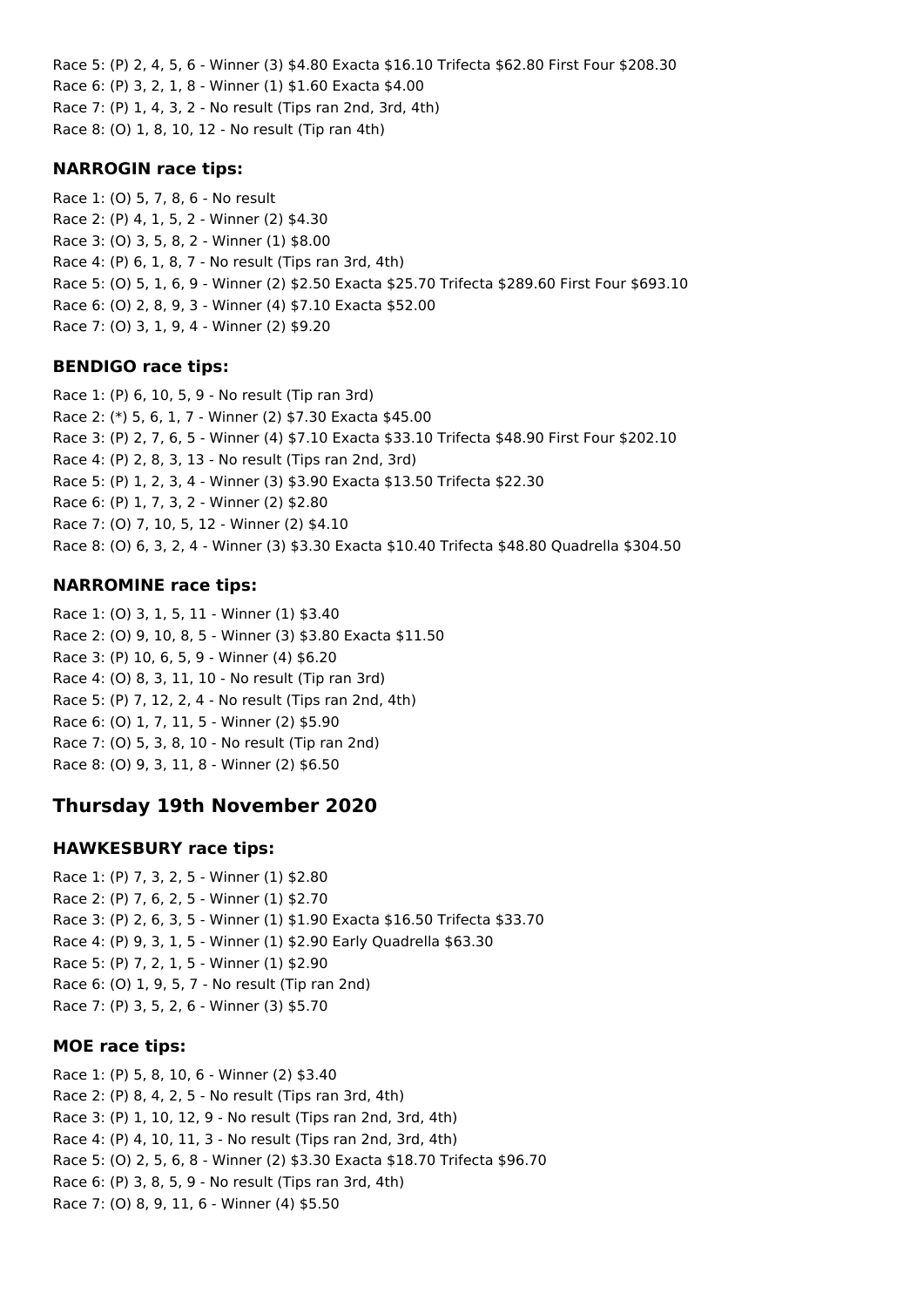#### **BEAUDESERT race tips:**

Race 1: (P) 7, 5, 2, 1 - Winner (2) \$2.90 Race 2: (O) 11, 5, 8, 14 - Winner (1) \$1.80 Exacta \$3.60 Trifecta \$15.70 Race 3: (P) 9, 3, 5, 7 - Winner (1) \$1.90 Race 4: (P) 1, 2, 4, 6 - Winner (1) \$2.30 Exacta \$5.20 Early Quadrella \$31.00 Race 5: (P) 7, 8, 6, 4 - Winner (3) \$18.00 Exacta \$86.50 Race 6: (P) 1, 5, 8, 6 - Winner (1) \$2.50 Race 7: (O) 6, 2, 7, 5 - No result (Tips ran 2nd, 4th) Race 8: (P) 5, 1, 6, 3 - Winner (1) \$3.10

#### **NORTHAM race tips:**

Race 1: (P) 1, 3, 2, 8 - Winner (3) \$10.20 Exacta \$23.70 Race 2: (P) 5, 1, 4, 7 - Winner (1) \$2.10 Exacta \$24.90 Race 3: (P) 6, 7, 9, 1 - Winner (1) \$4.10 Exacta \$53.20 Race 4: (P) 3, 4, 6, 7 - Winner (2) \$8.10 Early Quadrella \$1,568.50 Race 5: (O) 2, 1, 8, 9 - Winner (1) \$2.20 Exacta \$13.40 Race 6: (P) 2, 3, 6, 7 - No result (Tips ran 2nd, 3rd, 4th) Race 7: (O) 1, 2, 7, 3 - Winner (1) \$3.50 Race 8: (O) 4, 3, 6, 10 - No result

## **Thursday 12th November 2020**

#### **PORT MACQUARIE race tips:**

Race 1: (P) 7, 4, 6, 1 - Winner (1) \$2.50 Exacta \$12.70 Race 2: (P) 2, 4, 6, 3 - Winner (3) \$9.90 Race 3: (P) 7, 6, 3, 1 - Winner (4) \$3.60 Race 4: (P) 14, 13, 8, 2 - Winner (1) \$1.70 Exacta \$11.20 Early Quadrella \$245.40 Race 5: (O) 6, 2, 8, 10 - No result (Tips ran 2nd, 4th) Race 6: (O) 13, 2, 14, 7 - Winner (1) \$2.00 Race 7: (O) 10, 2, 6, 3 - Winner (4) \$8.90 Exacta \$43.10 Trifecta \$92.80 Race 8: (P) 4, 1, 3, 10 - Winner (1) \$3.80

#### **PAKENHAM race tips:**

Race 1: (P) 6, 8, 7, 2 - Winner (1) \$1.80 Exacta \$16.60 Race 2: (P) 11, 6, 12, 7 - Winner (3) \$2.80 Exacta \$6.40 Race 3: (P) 2, 12, 4, 8 - Winner (1) \$2.30 Exacta \$6.10 Trifecta \$20.50 Race 4: (P) 8, 9, 7, 5 - No result (Tips ran 2nd, 4th) Race 5: (P) 5, 2, 6, 12 - Winner (1) \$3.50 Exacta \$19.80 Trifecta \$87.20 First Four \$180.50 Race 6: (P) 2, 9, 1, 11 - No result (Tips ran 2nd, 4th) Race 7: (O) 8, 9, 6, 10 - No result (Tip ran 4th) Race 8: (O) 12, 8, 7, 9 - Winner (4) \$4.30 Race 9: (O) 3, 12, 11, 10 - No result (Tip ran 2nd)

#### **GATTON race tips:**

Race 1: (P) 4, 2, 9, 8 - No result (Tips ran 2nd, 3rd, 4th) Race 2: (O) 3, 2, 14, 13 - Winner (2) \$4.20 Exacta \$28.50 Race 3: (O) 12, 5, 18, 1 - Winner (4) \$2.50 Exacta \$16.10 Trifecta \$68.70 Race 4: (O) 9, 1, 5, 8 - Winner (2) \$9.20 Exacta \$48.30 Race 5: (\*) 4, 10, 3, 7 - Winner (2) \$5.80 Race 6: (P) 6, 10, 7, 3 - Winner (1) \$6.40 Race 7: (O) 8, 4, 12, 7 - No result (Tips ran 2nd, 4th)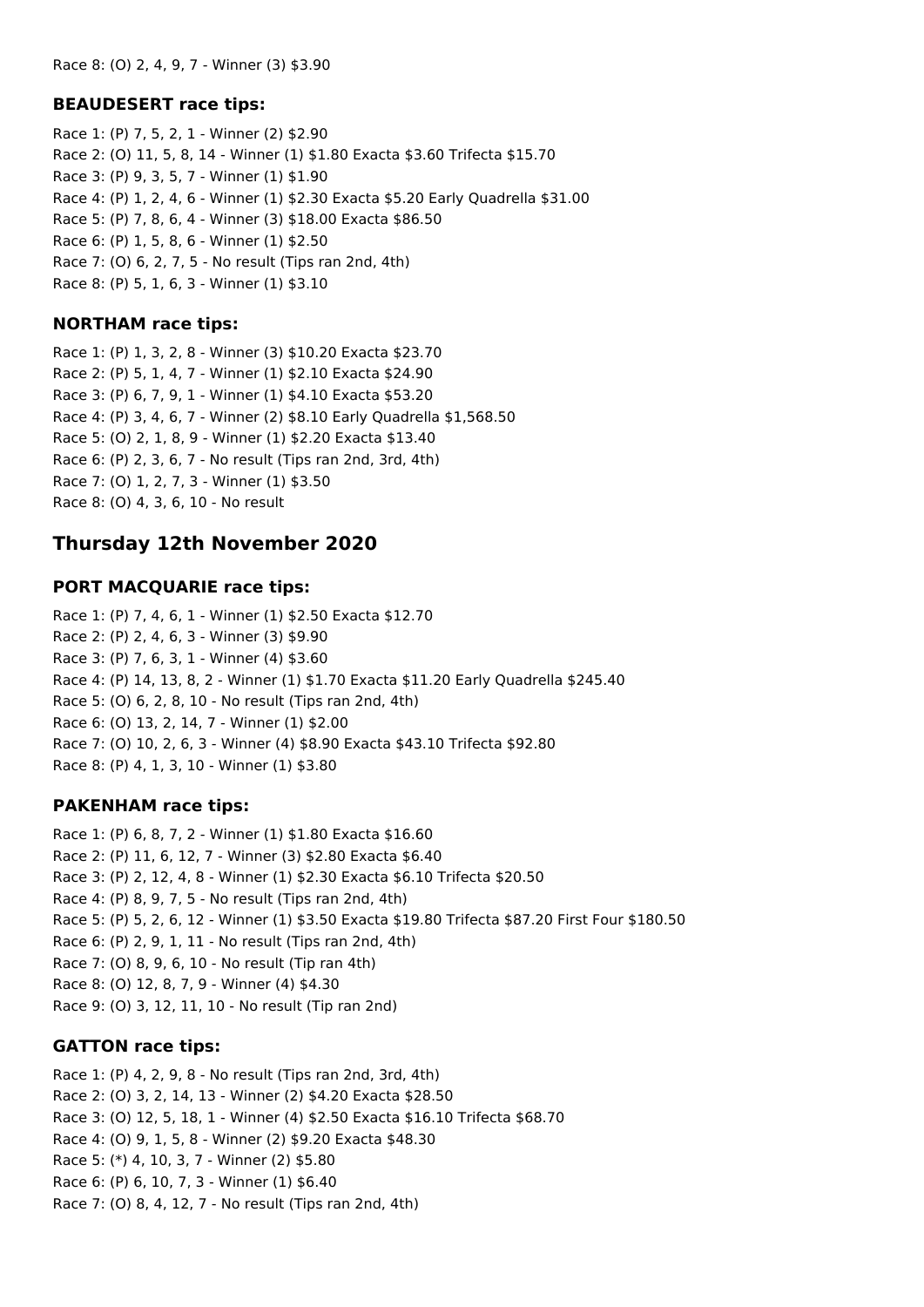#### **BUNBURY race tips:**

Race 1: (P) 3, 4, 5, 1 - Winner (3) \$7.00 Exacta \$11.50 Trifecta \$72.10 First Four \$220.30 Race 2: (P) 10, 9, 2, 12 - Winner (2) \$4.20 Exacta \$4.50 Race 3: (O) 12, 3, 5, 2 - Winner (2) \$7.80 Race 4: (O) 11, 7, 10, 2 - Winner (2) \$1.70 Exacta \$9.10 Early Quadrella \$363.40 Race 5: (O) 11, 2, 3, 5 - Winner (1) \$3.40 Race 6: (O) 10, 2, 1, 5 - Winner (2) \$2.20 Exacta \$8.50 Trifecta \$51.10 First Four \$166.10 Race 7: (O) 7, 4, 5, 10 - Winner (3) \$6.80 Exacta \$41.80 Race 8: (O) 8, 10, 5, 2 - Winner (4) \$4.20 Quadrella \$368.80

### **WANGARATTA race tips:**

Race 1: (P) 8, 1, 4, 6 - Winner (1) \$1.80 Exacta \$11.10 Trifecta \$41.70 First Four \$157.50 Race 2: (P) 8, 2, 4, 6 - Winner (1) \$1.60 Exacta \$33.00 Race 3: (P) 10, 9, 7, 8 - Winner (1) \$1.70 Exacta \$4.40 Trifecta \$19.20 First Four \$42.10 Race 4: (P) 4, 10, 8, 12 - Winner (2) \$3.60 Early Quadrella \$22.20 Race 5: (O) 3, 1, 8, 7 - Winner (1) \$3.20 Exacta \$12.80 Trifecta \$72.70 Race 6: (P) 2, 4, 5, 8 - Winner (3) \$3.90 Exacta \$19.30 Race 7: (O) 1, 6, 7, 10 - Winner (1) \$2.30 Race 8: (O) 8, 4, 7, 6 - No result (Tips ran 2nd, 3rd, 4th)

## **Thursday 5th November 2020**

### **HAWKESBURY race tips:**

Race 1: (P) 4, 9, 1, 7 - Abandoned Race 2: (P) 2, 5, 6, 1 - Abandoned Race 3: (P) 4, 6, 7, 11 - Abandoned Race 4: (P) 11, 9, 6, 13 - Abandoned Race 5: (P) 1, 4, 5, 10 - Abandoned Race 6: (P) 6, 5, 1, 3 - Abandoned Race 7: (O) 2, 6, 10, 5 - Abandoned Race 8: (P) 3, 1, 2, 5 - Abandoned

#### **FLEMINGTON race tips:**

Race 1: (P) 2, 7, 4, 6 - Winner (2) \$4.30 Exacta \$22.00 Race 2: (P) 5, 1, 9, 2 - Winner (3) \$5.20 Race 3: (\*) 6, 9, 3, 8 - Winner (1) \$3.10 Exacta \$13.40 Trifecta \$48.40 First Four \$87.40 Race 4: (P) 5, 8, 4, 11 - Winner (3) \$8.00 Race 5: (P) 6, 4, 3, 8 - No result (Tip ran 2nd) Race 6: (P) 5, 3, 4, 11 - Winner (1) \$2.90 Race 7: (O) 4, 8, 13, 6 - No result (Tips ran 2nd, 4th) Race 8: (\*) 1, 2, 6, 5 - Winner (2) \$5.30 Exacta \$114.10 Trifecta \$235.50 First Four \$796.80 Race 9: (\*) 6, 2, 4, 13 - Winner (1) \$1.80

## **GAWLER race tips:**

Race 1: (\*) 5, 1, 6, 2 - Winner (1) \$1.70 Exacta \$5.30 Trifecta \$18.40 Race 2: (P) 11, 1, 6, 5 - Winner (1) \$2.50 Exacta \$11.90 Trifecta \$39.00 Race 3: (P) 8, 9, 13, 12 - Winner (3) \$19.00 Exacta \$83.30 Trifecta \$314.20 First Four \$1,551.40 Race 4: (P) 1, 2, 3, 4 - Winner (4) \$12.00 Exacta \$39.20 Trifecta \$207.00 First Four \$302.70 Early Quadrella \$1,711.20 Race 5: (P) 1, 5, 3, 6 - No result (Tip ran 4th) Race 6: (P) 3, 7, 5, 2 - Winner (3) \$2.70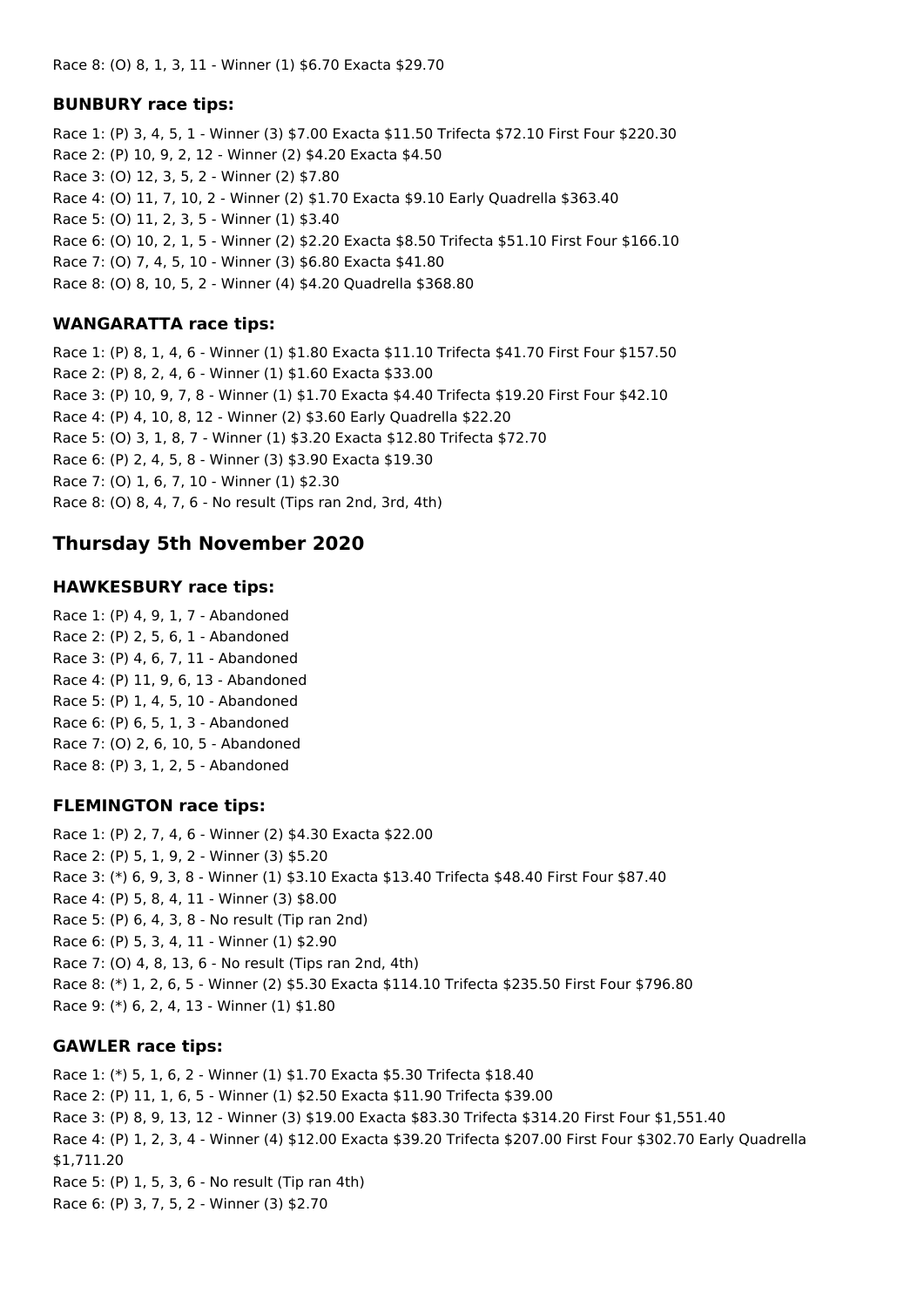Race 7: (P) 2, 6, 9, 5 - Winner (4) \$9.20 Exacta \$22.40 Trifecta \$115.50 Race 8: (P) 6, 3, 4, 2 - No result (Tip ran 4th)

### **IPSWICH race tips:**

Race 1: (P) 11, 9, 4, 10 - Winner (1) \$1.60 Exacta \$8.60 Trifecta \$77.30 Race 2: (P) 2, 5, 1, 7 - Winner (2) \$2.50 Exacta \$20.80 Trifecta \$70.10 First Four \$135.20 Race 3: (P) 2, 8, 7, 3 - Winner (1) \$4.80 Race 4: (P) 2, 5, 10, 6 - No result (Tips ran 2nd, 3rd, 4th) Race 5: (O) 2, 1, 5, 7 - Winner (2) \$8.00 Exacta \$18.10 Race 6: (O) 11, 7, 1, 12 - Winner (2) \$4.90 Race 7: (P) 1, 5, 2, 8 - Winner (3) \$11.60 Exacta \$27.40 Trifecta \$77.30

### **PAKENHAM race tips:**

Race 1: (O) 6, 7, 12, 5 - Winner (1) \$2.30 Race 2: (O) 6, 15, 13, 8 - No result (Tips ran 2nd, 3rd, 4th) Race 3: (P) 9, 8, 12, 14 - Winner (2) \$2.50 Race 4: (P) 1, 4, 3, 9 - Winner (1) \$3.00 Exacta \$10.80 Race 5: (P) 3, 8, 7, 6 - Winner (1) \$2.50 Race 6: (P) 8, 2, 6, 10 - Winner (4) \$3.80 Race 7: (O) 10, 13, 4, 14 - No result (Tip ran 4th) Race 8: (P) 1, 6, 5, 7 - Winner (2) \$2.20 Exacta \$18.40 Race 9: (O) 6, 5, 2, 3 - No result (Tip ran 2nd)

## **Thursday 29th October 2020**

## **GOSFORD race tips:**

Race 1: (P) 10, 7, 4, 8 - Winner (2) \$4.60 Exacta \$15.00 Trifecta \$39.00 Race 2: (P) 6, 4, 2, 1 - Winner (1) \$3.30 Exacta \$9.30 Trifecta \$15.20 Race 3: (P) 2, 3, 8, 1 - No result (Tips ran 2nd, 3rd) Race 4: (P) 1, 9, 5, 10 - Winner (3) \$3.10 Exacta \$7.40 Race 5: (P) 2, 1, 9, 5 - Winner (2) \$2.30 Race 6: (P) 3, 9, 8, 1 - Winner (4) \$7.90 Exacta \$45.60

#### **CRANBOURNE race tips:**

Race 1: (P) 3, 11, 7, 1 - Winner (4) \$6.10 Exacta \$33.20 Race 2: (P) 2, 5, 10, 7 - No result (Tips ran 2nd, 4th) Race 3: (O) 9, 12, 8, 14 - Winner (1) \$2.70 Race 4: (P) 13, 8, 9, 11 - Winner (1) \$1.60 Exacta \$3.60 Race 5: (O) 4, 6, 8, 1 - Winner (2) \$12.80 Race 6: (P) 1, 5, 6, 2 - No result (Tips ran 2nd, 3rd, 4th) Race 7: (O) 4, 7, 11, 1 - Winner (2) \$6.10 Race 8: (O) 6, 12, 1, 8 - Winner (2) \$14.90

#### **NORTHAM race tips:**

Race 1: (P) 1, 2, 3, 5 - Winner (3) \$10.90 Exacta \$85.30 Trifecta \$89.70 First Four \$125.10 Race 2: (P) 1, 3, 4, 7 - No result (Tip ran 3rd) Race 3: (P) 3, 2, 5, 7 - No result (Tips ran 3rd, 4th) Race 4: (P) 4, 1, 7, 3 - Winner (1) \$2.50 Race 5: (P) 4, 2, 9, 8 - Winner (1) \$2.80 Race 6: (P) 6, 3, 8, 9 - Winner (1) \$4.70 Exacta \$84.00 Trifecta \$362.90 Race 7: (O) 1, 7, 6, 3 - Winner (1) \$3.70 Exacta \$32.60 Trifecta \$241.50 First Four \$857.30 Quadrella \$145.10

## **SAPPHIRE COAST race tips:**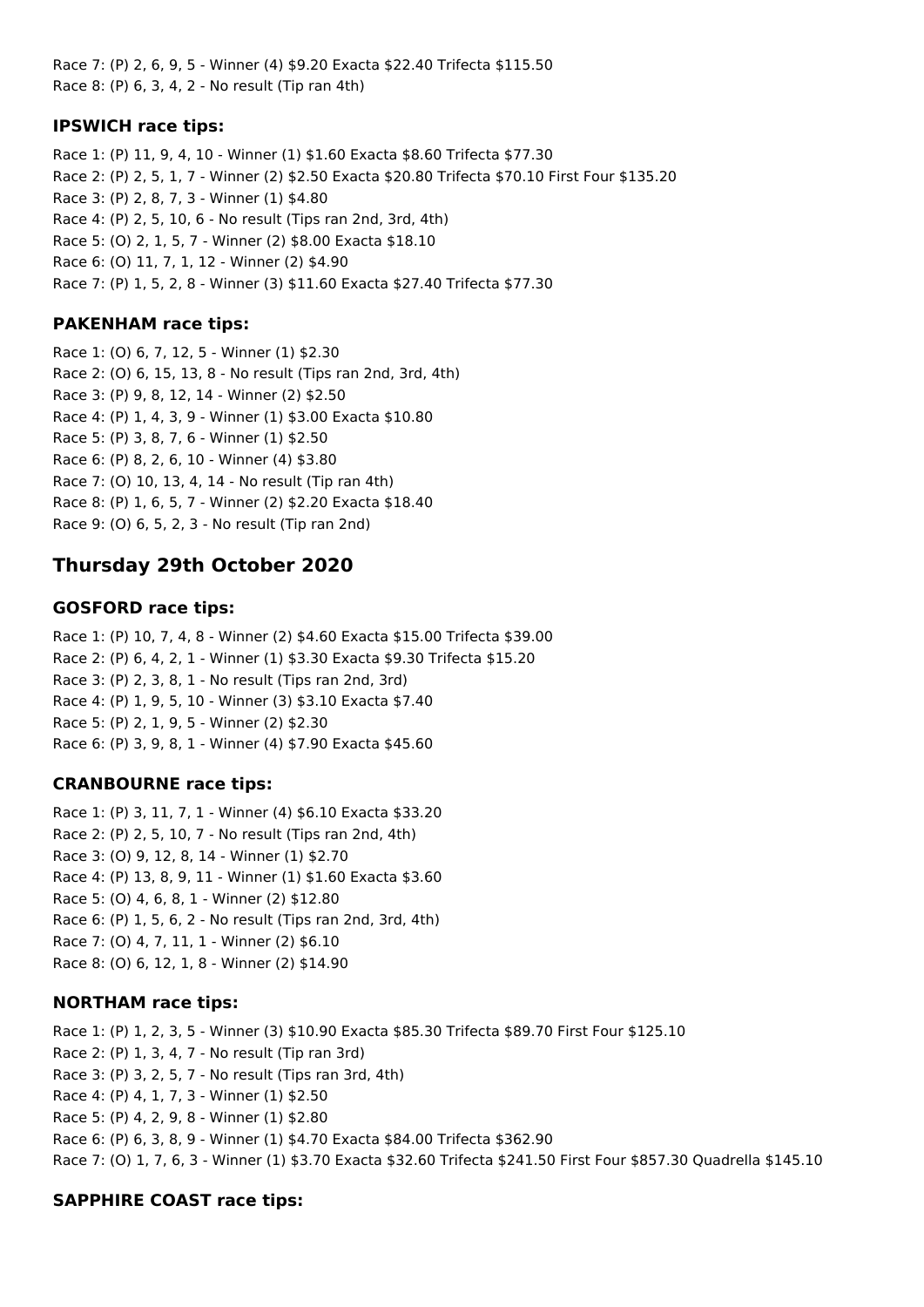Race 1: (P) 3, 4, 2, 7 - Winner (1) \$2.40 Race 2: (O) 8, 6, 3, 1 - Winner (1) \$4.00 Race 3: (P) 6, 2, 4, 1 - Winner (1) \$3.70 Race 4: (P) 5, 10, 6, 4 - Winner (2) \$3.10 Early Quadrella \$150.00 Race 5: (P) 8, 7, 6, 4 - Winner (1) \$8.40 Exacta \$23.80 Race 6: (P) 5, 2, 13, 1 - No result (Tips ran 2nd, 3rd) Race 7: (O) 6, 9, 1, 10 - Winner (3) \$6.80

# **Thursday 22nd October 2020**

## **HAWKESBURY race tips:**

Race 1: (P) 7, 2, 6, 8 - Winner (1) \$2.00 Race 2: (P) 5, 1, 8, 9 - No result (Tips ran 2nd, 3rd, 4th) Race 3: (P) 8, 2, 5, 4 - Winner (2) \$2.70 Race 4: (P) 8, 7, 1, 5 - Winner (2) \$2.50 Exacta \$86.30 Race 5: (P) 5, 7, 6, 1 - Winner (4) \$3.80 Race 6: (P) 5, 8, 2, 3 - Winner (4) \$3.60 Race 7: (O) 8, 3, 1, 6 - No result (Tips ran 2nd, 4th) Race 8: (\*) 1, 4, 7, 2 - Winner (1) \$1.60 Exacta \$4.10

## **BALLARAT race tips:**

Race 1: (P) 9, 13, 11, 7 - Winner (2) \$5.30 Exacta \$17.50 Trifecta \$67.90 Race 2: (O) 4, 10, 11, 7 - Winner (3) \$9.20 Race 3: (P) 12, 3, 8, 7 - No result (Tip ran 4th) Race 4: (O) 12, 3, 10, 5 - Winner (2) \$3.60 Exacta \$14.30 Trifecta \$212.10 Race 5: (\*) 14, 2, 7, 16 - No result (Tips ran 2nd, 3rd) Race 6: (O) 7, 6, 4, 3 - No result (Tips ran 2nd, 3rd, 4th) Race 7: (O) 10, 8, 7, 6 - Winner (3) \$10.90 Race 8: (O) 7, 3, 11, 2 - No result (Tip ran 4th) Race 9: (O) 2, 1, 13, 12 - Winner (4) \$4.90

## **ROCKHAMPTON race tips:**

Race 1: (P) 6, 3, 4, 5 - No result (Tip ran 4th) Race 2: (P) 1, 2, 6, 4 - Winner (1) \$2.40 Race 3: (P) 6, 1, 4, 7 - Winner (1) \$1.70 Exacta \$2.20 Race 4: (P) 6, 8, 10, 3 - Winner (3) \$8.30 Race 5: (O) 10, 6, 4, 3 - No result (Tips ran 2nd, 3rd) Race 6: (P) 8, 7, 3, 1 - No result (Tip ran 3rd) Race 7: (O) 1, 2, 5, 3 - Winner (3) \$2.90 Race 8: (O) 12, 8, 2, 6 - No result (Tip ran 2nd)

## **GERALDTON race tips:**

Race 1: (P) 7, 2, 8, 3 - Winner (1) \$2.40 Exacta \$10.30 Race 2: (O) 9, 1, 10, 8 - Winner (1) \$2.50 Race 3: (O) 4, 2, 10, 3 - Winner (1) \$1.30 Exacta \$6.60 Race 4: (O) 7, 2, 8, 4 - No result (Tip ran 2nd) Race 5: (O) 10, 3, 6, 11 - No result (Tips ran 2nd, 3rd) Race 6: (P) 1, 2, 5, 10 - No result (Tips ran 2nd, 4th) Race 7: (O) 1, 4, 7, 6 - No result (Tip ran 2nd)

# **Thursday 15th October 2020**

**KEMBLA GRANGE race tips:**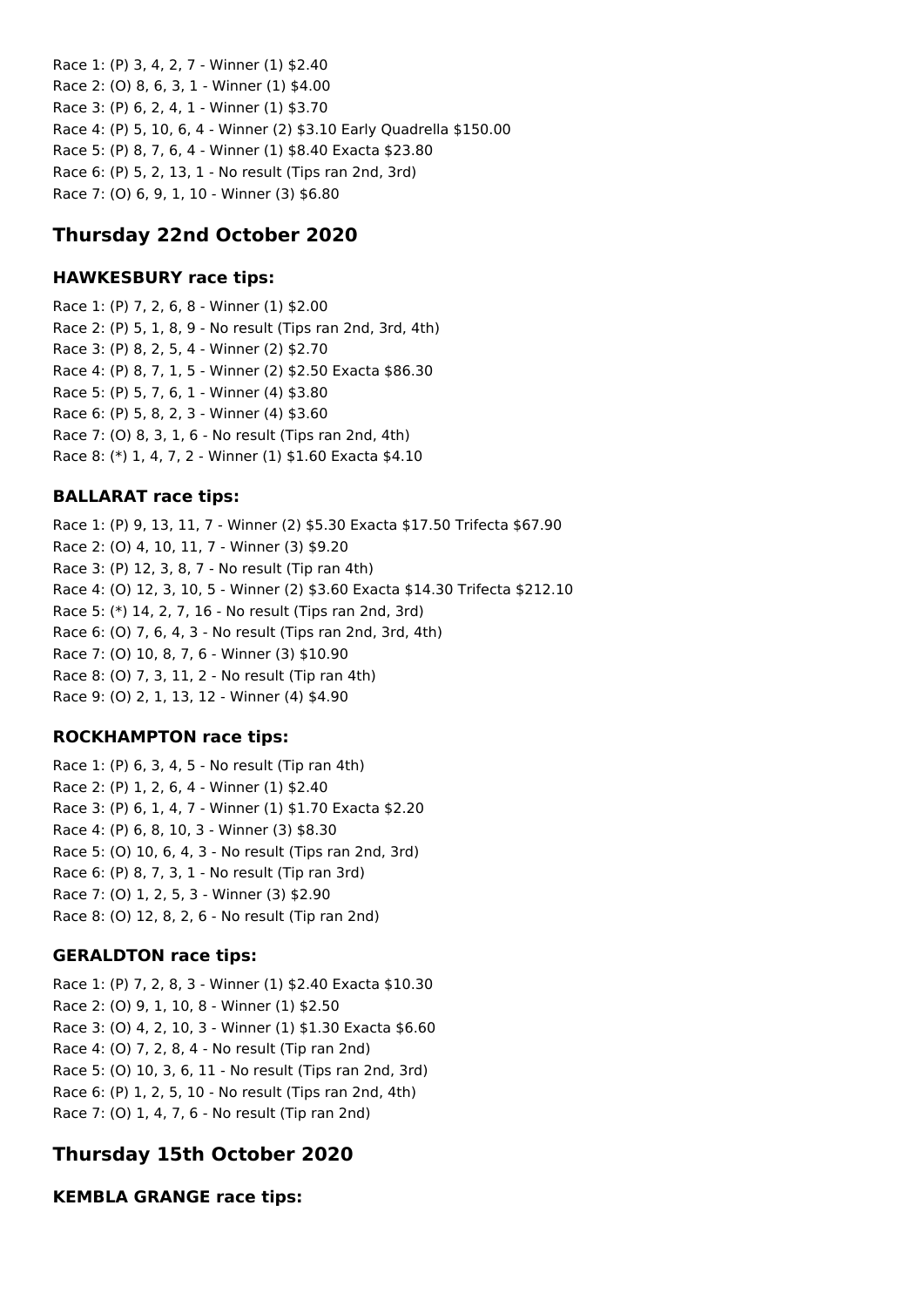Race 1: (P) 1, 2, 3, 6 - No result (Tips ran 3rd, 4th) Race 2: (P) 9, 7, 10, 3 - Winner (4) \$4.00 Exacta \$14.80 Race 3: (P) 2, 1, 7, 5 - Winner (1) \$1.70 Race 4: (P) 3, 7, 8, 6 - Winner (4) \$4.40 Exacta \$8.70 Trifecta \$14.30 First Four \$15.70 Race 5: (O) 2, 1, 6, 4 - Winner (1) \$1.70 Exacta \$7.90 Race 6: (P) 3, 10, 4, 11 - Winner (2) \$3.70 Exacta \$12.10 Trifecta \$77.10 Race 7: (P) 11, 9, 7, 12 - Winner (4) \$10.00 Exacta \$60.90 Trifecta \$202.40 Quadrella \$537.40

### **WARRNAMBOOL race tips:**

Race 1: (P) 8, 2, 3, 6 - Winner (2) \$5.60 Exacta \$39.90 Trifecta \$63.10 Race 2: (P) 1, 2, 4, 7 - Winner (4) \$13.20 Exacta \$27.20 Trifecta \$72.90 Race 3: (P) 9, 6, 3, 5 - Winner (1) \$1.80 Exacta \$8.50 Race 4: (P) 13, 11, 7, 14 - Winner (3) \$3.10 Early Quadrella \$518.90 Race 5: (P) 5, 3, 7, 4 - No result (Tip ran 3rd) Race 6: (P) 4, 6, 2, 1 - No result (Tips ran 2nd, 3rd) Race 7: (\*) 1, 9, 10, 4 - Winner (1) \$1.60 Race 8: (O) 4, 9, 11, 6 - No result (Tips ran 2nd, 3rd)

## **MACKAY race tips:**

Race 1: (P) 1, 6, 11, 5 - Winner (3) \$5.50 Exacta \$31.80 Trifecta \$94.60 First Four \$136.30 Race 2: (P) 5, 1, 4, 8 - Winner (1) \$3.90 Exacta \$9.20 Trifecta \$26.60 Race 3: (P) 4, 5, 11, 1 - No result (Tips ran 2nd, 4th) Race 4: (P) 2, 9, 3, 7 - Winner (4) \$5.90 Exacta \$24.60 Race 5: (P) 5, 2, 7, 1 - Winner (2) \$1.60 Exacta \$6.30 Trifecta \$11.20 First Four \$49.00 Race 6: (P) 1, 4, 3, 8 - Winner (2) \$3.60 Race 7: (O) 6, 8, 11, 3 - Winner (1) \$1.30 Exacta \$6.00 Race 8: (P) 2, 7, 6, 3 - Winner (4) \$5.50 Exacta \$47.30 Trifecta \$77.90 Race 9: (O) 4, 5, 1, 2 - Winner (4) \$13.10 Quadrella \$482.80

## **NORTHAM race tips:**

Race 1: (P) 7, 4, 1, 5 - Winner (3) \$7.10 Exacta \$33.00 Race 2: (P) 2, 1, 7, 8 - Winner (4) \$3.10 Exacta \$8.50 Race 3: (P) 1, 6, 9, 3 - Winner (1) \$2.50 Exacta \$9.50 Race 4: (O) 2, 7, 11, 8 - Winner (2) \$5.40 Early Quadrella \$965.40 Race 5: (O) 11, 8, 5, 6 - No result (Tips ran 2nd, 3rd) Race 6: (O) 4, 9, 6, 7 - Winner (4) \$4.00 Race 7: (P) 3, 4, 2, 7 - Winner (2) \$2.80 Exacta \$13.40 Trifecta \$39.00 Race 8: (P) 8, 3, 7, 10 - Winner (1) \$1.60 Exacta \$7.80 Trifecta \$41.90

## **Thursday 8th October 2020**

#### **GOSFORD race tips:**

Race 1: (P) 3, 1, 8, 5 - Winner (1) \$1.30 Exacta \$2.40 Race 2: (P) 9, 8, 5, 1 - Winner (1) \$1.60 Exacta \$7.00 Trifecta \$29.00 First Four \$62.50 Race 3: (P) 4, 3, 5, 1 - Winner (1) \$2.80 Exacta \$8.30 Trifecta \$42.70 Race 4: (P) 3, 8, 7, 1 - Winner (4) \$4.60 Exacta \$14.80 Early Quadrella \$41.30 Race 5: (O) 15, 7, 6, 13 - Winner (4) \$2.20 Exacta \$4.10 Race 6: (P) 8, 1, 13, 6 - Winner (2) \$1.40 Exacta \$3.90 Race 7: (O) 8, 5, 6, 2 - No result (Tip ran 4th) Race 8: (O) 11, 10, 8, 9 - Winner (3) \$5.00 Exacta \$33.00

## **MORNINGTON race tips:**

Race 1: (P) 7, 4, 3, 1 - Winner (2) \$3.90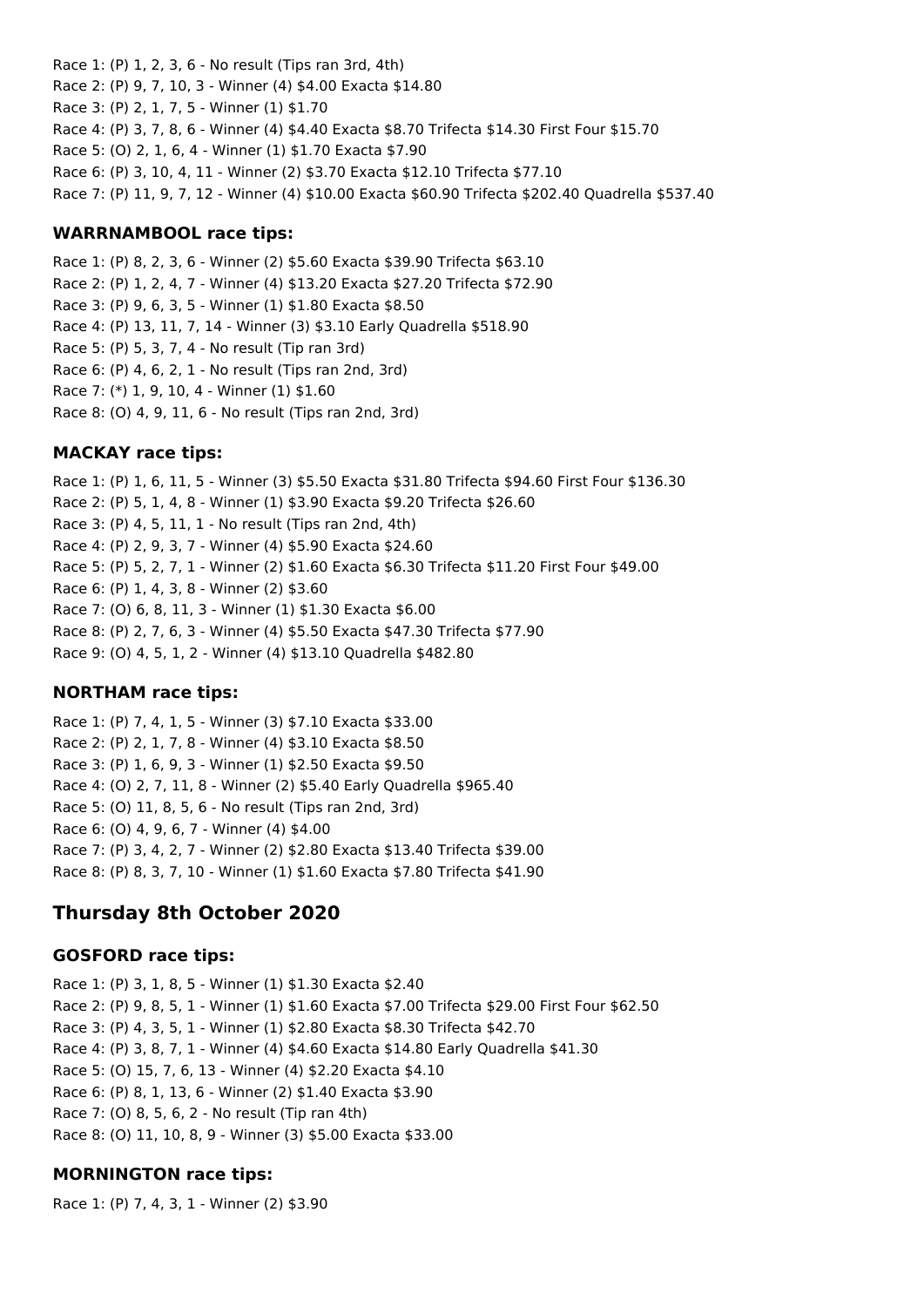Race 2: (P) 2, 6, 8, 3 - Winner (1) \$1.50 Exacta \$6.40 Trifecta \$18.50 First Four \$22.20 Race 3: (P) 10, 5, 9, 4 - Winner (1) \$2.30 Race 4: (O) 13, 10, 12, 6 - No result (Tips ran 2nd, 3rd) Race 5: (P) 9, 6, 4, 7 - Winner (4) \$6.60 Exacta \$32.00 Race 6: (O) 6, 7, 2, 5 - Winner (1) \$3.50 Race 7: (P) 1, 10, 5, 6 - Winner (3) \$3.60 Exacta \$5.80 Race 8: (O) 2, 11, 5, 9 - Winner (4) \$6.10 Exacta \$60.20 Quadrella \$974.00

## **ROCKHAMPTON race tips:**

Race 1: (P) 10, 6, 1, 11 - No result (Tip ran 3rd) Race 2: (P) 1, 5, 3, 4 - No result (Tips ran 2nd, 3rd, 4th) Race 3: (P) 1, 3, 5, 4 - No result (Tips ran 2nd, 3rd, 4th) Race 4: (O) 8, 7, 3, 16 - Winner (4) \$9.10 Race 5: (P) 1, 7, 2, 5 - Winner (2) \$3.40 Exacta \$11.10 Trifecta \$87.80 First Four \$329.20 Race 6: (P) 10, 2, 4, 6 - Winner (4) \$5.70 Race 7: (O) 9, 13, 11, 8 - No result (Tips ran 2nd, 3rd)

## **YORK race tips:**

Race 1: (P) 6, 5, 2, 3 - No result (Tips ran 2nd, 4th) Race 2: (P) 1, 4, 5, 6 - Winner (1) \$2.60 Exacta \$15.80 Trifecta \$25.90 Race 3: (P) 3, 4, 7, 2 - Winner (2) \$2.40 Race 4: (O) 1, 2, 9, 4 - Winner (1) \$2.20 Race 5: (O) 1, 4, 5, 10 - No result (Tips ran 3rd, 4th) Race 6: (P) 1, 4, 7, 5 - No result (Tips ran 2nd, 3rd, 4th) Race 7: (O) 2, 5, 11, 7 - Winner (1) \$6.70

## **ARMIDALE race tips:**

Race 1: (P) 2, 4, 1, 6 - Winner (2) \$5.30 Race 2: (P) 2, 7, 5, 3 - Winner (1) \$3.20 Exacta \$21.80 Race 3: (O) 5, 11, 13, 12 - No result (Tip ran 2nd) Race 4: (O) 1, 7, 9, 8 - No result (Tips ran 3rd, 4th) Race 5: (O) 2, 4, 1, 10 - No result (Tip ran 2nd) Race 6: (O) 3, 11, 7, 9 - No result (Tip ran 2nd)

# **Thursday 1st October 2020**

## **WYONG race tips:**

Race 1: (P) 6, 1, 4, 3 - Winner (1) \$2.00 Exacta \$8.60 Trifecta \$35.10 First Four \$58.00 Race 2: (P) 3, 8, 5, 7 - Winner (1) \$2.00 Exacta \$7.40 Trifecta \$17.10 First Four \$23.50 Race 3: (O) 3, 12, 6, 2 - Winner (2) \$3.30 Exacta \$24.70 Race 4: (P) 3, 12, 11, 14 - Winner (1) \$3.00 Exacta \$12.20 Trifecta \$44.80 Early Quadrella \$93.60 Race 5: (O) 11, 5, 7, 9 - Winner (2) \$8.40 Race 6: (O) 8, 4, 5, 7 - Winner (4) \$7.40 Race 7: (O) 1, 2, 7, 12 - Winner (1) \$1.90 Exacta \$22.90 Trifecta \$81.70 Race 8: (P) 6, 9, 7, 5 - Winner (1) \$3.80 Exacta \$10.90 Quadrella \$687.00

## **GEELONG race tips:**

Race 1: (P) 9, 6, 5, 10 - No result (Tips ran 2nd, 3rd, 4th) Race 2: (P) 7, 10, 2, 4 - Winner (3) \$4.80 Exacta \$14.90 Trifecta \$57.70 Race 3: (P) 1, 8, 10, 13 - Winner (1) \$2.40 Exacta \$5.00 Trifecta \$15.60 Race 4: (P) 10, 4, 5, 7 - Winner (1) \$2.40 Race 5: (P) 4, 1, 3, 2 - Winner (2) \$3.60 Exacta \$11.90 Trifecta \$23.30 Race 6: (P) 3, 4, 5, 1 - Winner (1) \$3.10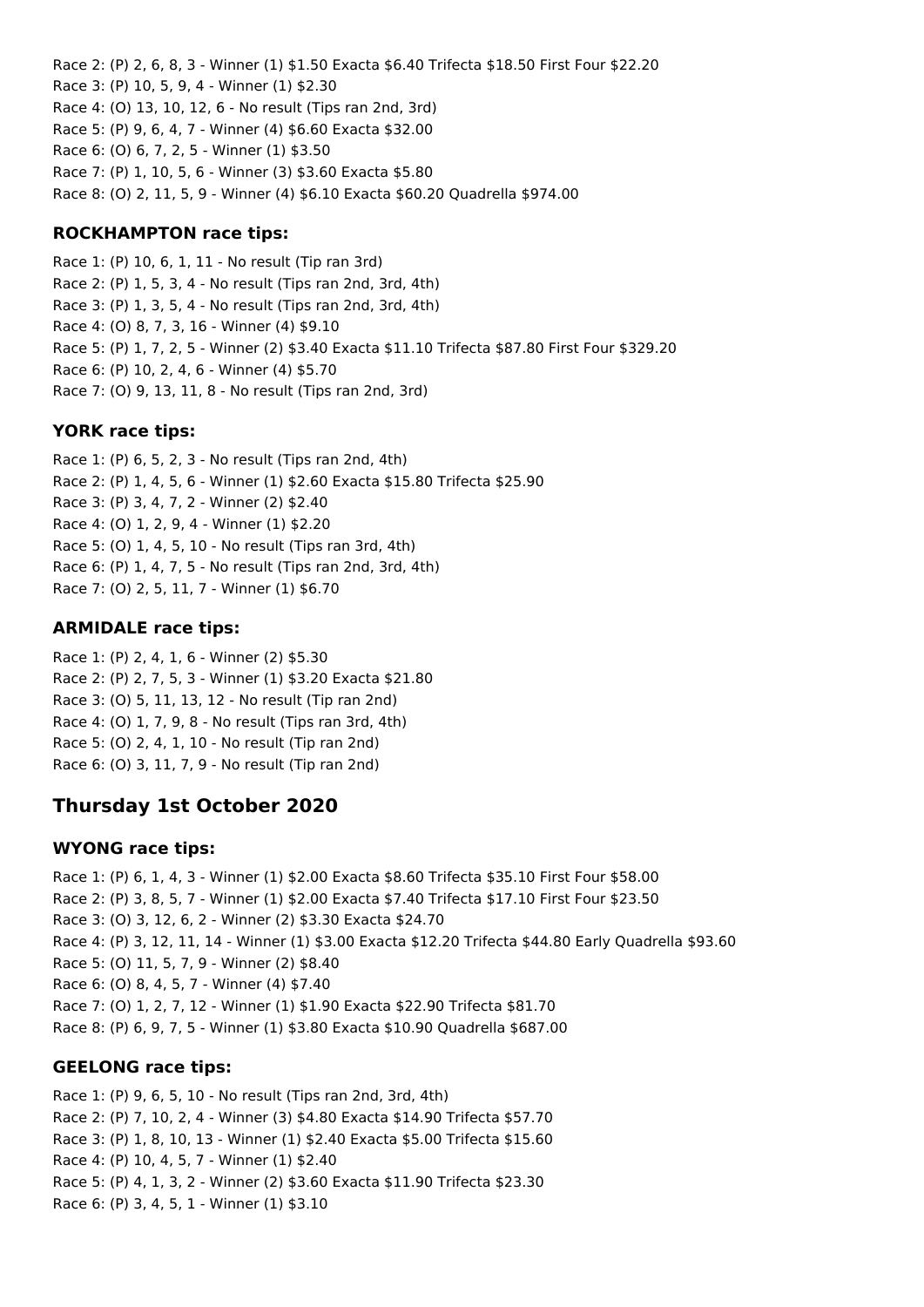Race 7: (O) 3, 5, 4, 11 - Winner (4) \$17.40 Exacta \$85.40 Trifecta \$282.50 First Four \$1,602.10 Race 8: (O) 2, 1, 12, 3 - No result (Tips ran 2nd, 4th)

## **YEPPOON race tips:**

Race 1: (\*) 1, 2, 3, 4 - Winner (3) \$4.50 Exacta \$21.20 Race 2: (\*) 4, 1, 3, 5 - Winner (1) \$1.40 Exacta \$7.00 Trifecta \$23.90 First Four \$44.50 Race 3: (P) 3, 2, 6, 7 - No result (Tips ran 2nd, 3rd, 4th) Race 4: (P) 4, 3, 1, 6 - No result (Tips ran 2nd, 3rd, 4th) Race 5: (P) 10, 4, 9, 1 - Winner (1) \$4.80 Exacta \$24.00 Race 6: (O) 6, 12, 10, 7 - Winner (1) \$3.00 Exacta \$10.20 Trifecta \$53.40 Race 7: (P) 4, 2, 3, 6 - Winner (2) \$3.00 Race 8: (P) 1, 5, 3, 8 - No result (Tips ran 2nd, 3rd)

## **KALGOORLIE race tips:**

Race 1: (O) 2, 3, 8, 6 - Winner (4) \$8.00 Race 2: (P) 8, 7, 4, 3 - Winner (3) \$2.90 Exacta \$7.60 Race 3: (P) 3, 2, 5, 1 - Winner (1) \$2.20 Exacta \$5.60 Trifecta \$43.10 First Four \$74.00 Race 4: (P) 4, 2, 1, 6 - Winner (4) \$5.50 Early Quadrella \$428.00 Race 5: (O) 1, 9, 5, 2 - Winner (2) \$5.60 Race 6: (O) 6, 7, 3, 10 - No result (Tips ran 2nd, 3rd) Race 7: (P) 1, 2, 5, 4 - Winner (2) \$2.30 Exacta \$8.30 Trifecta \$32.50 Race 8: (O) 11, 1, 10, 5 - No result (Tips ran 2nd, 3rd, 4th)

# **Thursday 24th September 2020**

## **LISMORE race tips:**

Race 1: (P) 1, 7, 4, 3 - Winner (3) \$5.00 Exacta \$16.70 Race 2: (P) 5, 8, 4, 2 - Winner (4) \$3.40 Exacta \$20.20 Trifecta \$38.40 Race 3: (O) 9, 7, 5, 6 - Winner (1) \$1.60 Race 4: (P) 6, 15, 10, 3 - Winner (1) \$1.80 Exacta \$13.40 Early Quadrella \$80.00 Race 5: (P) 2, 3, 4, 7 - No result (Tips ran 3rd, 4th) Race 6: (O) 3, 1, 4, 7 - No result (Tip ran 3rd) Race 7: (O) 1, 4, 8, 7 - Winner (2) \$2.50 Exacta \$6.30 Race 8: (O) 2, 6, 7, 5 - Winner (1) \$4.50 Exacta \$26.20

## **SALE race tips:**

Race 1: (P) 8, 10, 3, 9 - Winner (2) \$3.20 Exacta \$7.70 Race 2: (O) 14, 12, 5, 13 - Winner (1) \$2.70 Race 3: (P) 13, 10, 4, 12 - Winner (1) \$1.90 Race 4: (P) 12, 4, 6, 8 - Winner (1) \$2.70 Exacta \$9.30 Race 5: (P) 8, 7, 5, 2 - Winner (1) \$2.00 Exacta \$6.10 Trifecta \$58.90 Early Quadrella \$52.60 Race 6: (O) 12, 11, 6, 1 - Winner (1) \$6.00 Race 7: (P) 7, 6, 3, 5 - No result (Tips ran 2nd, 3rd, 4th) Race 8: (P) 9, 2, 5, 10 - Winner (1) \$2.20 Race 9: (P) 5, 6, 2, 4 - Winner (1) \$5.00 Exacta \$17.50

## **IPSWICH race tips:**

Race 1: (\*) 5, 3, 1, 4 - Winner (1) \$1.30 Exacta \$4.10 Race 2: (P) 3, 9, 8, 7 - Winner (1) \$2.00 Race 3: (P) 1, 3, 2, 4 - Winner (2) \$2.50 Race 4: (\*) 9, 2, 4, 10 - Winner (1) \$1.70 Early Quadrella \$35.20 Race 5: (P) 6, 4, 1, 8 - Winner (3) \$7.90 Exacta \$45.10 Trifecta \$155.80 Race 6: (O) 4, 7, 3, 11 - No result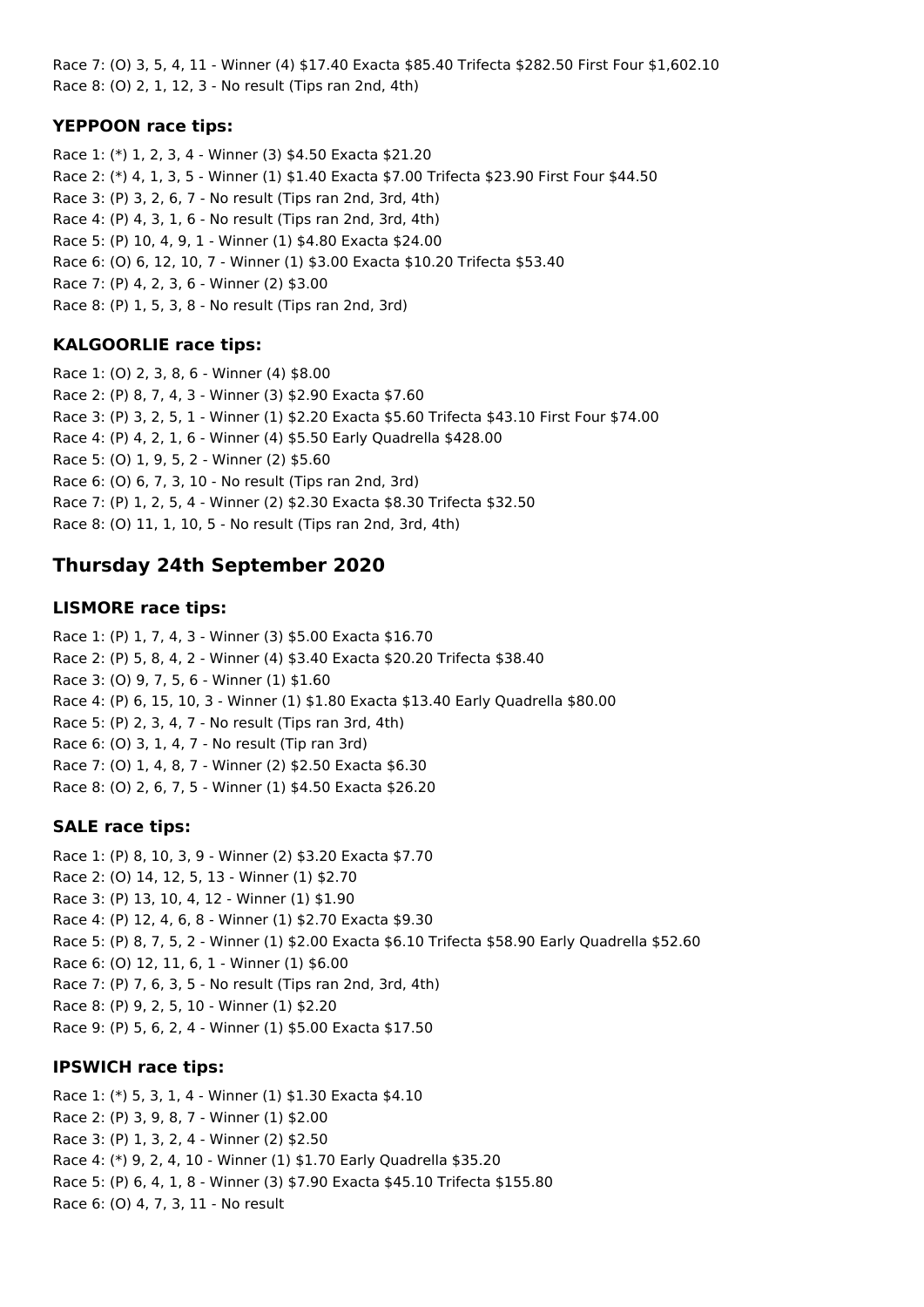Race 7: (\*) 5, 4, 8, 7 - Winner (3) \$5.40 Exacta \$22.80 Race 8: (\*) 12, 13, 7, 4 - Winner (1) \$1.20

## **HAWKESBURY race tips:**

Race 1: (P) 8, 1, 7, 3 - Winner (1) \$1.30 Exacta \$2.20 Trifecta \$7.90 First Four \$17.40 Race 2: (P) 7, 1, 8, 4 - Winner (1) \$1.90 Exacta \$2.60 Trifecta \$8.00 First Four \$4.20 Race 3: (P) 1, 6, 3, 4 - Winner (1) \$2.60 Exacta \$6.70 Race 4: (P) 3, 1, 8, 5 - Winner (2) \$3.80 Exacta \$10.30 Trifecta \$22.80 First Four \$75.20 Early Quadrella \$23.70 Race 5: (O) 7, 10, 4, 6 - No result (Tips ran 2nd, 3rd, 4th) Race 6: (P) 11, 6, 2, 5 - Winner (1) \$2.90 Race 7: (P) 4, 5, 8, 7 - Winner (1) \$2.70 Exacta \$6.30 Race 8: (P) 8, 3, 1, 4 - Winner (3) \$4.20 Exacta \$17.00 Trifecta \$45.60

## **Thursday 17th September 2020**

### **KEMBLA GRANGE race tips:**

Race 1: (P) 1, 2, 3, 5 - Winner (2) \$2.80 Race 2: (P) 2, 3, 8, 6 - Winner (2) \$2.50 Exacta \$4.70 Trifecta \$24.10 Race 3: (P) 1, 4, 6, 3 - Winner (3) \$6.60 Exacta \$24.70 Race 4: (P) 10, 4, 11, 1 - No result (Tips ran 2nd, 3rd, 4th) Race 5: (P) 5, 2, 11, 9 - Winner (3) \$2.40 Exacta \$7.00 Trifecta \$25.40 Race 6: (P) 3, 12, 1, 9 - Winner (2) \$3.50 Exacta \$5.80 Trifecta \$32.30 Race 7: (O) 4, 11, 13, 12 - No result (Tip ran 4th)

### **ECHUCA race tips:**

Race 1: (P) 11, 10, 7, 14 - Winner (3) \$2.70 Exacta \$21.50 Trifecta \$60.90 First Four \$116.00 Race 2: (O) 1, 6, 12, 10 - No result (Tips ran 2nd, 3rd, 4th) Race 3: (O) 12, 11, 7, 14 - No result (Tips ran 2nd, 3rd) Race 4: (P) 3, 7, 2, 4 - Winner (2) \$8.40 Exacta \$21.60 Race 5: (P) 3, 9, 6, 8 - Winner (2) \$4.10 Exacta \$11.00 Race 6: (P) 6, 8, 11, 9 - Winner (3) \$9.80 Race 7: (P) 10, 3, 7, 11 - No result (Tips ran 2nd, 3rd, 4th) Race 8: (P) 17, 13, 7, 4 - Winner (1) \$2.60 Exacta \$25.00

#### **TOWNSVILLE race tips:**

Race 1: (P) 6, 7, 9, 5 - No result (Tips ran 3rd, 4th) Race 2: (P) 5, 6, 2, 10 - Winner (1) \$4.20 Race 3: (O) 1, 8, 7, 6 - Winner (1) \$5.60 Exacta \$49.50 Race 4: (O) 4, 2, 5, 6 - Winner (1) \$4.20 Race 5: (P) 3, 2, 5, 1 - Winner (2) \$4.10 Exacta \$7.60 Trifecta \$34.10 Race 6: (O) 3, 10, 7, 11 - No result (Tips ran 2nd, 4th) Race 7: (O) 15, 9, 11, 3 - No result Race 8: (O) 10, 3, 8, 2 - Winner (2) \$3.30 Exacta \$11.10

#### **NORTHAM race tips:**

Race 1: (P) 2, 5, 4, 1 - Winner (1) \$2.30 Exacta \$5.40 Trifecta \$22.40 Race 2: (P) 6, 7, 9, 3 - Winner (2) \$3.10 Race 3: (P) 7, 3, 6, 4 - Winner (1) \$1.60 Exacta \$6.30 Race 4: (P) 4, 1, 3, 7 - Winner (4) \$4.10 Early Quadrella \$119.60 Race 5: (P) 8, 5, 7, 1 - Winner (4) \$3.40 Race 6: (O) 1, 2, 9, 4 - Winner (1) \$2.20 Exacta \$25.10 Race 7: (P) 8, 2, 1, 6 - Winner (2) \$5.00 Exacta \$20.60 Trifecta \$46.50 First Four \$66.40 Quadrella \$301.10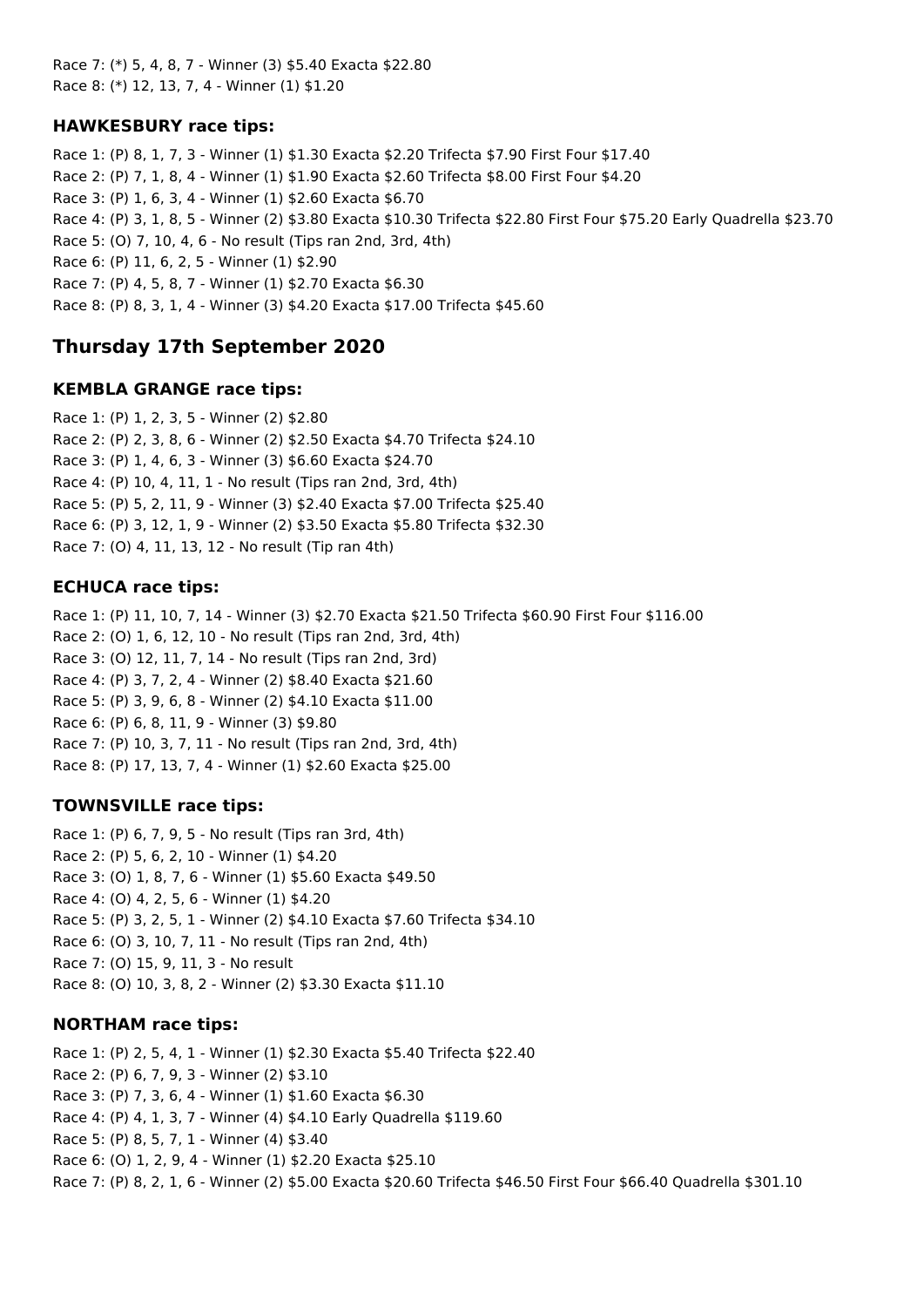#### **NARROMINE race tips:**

Race 1: (P) 12, 8, 14, 4 - No result (Tips ran 2nd, 3rd, 4th) Race 2: (O) 1, 4, 3, 15 - No result (Tips ran 3rd, 4th) Race 3: (O) 2, 10, 8, 5 - Abandoned Race 4: (O) 3, 8, 12, 4 - Abandoned Race 5: (O) 1, 3, 12, 8 - Abandoned Race 6: (O) 5, 1, 3, 9 - Abandoned Race 7: (O) 4, 9, 11, 6 - Abandoned Race 8: (O) 6, 2, 14, 15 - Abandoned Race 9: (O) 3, 6, 11, 9 - Abandoned

# **Thursday 10th September 2020**

### **HAWKESBURY race tips:**

Race 1: (\*) 1, 2, 5, 6 - Winner (3) \$9.10 Exacta \$48.10 Trifecta \$43.50 Race 2: (\*) 8, 1, 7, 2 - Winner (1) \$1.60 Race 3: (P) 2, 5, 4, 10 - Winner (3) \$2.20 Exacta \$11.00 Trifecta \$40.20 First Four \$50.10 Race 4: (P) 4, 9, 10, 2 - No result (Tip ran 2nd) Race 5: (P) 3, 4, 6, 5 - Winner (2) \$3.40 Exacta \$6.60 Trifecta \$20.40 First Four \$14.40 Race 6: (P) 3, 9, 6, 2 - No result (Tips ran 2nd, 3rd, 4th) Race 7: (P) 4, 2, 7, - Winner (2) \$2.50 Exacta \$4.70 Trifecta \$6.20

## **MORNINGTON race tips:**

Race 1: (P) 4, 8, 9, 5 - Winner (2) \$3.50 Exacta \$16.10 Race 2: (P) 6, 7, 13, 9 - Winner (4) \$6.70 Exacta \$23.60 Race 3: (P) 12, 6, 3, 1 - Winner (2) \$5.90 Exacta \$43.00 Trifecta \$121.20 Race 4: (O) 11, 8, 4, 13 - No result (Tip ran 2nd) Race 5: (O) 4, 10, 7, 2 - Winner (3) \$5.10 Exacta \$46.10 Trifecta \$144.10 Race 6: (P) 2, 5, 4, 3 - Winner (1) \$2.30 Exacta \$7.60 Trifecta \$39.20 Race 7: (O) 11, 8, 2, 5 - Winner (3) \$4.90 Race 8: (O) 11, 10, 9, 2 - No result (Tips ran 2nd, 3rd)

## **IPSWICH race tips:**

Race 1: (P) 3, 2, 1, 5 - Winner (2) \$1.90 Exacta \$7.50 Trifecta \$15.30 First Four \$27.90 Race 2: (P) 1, 3, 2, 6 - Winner (3) \$6.60 Exacta \$20.80 Race 3: (P) 8, 7, 2, 10 - Winner (1) \$4.00 Exacta \$8.60 Trifecta \$40.40 First Four \$116.80 Race 4: (P) 1, 3, 4, 2 - Winner (3) \$6.20 Exacta \$29.60 Early Quadrella \$334.40 Race 5: (P) 7, 3, 6, 1 - Winner (1) \$1.90 Exacta \$6.80 Trifecta \$13.00 Race 6: (P) 4, 7, 8, 9 - Winner (2) \$4.00 Exacta \$11.20 Trifecta \$68.50 First Four \$186.00 Race 7: (P) 5, 3, 8, 10 - Winner (2) \$3.10 Exacta \$5.70 Race 8: (O) 4, 10, 1, 8 - Winner (1) \$4.30 Quadrella \$270.40

## **NORTHAM race tips:**

Race 1: (P) 5, 7, 1, 6 - Winner (1) \$1.40 Exacta \$3.30 Trifecta \$9.50 Race 2: (O) 7, 4, 1, 6 - Winner (4) \$5.10 Race 3: (O) 6, 10, 3, 11 - Winner (1) \$1.80 Exacta \$22.50 Trifecta \$132.20 Race 4: (O) 10, 1, 4, 2 - No result (Tips ran 2nd, 4th) Race 5: (P) 7, 9, 2, 1 - Winner (1) \$3.30 Race 6: (O) 8, 5, 4, 10 - Winner (1) \$4.10 Race 7: (P) 4, 6, 10, 9 - Winner (4) \$12.70

## **BALLINA race tips:**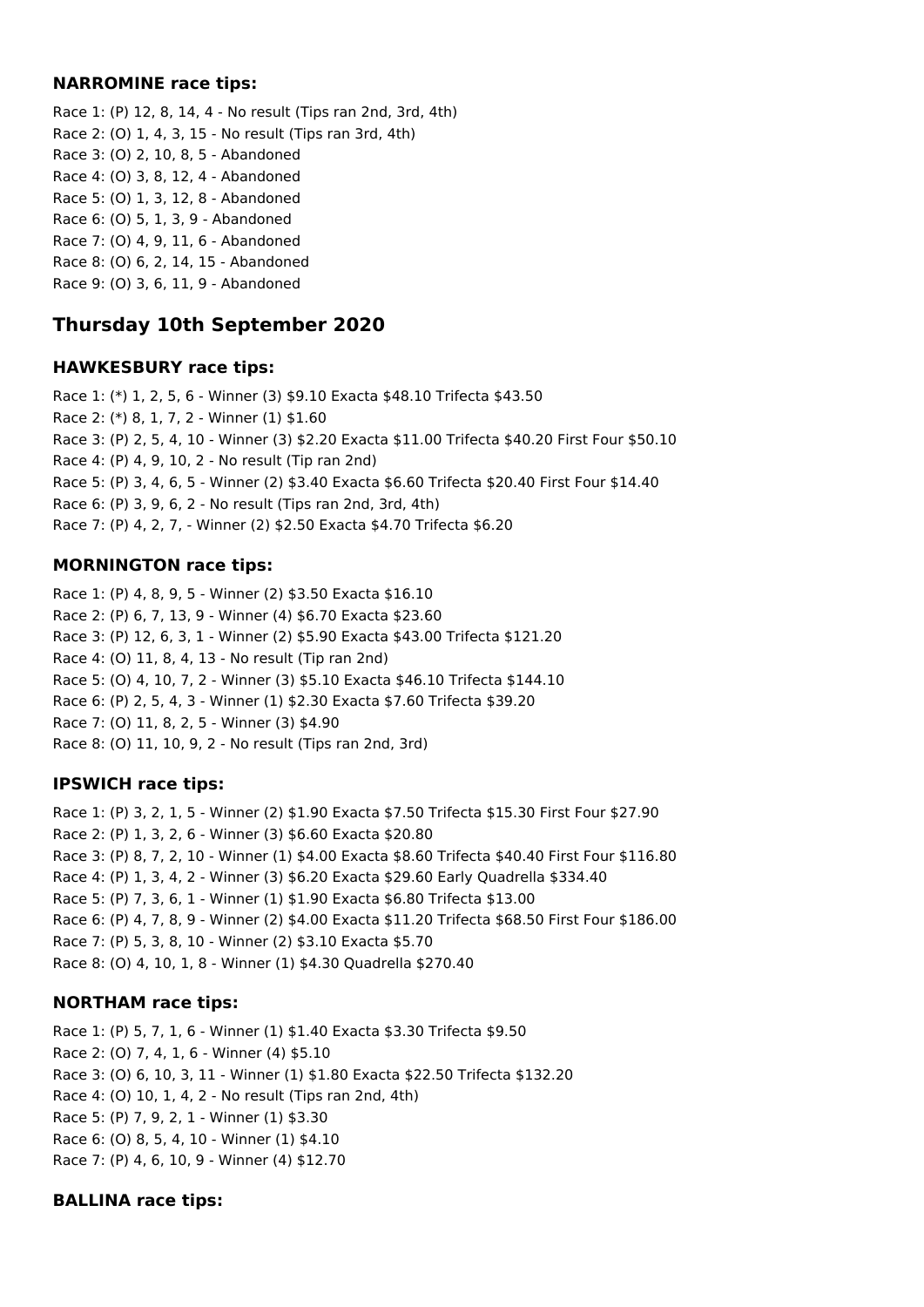Race 1: (P) 2, 4, 8, 1 - No result (Tips ran 2nd, 3rd) Race 2: (O) 6, 7, 8, 1 - Winner (2) \$3.60 Exacta \$10.70 Trifecta \$42.00 First Four \$104.80 Race 3: (O) 3, 9, 6, 13 - No result (Tip ran 2nd) Race 4: (P) 6, 2, 8, 4 - Winner (2) \$3.20 Race 5: (O) 9, 2, 4, 7 - Abandoned Race 6: (P) 5, 3, 11, 1 - Abandoned

## **Thursday 3rd September 2020**

#### **MUSWELLBROOK race tips:**

Race 1: (P) 5, 3, 1, 9 - Winner (3) \$3.20 Exacta \$9.20 Trifecta \$42.50 Race 2: (O) 14, 5, 10, 15 - No result (Tips ran 2nd, 4th) Race 3: (P) 1, 12, 4, 6 - Winner (1) \$1.90 Race 4: (P) 5, 9, 6, 2 - No result (Tip ran 2nd) Race 5: (P) 8, 6, 1, 3 - Winner (3) \$2.50 Exacta \$14.90 Race 6: (O) 8, 14, 10, 6 - Winner (4) \$4.20 Exacta \$16.90 Race 7: (O) 6, 5, 9, 10 - Winner (3) \$3.30

### **BALLARAT race tips:**

Race 1: (P) 6, 10, 5, 1 - Winner (2) \$11.30 Exacta \$68.50 Trifecta \$177.50 Race 2: (P) 6, 5, 12, 10 - Winner (1) \$2.40 Exacta \$6.00 Race 3: (O) 3, 10, 12, 11 - Winner (1) \$3.50 Race 4: (P) 11, 3, 1, 7 - Winner (1) \$1.50 Early Quadrella \$690.70 Race 5: (O) 3, 8, 4, 9 - Winner (3) \$5.60 Race 6: (P) 2, 6, 10, 4 - Winner (2) \$4.80 Exacta \$15.70 Trifecta \$86.20 Race 7: (P) 2, 7, 1, 6 - Winner (1) \$1.50 Exacta \$4.30 Race 8: (O) 12, 1, 10, 4 - No result (Tips ran 2nd, 3rd)

#### **IPSWICH race tips:**

Race 1: (P) 1, 4, 6, 2 - Winner (1) \$2.60 Exacta \$7.00 Race 2: (\*) 1, 3, 5, 2 - Winner (1) \$1.20 Exacta \$7.30 Trifecta \$16.80 First Four \$20.90 Race 3: (P) 1, 5, 3, 6 - Winner (1) \$1.70 Exacta \$3.60 Race 4: (P) 2, 1, 3, 10 - Winner (2) \$2.40 Exacta \$7.90 Early Quadrella \$15.40 Race 5: (O) 8, 12, 7, 2 - No result (Tip ran 2nd) Race 6: (O) 8, 4, 6, 5 - Winner (2) \$2.80 Exacta \$4.50 Race 7: (P) 11, 7, 3, 1 - No result (Tips ran 2nd, 3rd, 4th) Race 8: (O) 6, 5, 4, 9 - No result (Tip ran 4th)

#### **ALBURY race tips:**

Race 1: (P) 5, 4, 7, 8 - Winner (1) \$1.70 Exacta \$17.60 Race 2: (O) 8, 1, 6, 5 - No result (Tips ran 2nd, 3rd) Race 3: (P) 6, 1, 2, 4 - Winner (2) \$2.40 Exacta \$20.50 Trifecta \$94.70 First Four \$159.90 Race 4: (P) 5, 3, 2, 1 - Winner (1) \$2.70 Exacta \$6.40 Race 5: (O) 1, 4, 6, 3 - Winner (1) \$1.80 Exacta \$14.60 Race 6: (P) 4, 5, 6, 3 - No result (Tips ran 2nd, 3rd, 4th) Race 7: (O) 10, 5, 9, 8 - Winner (1) \$4.60

#### **NORTHAM race tips:**

Race 1: (P) 6, 3, 7, 5 - Winner (3) \$7.50 Exacta \$8.00 Trifecta \$52.70 Race 2: (P) 8, 6, 3, 5 - No result (Tips ran 2nd, 4th) Race 3: (P) 3, 4, 1, 8 - Winner (4) \$11.20 Exacta \$60.10 Trifecta \$104.50 Race 4: (O) 9, 2, 8, 7 - Winner (1) \$3.70 Race 5: (P) 2, 4, 8, 5 - Winner (1) \$2.10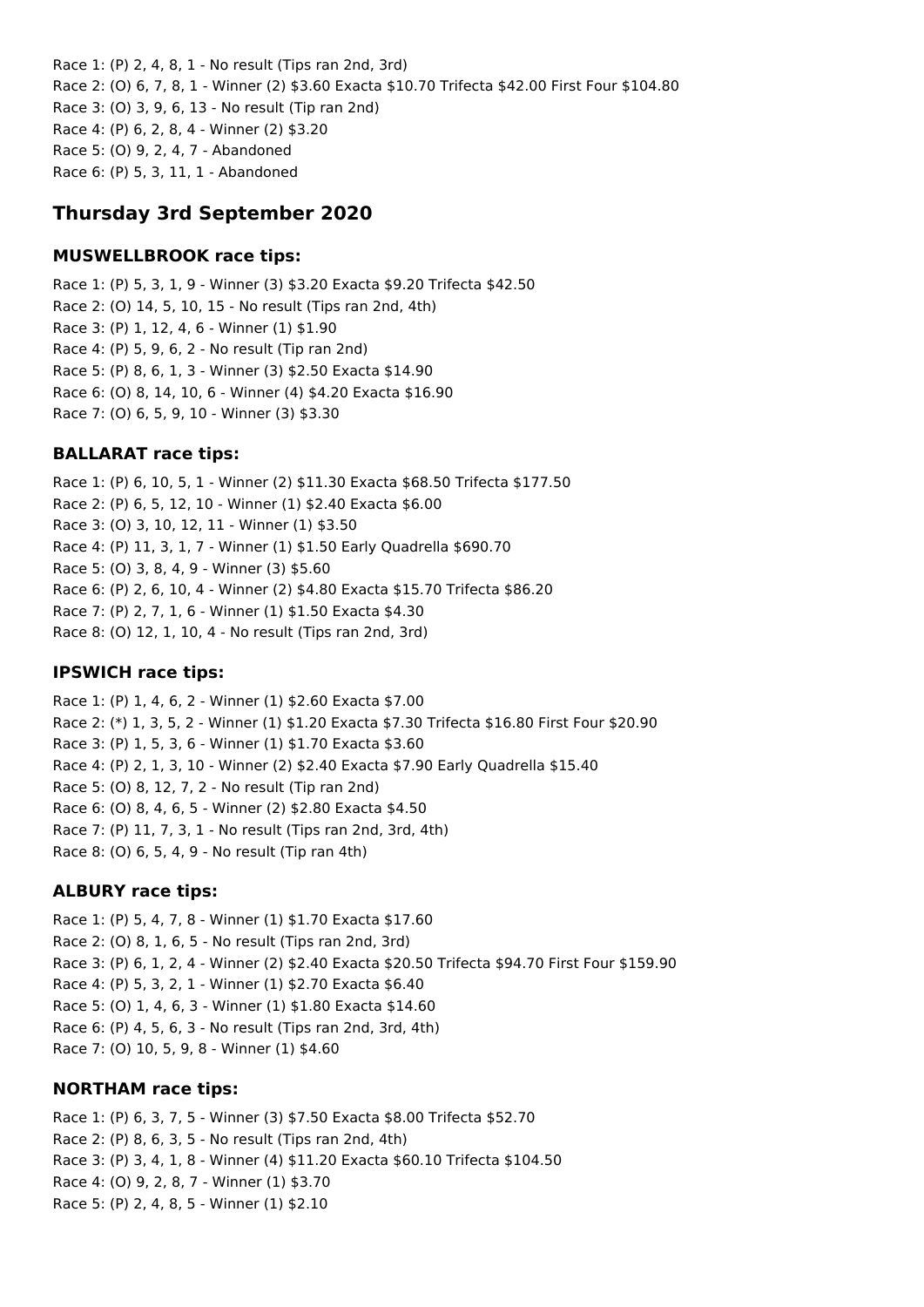Race 6: (P) 4, 3, 1, 5 - Winner (2) \$6.70 Exacta \$17.10 Trifecta \$60.50 First Four \$163.00 Race 7: (O) 1, 7, 4, 8 - No result (Tips ran 2nd, 3rd)

# **Thursday 27th August 2020**

## **WAGGA race tips:**

Race 1: (P) 4, 3, 5, 7 - Winner (3) \$5.00 Race 2: (O) 5, 9, 8, 4 - Winner (1) \$4.10 Race 3: (P) 6, 13, 5, 11 - No result (Tips ran 2nd, 3rd, 4th) Race 4: (P) 3, 6, 5, 9 - No result (Tips ran 2nd, 3rd) Race 5: (O) 6, 2, 10, 3 - No result (Tips ran 2nd, 3rd) Race 6: (O) 1, 8, 5, 7 - Winner (1) \$1.80 Race 7: (O) 8, 7, 6, 14 - No result (Tips ran 2nd, 4th) Race 8: (O) 3, 8, 9, 4 - Winner (3) \$8.20 Exacta \$68.10 Trifecta \$606.70

## **MORNINGTON race tips:**

Race 1: (P) 2, 3, 7, 6 - Winner (1) \$3.10 Exacta \$17.00 Race 2: (P) 2, 7, 3, 1 - Winner (1) \$2.50 Exacta \$5.90 Trifecta \$23.20 Race 3: (P) 11, 7, 1, 4 - Winner (4) \$3.30 Race 4: (P) 8, 10, 4, 9 - No result (Tips ran 2nd, 4th) Race 5: (P) 3, 5, 7, 8 - Winner (1) \$2.00 Exacta \$8.10 Race 6: (P) 3, 8, 6, 9 - Winner (2) \$4.90 Exacta \$29.20 Trifecta \$76.10 Race 7: (P) 4, 8, 2, 1 - No result (Tips ran 2nd, 3rd) Race 8: (O) 7, 10, 9, 5 - Winner (3) \$12.10

## **IPSWICH race tips:**

Race 1: (P) 8, 5, 9, 3 - Winner (1) \$1.70 Race 2: (P) 8, 6, 2, 11 - Winner (1) \$3.80 Exacta \$22.80 Trifecta \$58.90 First Four \$117.20 Race 3: (O) 1, 6, 8, 4 - No result (Tips ran 2nd, 4th) Race 4: (P) 3, 2, 1, 5 - Winner (1) \$2.00 Exacta \$5.20 Trifecta \$12.60 First Four \$21.30 Race 5: (P) 2, 3, 8, 6 - Winner (1) \$3.40 Exacta \$14.70 Trifecta \$87.20 Race 6: (P) 1, 6, 4, 3 - Winner (1) \$2.70 Race 7: (P) 2, 12, 3, 9 - No result (Tip ran 4th)

## **NORTHAM race tips:**

Race 1: (P) 1, 11, 7, 6 - Winner (1) \$1.90 Exacta \$5.90 Race 2: (O) 10, 11, 9, 8 - No result (Tip ran 3rd) Race 3: (O) 10, 11, 2, 8 - Winner (1) \$5.20 Race 4: (O) 10, 5, 11, 1 - Winner (2) \$5.80 Race 5: (O) 2, 1, 10, 6 - Winner (2) \$6.00 Race 6: (O) 2, 4, 13, 6 - No result (Tip ran 4th) Race 7: (O) 3, 11, 8, 13 - No result (Tip ran 2nd)

## **Thursday 20th August 2020**

## **HAWKESBURY race tips:**

Race 1: (P) 7, 5, 8, 10 - Winner (2) \$5.90 Exacta \$32.40 Race 2: (P) 11, 10, 9, 5 - Winner (1) \$1.90 Exacta \$6.80 Race 3: (P) 2, 4, 6, 10 - Winner (2) \$3.10 Exacta \$17.40 Trifecta \$35.50 Race 4: (P) 11, 13, 2, 10 - Winner (2) \$2.20 Early Quadrella \$102.70 Race 5: (P) 5, 4, 2, 6 - Winner (2) \$5.30 Exacta \$29.80 Race 6: (P) 4, 1, 5, 8 - Winner (3) \$4.70 Exacta \$10.60 Trifecta \$42.70 Race 7: (P) 2, 5, 3, 4 - Winner (4) \$9.50 Exacta \$89.10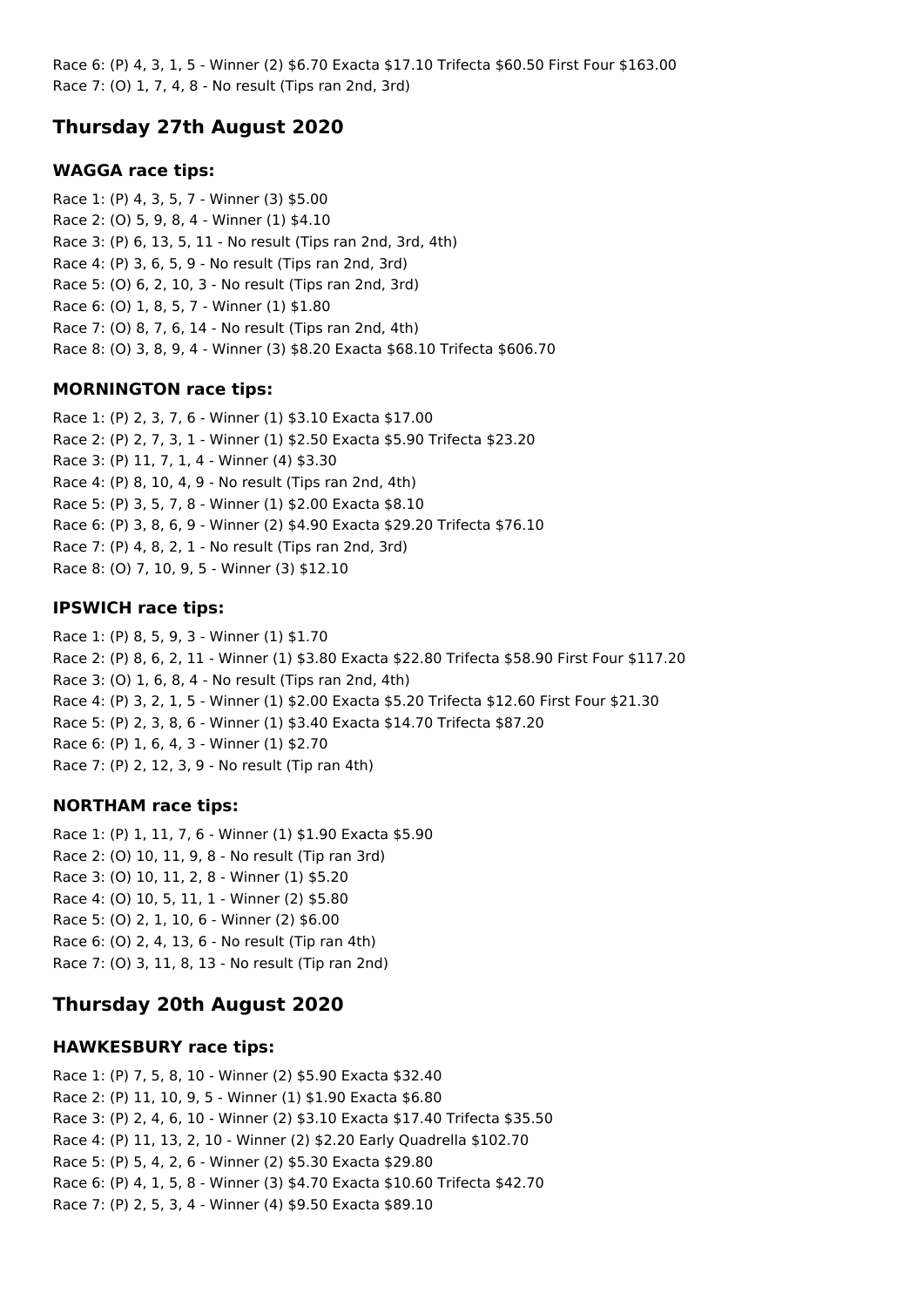Race 8: (O) 11, 7, 1, 3 - Winner (4) \$2.80 Exacta \$9.30 Trifecta \$41.70 First Four \$187.80 Quadrella \$731.00

#### **WARRNAMBOOL race tips:**

Race 1: (P) 6, 4, 7, 5 - Winner (3) \$5.80 Exacta \$24.20 Trifecta \$42.60 Race 2: (O) 3, 7, 5, 4 - Winner (2) \$6.60 Exacta \$26.70 Trifecta \$74.30 Race 3: (O) 10, 11, 9, 7 - Winner (1) \$1.90 Exacta \$9.40 Trifecta \$85.00 Race 4: (P) 11, 8, 6, 3 - No result (Tips ran 2nd, 4th) Race 5: (P) 3, 6, 4, 1 - No result (Tips ran 3rd, 4th) Race 6: (O) 9, 11, 1, 4 - No result (Tips ran 2nd, 3rd, 4th) Race 7: (O) 9, 8, 3, 6 - Winner (1) \$10.80 Race 8: (O) 4, 3, 6, 8 - Winner (1) \$3.30

#### **CAIRNS race tips:**

Race 1: (P) 5, 1, 10, 7 - Winner (1) \$2.60 Race 2: (O) 3, 7, 1, 2 - Winner (2) \$3.10 Exacta \$17.90 Race 3: (\*) 1, 3, 7, 6 - Winner (1) \$1.10 Exacta \$3.50 Race 4: (P) 3, 7, 1, 2 - No result (Tips ran 2nd, 3rd) Race 5: (P) 6, 1, 8, 5 - Winner (2) \$1.90 Race 6: (P) 5, 6, 9, 1 - No result (Tip ran 4th) Race 7: (P) 6, 7, 5, 3 - Winner (1) \$2.10 Race 8: (P) 2, 5, 7, 6 - Winner (1) \$1.60 Race 9: (P) 4, 5, 8, 9 - Winner (1) \$2.80 Race 10: (P) 2, 9, 8, 11 - Winner (2) \$4.70 Quadrella \$82.60

#### **PINJARRA race tips:**

Race 1: (P) 7, 1, 6, 5 - Winner (2) \$2.90 Race 2: (P) 5, 8, 2, 1 - Winner (4) \$4.90 Exacta \$14.10 Trifecta \$26.90 Race 3: (P) 3, 6, 8, 1 - Winner (3) \$1.80 Exacta \$7.90 Trifecta \$13.10 First Four \$47.20 Race 4: (O) 4, 5, 7, 12 - Winner (4) \$8.20 Exacta \$25.90 Early Quadrella \$453.80 Race 5: (P) 5, 9, 4, 3 - Winner (3) \$20.10 Race 6: (P) 9, 7, 5, 8 - No result (Tips ran 2nd, 3rd, 4th) Race 7: (O) 7, 9, 2, 8 - No result (Tips ran 3rd, 4th) Race 8: (O) 7, 10, 13, 5 - No result (Tip ran 4th)

## **Thursday 13th August 2020**

#### **NEWCASTLE race tips:**

Race 1: (P) 2, 7, 8, 3 - Winner (2) \$4.20 Exacta \$20.00 Trifecta \$29.70 First Four \$57.60 Race 2: (P) 2, 7, 9, 1 - Winner (4) \$5.20 Exacta \$10.80 Trifecta \$57.10 First Four \$91.40 Race 3: (P) 3, 2, 6, 4 - Winner (3) \$5.80 Exacta \$42.00 Trifecta \$79.20 First Four \$188.80 Race 4: (P) 7, 2, 3, 1 - Winner (2) \$3.00 Early Quadrella \$592.20 Race 5: (P) 4, 10, 2, 7 - No result (Tips ran 2nd, 3rd, 4th) Race 6: (P) 13, 12, 9, 7 - Winner (1) \$1.30 Race 7: (P) 4, 2, 11, 3 - Winner (2) \$6.20 Race 8: (P) 8, 2, 3, 5 - Winner (1) \$4.00

#### **SALE race tips:**

Race 1: (P) 1, 7, 11, 2 - No result (Tips ran 2nd, 3rd, 4th) Race 2: (P) 1, 14, 11, 12 - Winner (1) \$1.70 Race 3: (P) 10, 2, 4, 3 - Winner (1) \$1.50 Race 4: (P) 6, 12, 7, 1 - Winner (2) \$3.60 Exacta \$54.30 Trifecta \$139.40 Race 5: (P) 5, 4, 8, 7 - Winner (3) \$9.20 Exacta \$38.40 Race 6: (P) 7, 13, 1, 3 - Winner (2) \$5.30 Exacta \$17.40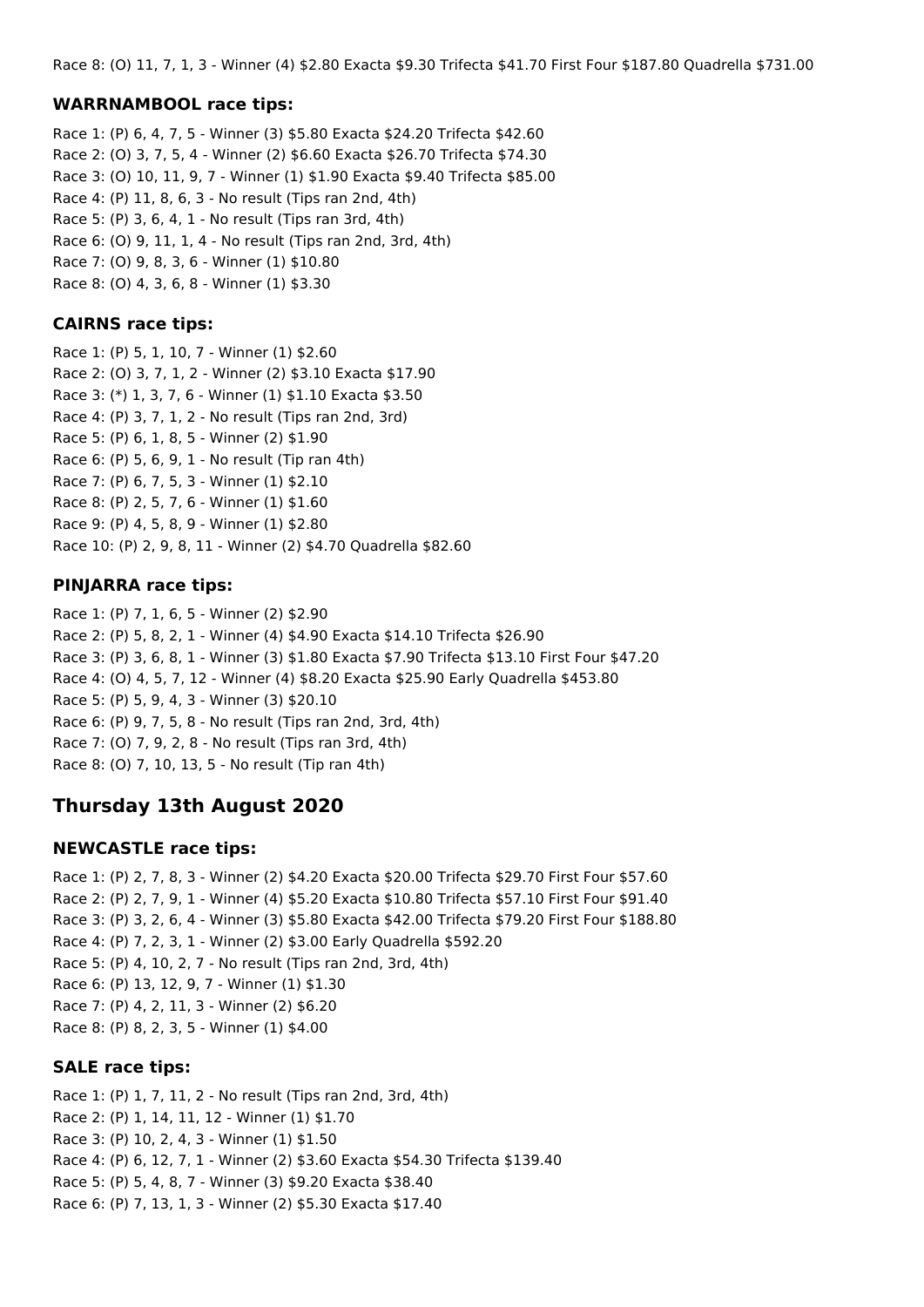Race 7: (O) 4, 5, 9, 6 - No result (Tips ran 2nd, 3rd) Race 8: (O) 13, 5, 12, 1 - Winner (4) \$5.20

### **IPSWICH race tips:**

Race 1: (P) 1, 5, 2, 3 - Winner (3) \$7.30 Exacta \$40.20 Trifecta \$122.90 First Four \$183.30 Race 2: (P) 4, 1, 7, 8 - Winner (1) \$1.50 Race 3: (P) 2, 3, 8, 7 - Winner (3) \$5.20 Exacta \$14.80 Trifecta \$46.20 Race 4: (O) 4, 11, 3, 10 - Winner (2) \$9.00 Exacta \$34.70 Trifecta \$144.60 Early Quadrella \$428.70 Race 5: (P) 4, 5, 14, 13 - Winner (2) \$6.60 Race 6: (P) 4, 10, 9, 7 - No result (Tip ran 2nd) Race 7: (O) 3, 9, 11, 6 - No result (Tip ran 2nd) Race 8: (O) 5, 1, 9, 6 - Winner (1) \$4.80 Exacta \$21.80

## **NORTHAM race tips:**

Race 1: (P) 6, 3, 7, 4 - Winner (4) \$3.40 Exacta \$12.20 Race 2: (P) 6, 7, 3, 10 - No result (Tips ran 2nd, 4th) Race 3: (O) 6, 4, 3, 10 - Winner (1) \$5.50 Exacta \$23.80 Race 4: (P) 1, 3, 10, 6 - Winner (2) \$3.90 Race 5: (O) 8, 6, 2, 4 - No result (Tips ran 2nd, 3rd) Race 6: (P) 2, 4, 5, 8 - No result (Tips ran 2nd, 3rd, 4th) Race 7: (O) 2, 6, 10, 1 - Winner (4) \$12.70 Exacta \$57.80 Trifecta \$362.20 Race 8: (O) 5, 10, 4, 2 - No result (Tips ran 2nd, 3rd, 4th)

## **Thursday 6th August 2020**

## **COFFS HARBOUR race tips:**

Race 1: (P) 5, 1, 3, 7 - Winner (1) \$2.40 Race 2: (O) 4, 11, 9, 6 - Winner (3) \$4.70 Race 3: (O) 9, 1, 2, 3 - Winner (2) \$2.20 Race 4: (O) 1, 6, 14, 11 - Winner (1) \$7.30 Exacta \$27.00 Early Quadrella \$444.60 Race 5: (O) 2, 3, 12, 10 - Winner (1) \$6.80 Exacta \$29.80 Race 6: (O) 11, 9, 8, 5 - Winner (1) \$4.70 Race 7: (P) 10, 1, 8, 3 - Winner (2) \$5.40 Exacta \$31.10 Trifecta \$105.60 First Four \$549.10 Race 8: (O) 10, 5, 13, 6 - No result (Tip ran 2nd)

## **WARRNAMBOOL race tips:**

Race 1: (P) 4, 8, 2, 1 - Winner (1) \$1.50 Exacta \$5.60 Race 2: (P) 12, 11, 9, 3 - Winner (2) \$7.00 Exacta \$16.40 Race 3: (O) 1, 12, 9, 7 - Winner (1) \$2.90 Exacta \$19.70 Race 4: (O) 2, 4, 6, 8 - Winner (2) \$8.60 Exacta \$45.50 Early Quadrella \$238.50 Race 5: (O) 2, 7, 4, 9 - No result (Tips ran 2nd, 3rd, 4th) Race 6: (O) 10, 1, 7, 9 - No result (Tip ran 2nd) Race 7: (O) 2, 3, 9, 11 - Winner (2) \$3.10 Exacta \$11.80 Trifecta \$83.50 First Four \$430.60 Race 8: (O) 3, 1, 7, 5 - Winner (2) \$2.40

## **GATTON race tips:**

Race 1: (P) 8, 2, 3, 5 - Winner (1) \$1.70 Exacta \$6.20 Race 2: (O) 1, 9, 2, 5 - No result (Tips ran 3rd, 4th) Race 3: (\*) 4, 9, 7, 8 - No result (Tips ran 2nd, 4th) Race 4: (P) 6, 4, 9, 8 - No result (Tips ran 2nd, 3rd) Race 5: (O) 1, 11, 3, 10 - Winner (1) \$2.70 Race 6: (O) 4, 7, 9, 13 - No result (Tip ran 4th) Race 7: (O) 4, 12, 6, 8 - Winner (3) \$17.60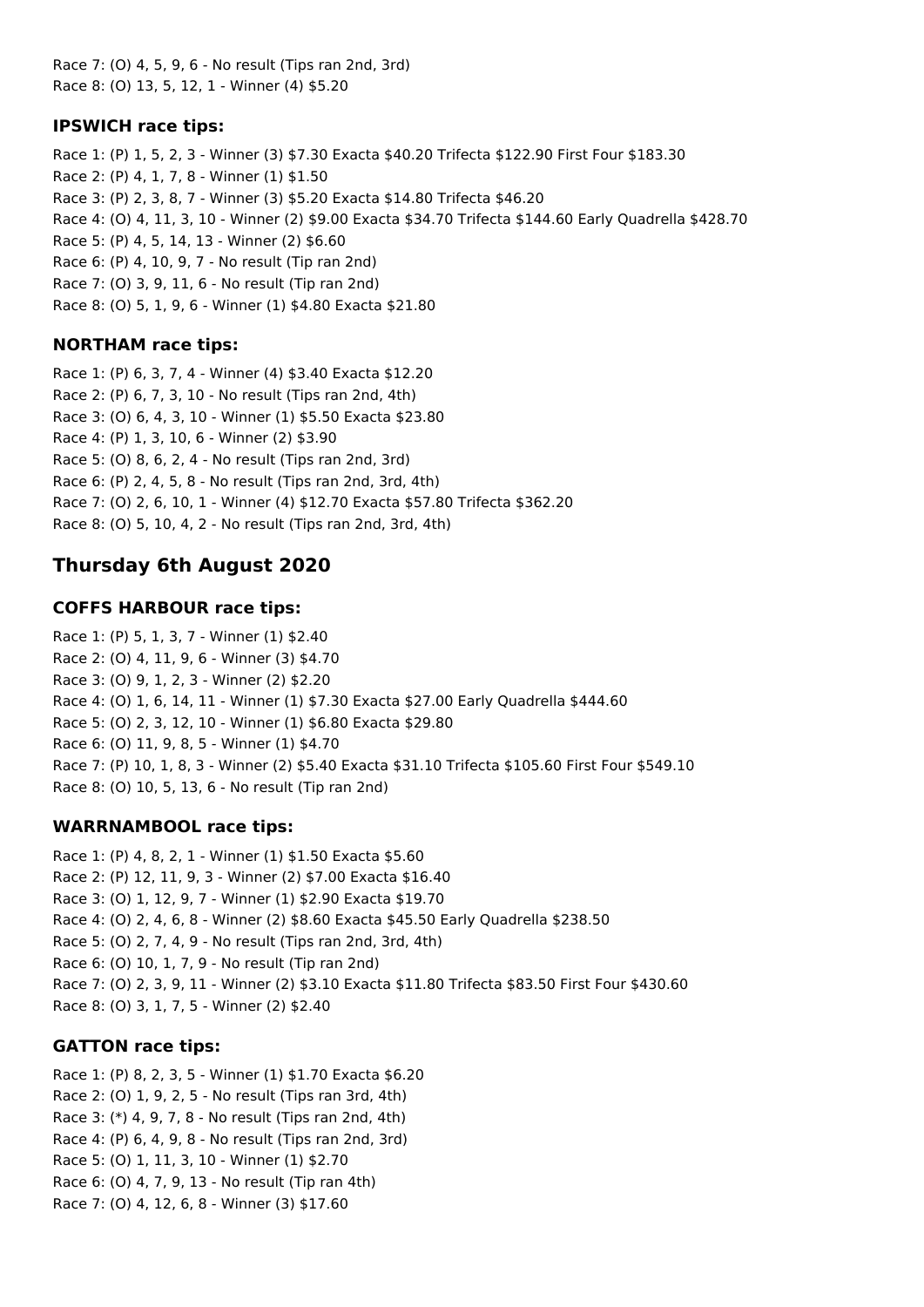### **PINJARRA race tips:**

Race 1: (P) 6, 8, 2, 4 - Winner (1) \$1.60 Exacta \$12.10 Trifecta \$44.90 Race 2: (O) 6, 7, 10, 11 - Winner (1) \$2.70 Exacta \$24.70 Race 3: (P) 2, 4, 3, 7 - Winner (1) \$2.50 Exacta \$7.50 Trifecta \$21.00 Race 4: (O) 6, 4, 8, 10 - Winner (1) \$1.60 Race 5: (O) 12, 1, 11, 3 - No result (Tips ran 2nd, 3rd, 4th) Race 6: (O) 4, 3, 7, 9 - Winner (1) \$1.90 Race 7: (O) 8, 5, 4, 1 - No result (Tip ran 4th) Race 8: (O) 6, 11, 5, 3 - Winner (1) \$4.40 Exacta \$31.10 Race 9: (O) 9, 1, 14, 5 - No result (Tips ran 2nd, 4th)

## **KEMBLA GRANGE race tips:**

Race 1: (P) 2, 3, 5, 4 - No result (Tips ran 2nd, 3rd, 4th) Race 2: (P) 4, 1, 3, 5 - No result (Tips ran 3rd, 4th) Race 3: (\*) 8, 1, 7, 3 - Winner (1) \$3.70 Race 4: (P) 3, 10, 11, 7 - Winner (4) \$13.60 Race 5: (\*) 9, 10, 3, 2 - Winner (1) \$1.20 Exacta \$8.60 Trifecta \$74.00 Race 6: (O) 7, 10, 9, 3 - No result (Tip ran 3rd) Race 7: (O) 16, 6, 12, 2 - No result (Tips ran 3rd, 4th)

# **Thursday 30th July 2020**

## **HAWKESBURY race tips:**

Race 1: (P) 9, 5, 3, 6 - No result (Tips ran 2nd, 3rd, 4th) Race 2: (P) 5, 1, 2, 6 - Winner (1) \$3.00 Race 3: (P) 1, 3, 7, 6 - Winner (3) \$8.00 Race 4: (P) 2, 4, 3, 7 - No result (Tips ran 3rd, 4th) Race 5: (P) 3, 1, 5, 2 - No result (Tips ran 2nd, 3rd, 4th) Race 6: (P) 4, 3, 7, 5 - Winner (3) \$1.80 Race 7: (P) 2, 7, 3, 4 - Winner (2) \$3.80

## **BALLARAT race tips:**

Race 1: (P) 1, 2, 3, 4 - Winner (3) \$4.50 Race 2: (P) 7, 8, 10, 2 - Winner (3) \$4.40 Race 3: (P) 12, 10, 2, 1 - Winner (1) \$1.90 Exacta \$4.00 Race 4: (P) 1, 8, 3, 7 - Winner (3) \$3.10 Exacta \$7.80 Trifecta \$41.70 First Four \$185.00 Early Quadrella \$264.30 Race 5: (P) 4, 3, 1, 5 - Winner (4) \$5.30 Exacta \$14.80 Trifecta \$79.60 Race 6: (P) 2, 3, 6, 8 - Winner (1) \$2.80 Exacta \$9.50 Race 7: (O) 7, 10, 1, 5 - No result (Tips ran 2nd, 4th) Race 8: (P) 8, 5, 7, 9 - Winner (2) \$4.00

## **IPSWICH race tips:**

Race 1: (P) 7, 1, 9, 8 - Winner (2) \$4.80 Race 2: (P) 5, 7, 4, 1 - Winner (2) \$4.00 Exacta \$7.00 Race 3: (\*) 1, 7, 10, 4 - No result (Tip ran 4th) Race 4: (O) 2, 11, 7, 12 - Winner (1) \$2.50 Exacta \$24.40 Race 5: (P) 3, 9, 8, 11 - No result (Tips ran 2nd, 3rd, 4th) Race 6: (P) 7, 5, 9, 8 - Winner (4) \$42.50 Race 7: (P) 7, 14, 3, 15 - Winner (3) \$6.60 Exacta \$26.20 Trifecta \$137.40 First Four \$275.40 Race 8: (O) 8, 15, 5, 1 - No result (Tips ran 2nd, 3rd)

## **NORTHAM race tips:**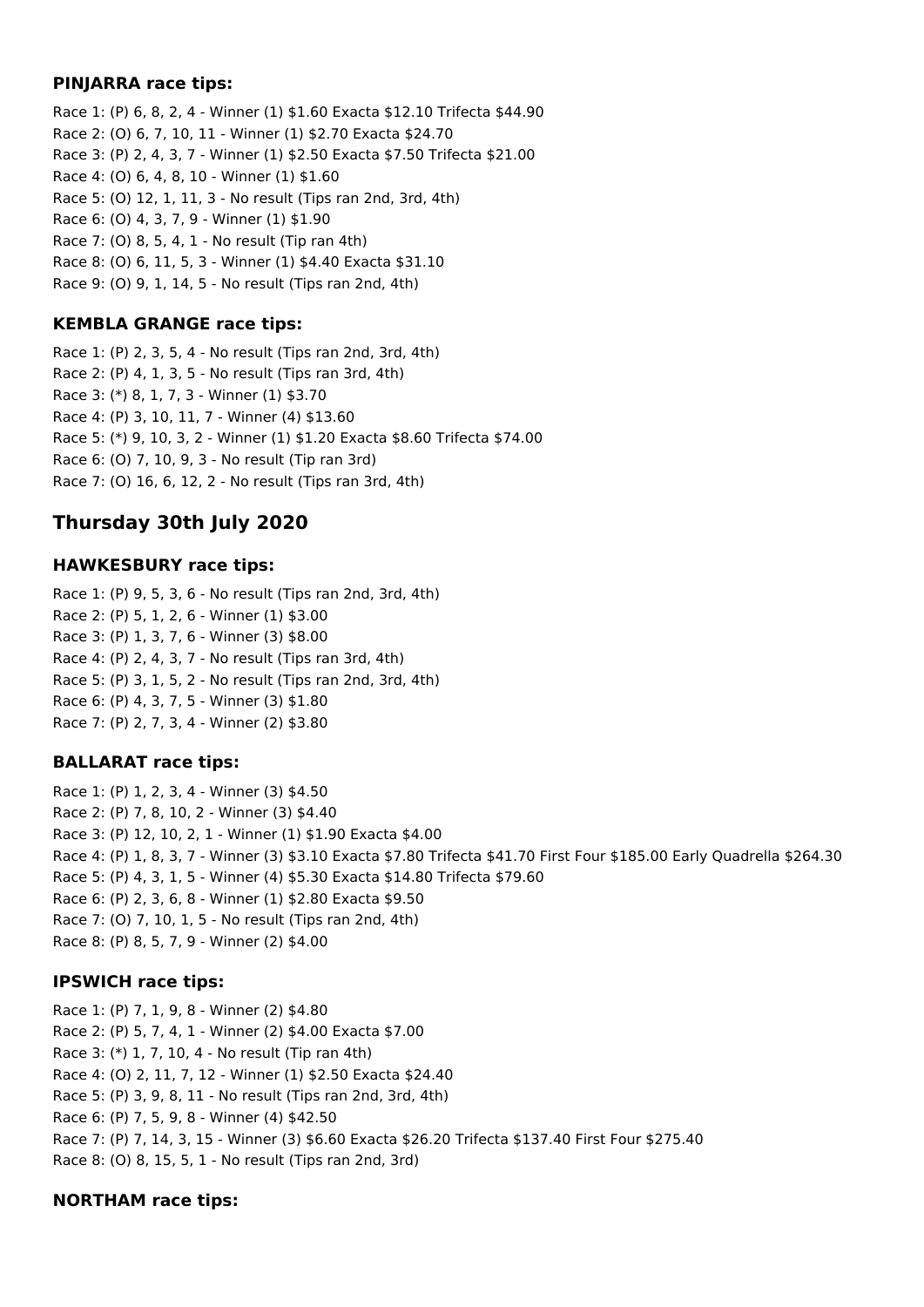Race 1: (P) 4, 1, 3, 2 - Winner (1) \$1.60 Exacta \$2.40 Trifecta \$5.40 First Four \$8.80 Race 2: (P) 2, 6, 9, 5 - No result (Tips ran 3rd, 4th) Race 3: (P) 2, 10, 4, 12 - Winner (1) \$1.40 Exacta \$4.40 Race 4: (P) 1, 6, 7, 5 - No result (Tips ran 2nd, 3rd) Race 5: (O) 7, 2, 8, 4 - Winner (1) \$1.90 Race 6: (O) 10, 12, 3, 8 - No result (Tips ran 2nd, 3rd, 4th) Race 7: (O) 7, 4, 15, 6 - No result (Tip ran 3rd)

# **Thursday 23rd July 2020**

## **KEMBLA GRANGE race tips:**

Race 1: (O) 6, 5, 3, 4 - Winner (1) \$3.60 Race 2: (P) 8, 5, 7, 3 - Winner (1) \$1.40 Race 3: (P) 2, 7, 9, 1 - Winner (4) \$4.00 Exacta \$10.80 Trifecta \$26.80 First Four \$47.90 Race 4: (P) 7, 8, 11, 3 - Winner (1) \$1.50 Early Quadrella \$33.70 Race 5: (P) 6, 1, 4, 7 - Winner (2) \$3.90 Exacta \$17.40 Trifecta \$46.50 First Four \$187.70 Race 6: (P) 4, 7, 9, 5 - No result (Tips ran 2nd, 3rd) Race 7: (O) 12, 8, 2, 7 - Winner (2) \$3.50

## **WARRNAMBOOL race tips:**

Race 1: (P) 1, 9, 3, 6 - Winner (1) \$3.30 Race 2: (P) 11, 7, 6, 3 - Winner (1) \$2.60 Race 3: (P) 3, 11, 12, 9 - Winner (2) \$6.20 Race 4: (P) 2, 1, 9, 4 - Winner (4) \$6.10 Race 5: (O) 1, 4, 6, 8 - Winner (2) \$4.10 Early Quadrella \$442.60 Race 6: (O) 4, 3, 7, 5 - No result (Tips ran 2nd, 3rd, 4th) Race 7: (O) 2, 5, 9, 11 - No result (Tips ran 2nd, 3rd, 4th) Race 8: (O) 6, 7, 5, 8 - Winner (1) \$5.50 Exacta \$14.90 Trifecta \$127.40 Race 9: (O) 4, 1, 8, 12 - Winner (2) \$4.80

## **TOWNSVILLE race tips:**

Race 1: (P) 1, 5, 4, 3 - Winner (1) \$1.20 Exacta \$10.10 Trifecta \$36.00 First Four \$80.60 Race 2: (P) 1, 3, 6, 2 - Winner (2) \$2.60 Exacta \$13.30 Trifecta \$30.30 Race 3: (O) 5, 8, 10, 6 - No result (Tips ran 2nd, 3rd, 4th) Race 4: (O) 3, 2, 10, 6 - Winner (1) \$2.90 Race 5: (O) 6, 1, 9, 10 - No result (Tips ran 2nd, 3rd) Race 6: (O) 3, 2, 8, 1 - No result (Tips ran 2nd, 3rd) Race 7: (P) 4, 1, 8, 5 - Winner (4) \$9.30 Exacta \$18.60 Race 8: (O) 8, 9, 5, 12 - Winner (1) \$2.00

## **PINJARRA race tips:**

Race 1: (P) 4, 6, 8, 3 - No result (Tips ran 2nd, 3rd, 4th) Race 2: (P) 10, 5, 6, 1 - No result (Tip ran 2nd) Race 3: (P) 5, 7, 3, 1 - Winner (1) \$1.70 Exacta \$3.50 Race 4: (O) 10, 1, 11, 2 - No result (Tips ran 2nd, 3rd, 4th) Race 5: (P) 2, 3, 7, 1 - Winner (1) \$2.00 Exacta \$7.50 Race 6: (O) 11, 1, 7, 3 - No result Race 7: (O) 2, 1, 5, 6 - No result (Tips ran 2nd, 3rd, 4th) Race 8: (O) 1, 4, 11, 8 - Winner (3) \$5.80

## **BALLINA race tips:**

Race 1: (P) 6, 2, 1, 7 - Winner (1) \$3.80 Exacta \$41.30 Trifecta \$144.70 First Four \$339.70 Race 2: (O) 8, 1, 6, 9 - Winner (1) \$3.80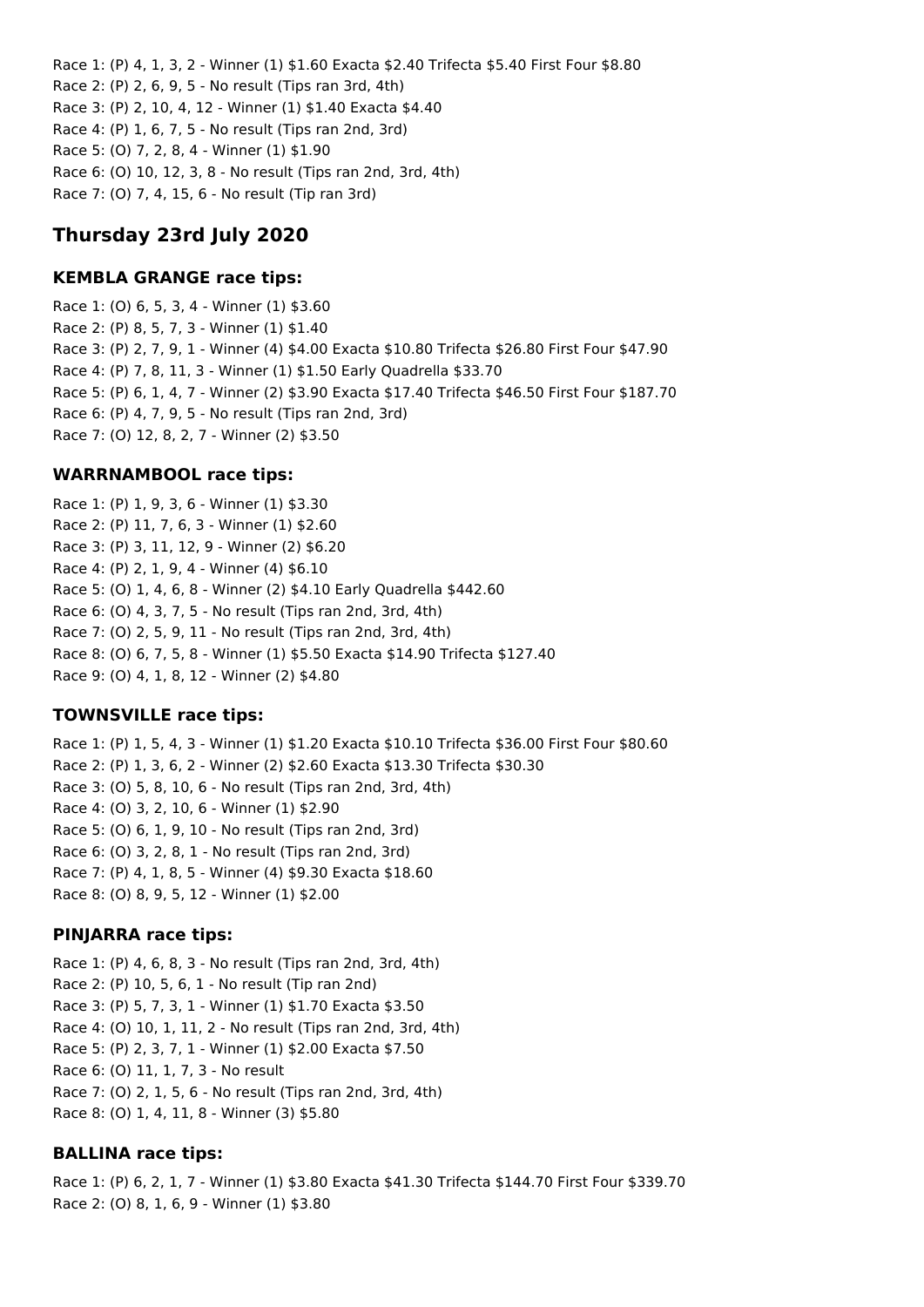Race 3: (P) 2, 7, 1, 13 - Winner (2) \$2.80 Race 4: (P) 1, 3, 12, 9 - Winner (2) \$5.90 Early Quadrella \$366.90 Race 5: (O) 1, 7, 6, 13 - Winner (3) \$13.70 Race 6: (O) 8, 7, 10, 11 - Winner (1) \$2.20 Race 7: (O) 1, 4, 7, 5 - Winner (4) \$3.80 Exacta \$13.30 Quadrella \$1,398.20

# **Thursday 16th July 2020**

## **GOSFORD race tips:**

Race 1: (P) 7, 6, 5, 4 - Winner (1) \$1.50 Exacta \$4.60 Trifecta \$26.20 Race 2: (P) 2, 6, 1, 4 - Winner (4) \$7.40 Exacta \$28.30 Trifecta \$146.80 Race 3: (P) 8, 6, 3, 4 - Winner (2) \$1.70 Exacta \$2.00 Trifecta \$6.80 First Four \$20.20 Race 4: (P) 2, 8, 5, 7 - Winner (2) \$5.20 Exacta \$26.90 Trifecta \$153.00 Early Quadrella \$186.40 Race 5: (P) 1, 5, 2, 7 - Winner (1) \$4.00 Exacta \$12.70 Trifecta \$120.80 Race 6: (P) 4, 3, 6, 2 - No result (Tips ran 3rd, 4th) Race 7: (P) 1, 6, 5, 3 - Winner (3) \$7.10 Exacta \$23.90 Trifecta \$84.20 Race 8: (O) 4, 3, 8, 9 - Winner (1) \$8.50 Exacta \$68.60

## **BALLARAT race tips:**

Race 1: (P) 6, 1, 3, 5 - Winner (3) \$2.50 Exacta \$8.80 Race 2: (P) 11, 9, 10, 4 - No result (Tips ran 3rd, 4th) Race 3: (O) 6, 3, 8, 10 - No result (Tips ran 3rd, 4th) Race 4: (P) 8, 3, 4, 1 - No result (Tips ran 2nd, 3rd) Race 5: (P) 4, 2, 6, 3 - Winner (2) \$2.80 Exacta \$7.60 Race 6: (P) 8, 6, 1, 5 - Winner (3) \$3.70 Race 7: (O) 5, 6, 4, 7 - Winner (2) \$4.10 Race 8: (P) 10, 3, 4, 6 - Winner (1) \$1.80 Exacta \$8.70 Quadrella \$95.70

## **DALBY race tips:**

Race 1: (P) 4, 7, 5, 3 - Winner (1) \$2.50 Exacta \$5.70 Trifecta \$21.30 Race 2: (P) 6, 9, 8, 1 - Winner (2) \$3.20 Exacta \$11.60 Race 3: (O) 6, 5, 11, 10 - Winner (3) \$12.80 Race 4: (P) 3, 1, 2, 4 - Winner (2) \$6.80 Exacta \$34.70 Trifecta \$103.00 Early Quadrella \$1,060.30 Race 5: (O) 7, 5, 6, 3 - Winner (1) \$3.50 Race 6: (P) 3, 11, 4, 8 - Winner (1) \$2.50 Race 7: (O) 2, 6, 3, 10 - Winner (3) \$5.10 Quadrella \$263.50

## **NORTHAM race tips:**

Race 1: (P) 5, 1, 4, 8 - No result (Tip ran 3rd) Race 2: (P) 2, 6, 4, 8 - No result (Tips ran 2nd, 4th) Race 3: (P) 9, 8, 5, 11 - Winner (4) \$4.60 Exacta \$16.60 Trifecta \$63.50 Race 4: (P) 2, 5, 6, 8 - No result (Tips ran 2nd, 3rd) Race 5: (P) 2, 6, 3, 4 - Winner (1) \$1.50 Race 6: (P) 3, 7, 4, 2 - No result (Tip ran 3rd) Race 7: (P) 9, 8, 2, 5 - No result (Tips ran 2nd, 3rd, 4th) Race 8: (O) 7, 8, 9, 10 - No result (Tips ran 3rd, 4th)

## **MOREE race tips:**

Race 1: (P) 1, 2, 6, 8 - No result (Tips ran 2nd, 4th) Race 2: (P) 11, 1, 8, 5 - Winner (2) \$5.10 Exacta \$33.10 Race 3: (O) 14, 6, 8, 13 - No result (Tip ran 3rd) Race 4: (P) 1, 2, 3, 8 - Winner (1) \$3.60 Race 5: (P) 4, 2, 1, 10 - Winner (2) \$3.50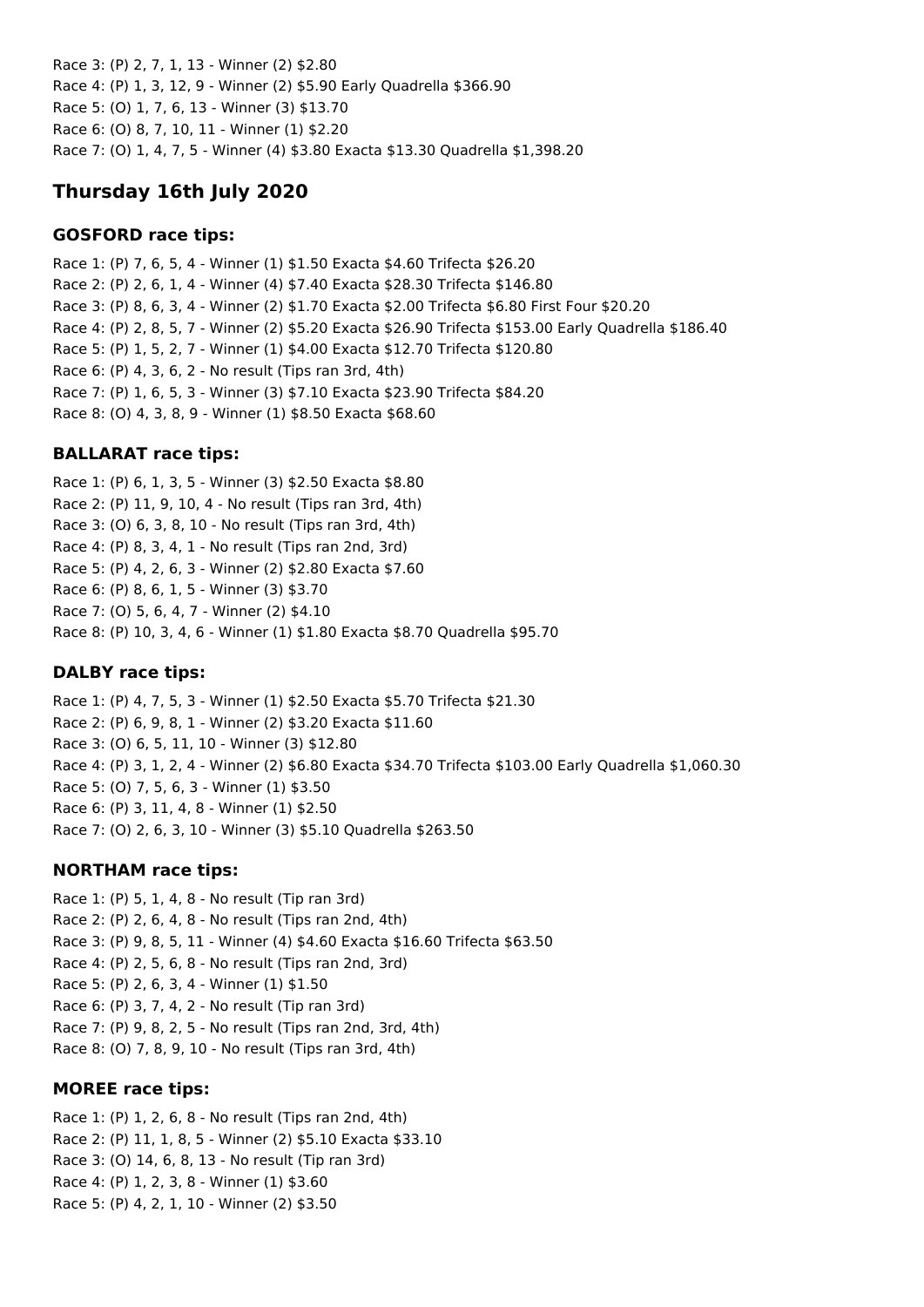Race 6: (O) 5, 3, 13, 1 - No result (Tip ran 2nd) Race 7: (O) 3, 7, 6, 8 - No result (Tips ran 2nd, 3rd, 4th)

# **Thursday 9th July 2020**

## **GRAFTON race tips:**

Race 1: (O) 4, 9, 10, 7 - No result (Tips ran 2nd, 3rd, 4th) Race 2: (P) 3, 2, 4, 10 - Winner (3) \$5.00 Exacta \$16.10 Race 3: (\*) 6, 2, 4, 5 - Winner (1) \$1.60 Race 4: (P) 8, 13, 5, 1 - No result (Tips ran 2nd, 4th) Race 5: (P) 1, 11, 6, 4 - Winner (1) \$2.30 Race 6: (P) 14, 2, 12, 3 - Winner (2) \$2.50 Exacta \$27.40 Race 7: (P) 2, 1, 6, 7 - Winner (2) \$3.30 Race 8: (P) 1, 4, 2, 6 - No result (Tip ran 2nd)

## **SALE race tips:**

Race 1: (P) 6, 12, 2, 11 - Winner (1) \$3.50 Race 2: (O) 5, 8, 10, 6 - Winner (3) \$3.10 Exacta \$17.90 Race 3: (P) 2, 5, 13, 3 - Winner (1) \$3.40 Exacta \$6.30 Race 4: (P) 8, 11, 9, 3 - Winner (1) \$2.70 Exacta \$9.80 Trifecta \$28.60 Race 5: (O) 5, 8, 2, 3 - Winner (1) \$3.30 Exacta \$12.30 Trifecta \$68.40 First Four \$261.60 Early Quadrella \$99.60 Race 6: (P) 6, 2, 3, 5 - No result (Tips ran 3rd, 4th) Race 7: (O) 10, 5, 7, 4 - Winner (1) \$4.00 Exacta \$31.50 Race 8: (O) 1, 8, 6, 10 - Winner (1) \$2.50 Race 9: (O) 4, 8, 15, 7 - Winner (4) \$11.00 Exacta \$48.70

## **CAIRNS race tips:**

Race 1: (P) 4, 1, 6, 8 - Winner (2) \$12.20 Exacta \$32.80 Race 2: (P) 5, 8, 4, 2 - No result (Tips ran 3rd, 4th) Race 3: (P) 6, 4, 9, 1 - No result (Tips ran 2nd, 3rd, 4th) Race 4: (P) 1, 2, 3, 8 - Winner (3) \$6.10 Exacta \$12.90 Trifecta \$31.50 First Four \$150.00 Race 5: (P) 8, 9, 6, 3 - No result (Tips ran 2nd, 3rd, 4th) Race 6: (P) 8, 6, 3, 4 - Winner (1) \$2.20 Exacta \$6.80 Trifecta \$19.20 Race 7: (O) 2, 4, 10, 6 - Winner (3) \$9.20 Race 8: (P) 1, 3, 6, 5 - Winner (1) \$1.60

## **PINJARRA race tips:**

Race 1: (P) 1, 2, 6, 7 - Winner (1) \$1.20 Exacta \$3.10 Race 2: (O) 2, 9, 7, 5 - Winner (1) \$4.60 Exacta \$24.60 Race 3: (P) 9, 3, 2, 8 - No result (Tip ran 2nd) Race 4: (P) 7, 1, 11, 5 - Winner (4) \$15.30 Exacta \$84.00 Race 5: (O) 1, 4, 5, 2 - Winner (1) \$3.70 Exacta \$25.40 Race 6: (P) 5, 4, 7, 3 - Winner (3) \$22.80 Race 7: (P) 2, 8, 7, 4 - No result (Tips ran 2nd, 3rd, 4th) Race 8: (O) 1, 4, 3, 5 - Winner (3) \$13.50 Exacta \$79.80 Race 9: (P) 8, 2, 3, 1 - Winner (1) \$4.40 Exacta \$42.20

## **KEMBLA GRANGE race tips:**

Race 1: (P) 4, 6, 2, 1 - Winner (4) \$5.40 Exacta \$16.30 Trifecta \$53.80 Race 2: (O) 8, 2, 5, 6 - Winner (2) \$5.10 Exacta \$22.10 Trifecta \$378.80 Race 3: (P) 8, 1, 2, 6 - Winner (3) \$3.20 Race 4: (P) 5, 1, 2, 3 - Winner (2) \$2.50 Exacta \$24.10 Trifecta \$38.10 Early Quadrella \$280.90 Race 5: (P) 1, 9, 4, 8 - Winner (1) \$2.70 Exacta \$11.80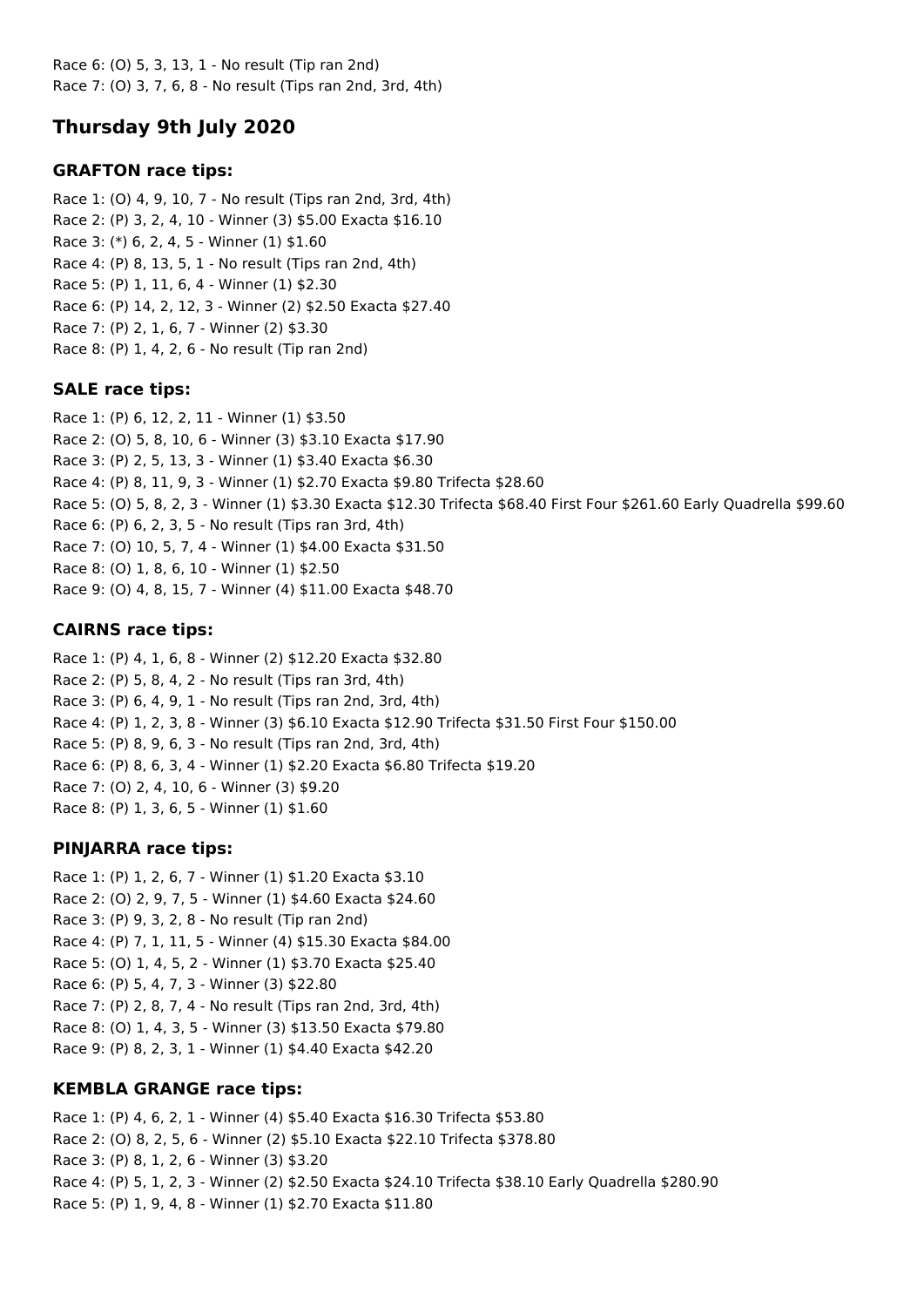Race 6: (O) 8, 3, 11, 2 - Winner (2) \$3.70 Exacta \$15.10 Race 7: (O) 4, 7, 5, 10 - Winner (3) \$3.80 Exacta \$28.60 Trifecta \$385.40 Quadrella \$146.70

# **Thursday 2nd July 2020**

## **CRANBOURNE race tips:**

Race 1: (O) 16, 13, 4, 12 - No result (Tips ran 2nd, 4th) Race 2: (O) 8, 4, 12, 13 - No result (Tip ran 2nd) Race 3: (P) 8, 2, 11, 6 - Winner (4) \$3.70 Race 4: (O) 7, 10, 9, 2 - No result (Tip ran 3rd) Race 5: (P) 13, 4, 5, 14 - Winner (2) \$5.10 Race 6: (O) 3, 4, 14, 6 - Winner (1) \$3.10 Exacta \$12.70 Race 7: (O) 7, 5, 8, 9 - Winner (1) \$8.70 Exacta \$54.10 Race 8: (O) 7, 8, 10, 9 - No result (Tips ran 2nd, 3rd)

## **HAWKESBURY race tips:**

Race 1: (P) 6, 7, 1, 8 - No result (Tips ran 2nd, 3rd, 4th) Race 2: (P) 2, 5, 11, 3 - Winner (3) \$6.90 Exacta \$21.00 Race 3: (P) 4, 7, 6, 3 - Winner (4) \$5.70 Exacta \$21.50 Trifecta \$45.20 First Four \$171.30 Race 4: (P) 2, 4, 1, 7 - Winner (2) \$5.90 Exacta \$23.90 Race 5: (P) 4, 3, 1, 5 - Winner (2) \$3.80 Race 6: (O) 2, 8, 1, 6 - No result (Tip ran 2nd) Race 7: (O) 4, 2, 7, 5 - Winner (2) \$6.40

## **MURWILLUMBAH race tips:**

Race 1: (P) 5, 6, 2, 7 - Winner (3) \$5.60 Exacta \$9.40 Trifecta \$17.80 First Four \$52.30 Race 2: (P) 5, 1, 6, 8 - Winner (2) \$2.00 Exacta \$4.70 Trifecta \$11.10 First Four \$23.20 Race 3: (P) 3, 2, 4, 5 - Winner (1) \$1.80 Exacta \$6.30 Trifecta \$23.30 Race 4: (P) 2, 6, 4, 5 - Winner (1) \$2.20 Exacta \$12.40 Early Quadrella \$51.00 Race 5: (P) 2, 4, 5, 9 - Winner (1) \$3.50 Race 6: (P) 5, 3, 4, 6 - Winner (1) \$2.90 Exacta \$7.00 Trifecta \$40.50 Quadrella \$40.10

## **NORTHAM race tips:**

Race 1: (P) 8, 1, 5, 4 - Winner (1) \$3.90 Race 2: (P) 3, 2, 9, 4 - No result (Tips ran 2nd, 3rd, 4th) Race 3: (P) 3, 8, 9, 5 - No result (Tips ran 2nd, 3rd, 4th) Race 4: (O) 1, 10, 12, 2 - Winner (1) \$1.50 Exacta \$7.00 Trifecta \$40.70 Race 5: (O) 4, 12, 5, 2 - Winner (2) \$2.70 Exacta \$23.10 Trifecta \$52.90 Race 6: (P) 6, 4, 7, 9 - No result (Tips ran 3rd, 4th) Race 7: (P) 4, 5, 10, 1 - Winner (2) \$3.30 Race 8: (O) 2, 1, 13, 3 - Winner (4) \$7.80

## **WARWICK race tips:**

Race 1: (P) 2, 1, 10, 9 - Winner (1) \$2.60 Race 2: (O) 12, 3, 4, 7 - Winner (1) \$2.20 Exacta \$6.50 Race 3: (P) 2, 1, 8, 5 - No result (Tips ran 2nd, 3rd) Race 4: (P) 4, 3, 2, 1 - No result (Tips ran 2nd, 3rd, 4th) Race 5: (P) 3, 6, 5, 7 - Winner (1) \$3.60 Race 6: (O) 9, 2, 8, 13 - No result

# **Thursday 25th June 2020**

**KEMBLA GRANGE race tips:**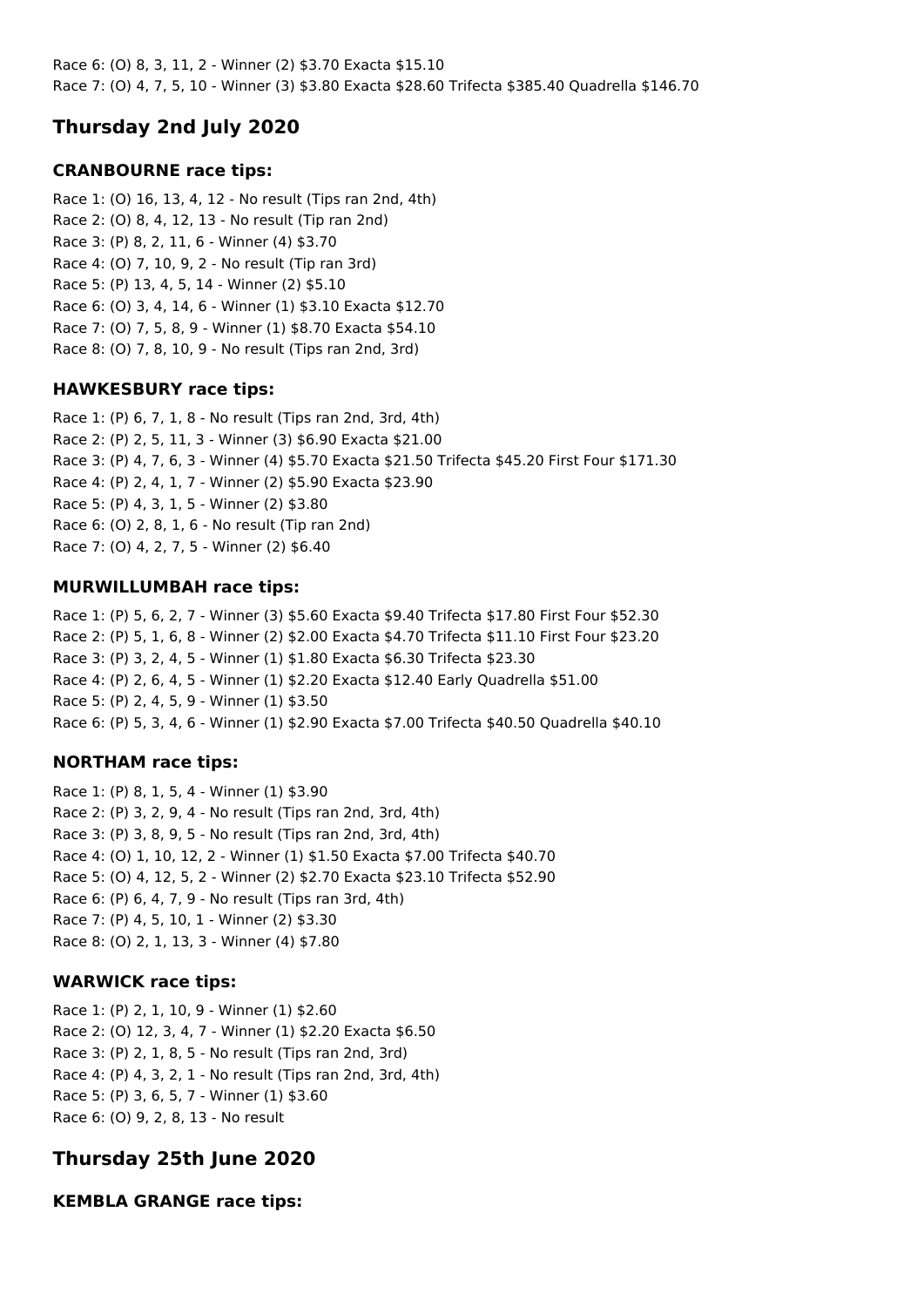Race 1: (P) 4, 8, 1, 5 - Winner (2) \$4.70 Race 2: (P) 1, 3, 4, 8 - No result (Tips ran 3rd, 4th) Race 3: (P) 4, 5, 3, 8 - Winner (2) \$4.00 Exacta \$11.30 Race 4: (P) 10, 5, 3, 7 - Winner (1) \$2.20 Exacta \$4.40 Race 5: (P) 1, 8, 5, 13 - Winner (1) \$2.40 Exacta \$5.50 Trifecta \$18.50 First Four \$36.80 Race 6: (P) 1, 7, 4, 6 - Winner (2) \$3.20 Race 7: (O) 5, 11, 6, 2 - No result (Tips ran 2nd, 4th) Race 8: (O) 8, 11, 5, 3 - Winner (1) \$4.30

## **MOE race tips:**

Race 1: (P) 8, 9, 11, 1 - Winner (1) \$2.20 Race 2: (O) 5, 13, 6, 14 - Winner (1) \$5.50 Race 3: (P) 3, 11, 7, 2 - No result (Tips ran 3rd, 4th) Race 4: (P) 5, 2, 4, 11 - Winner (1) \$3.10 Exacta \$10.00 Race 5: (O) 5, 2, 1, 7 - Winner (1) \$2.60 Exacta \$23.40 Race 6: (O) 11, 4, 5, 3 - No result (Tip ran 2nd) Race 7: (P) 2, 9, 8, 6 - No result (Tips ran 2nd, 3rd, 4th) Race 8: (P) 1, 11, 6, 4 - Winner (3) \$2.80 Exacta \$16.70 Race 9: (O) 11, 4, 2, 10 - Winner (1) \$4.20 Exacta \$16.80

## **CAIRNS race tips:**

Race 1: (O) 2, 4, 6, 1 - Winner (1) \$5.10 Exacta \$36.70 Trifecta \$117.40 Race 2: (P) 2, 5, 7, 1 - No result (Tip ran 2nd) Race 3: (P) 4, 2, 5, 6 - Winner (4) \$15.70 Exacta \$85.10 Trifecta \$264.20 Race 4: (P) 1, 2, 3, 4 - Winner (1) \$3.80 Exacta \$12.50 Trifecta \$48.70 Race 5: (O) 4, 3, 5, 2 - Winner (1) \$2.50 Race 6: (P) 4, 1, 7, 5 - Winner (3) \$17.40 Exacta \$33.60 Race 7: (P) 3, 6, 5, 2 - Winner (4) \$12.20 Exacta \$18.20 Trifecta \$58.40 Race 8: (P) 7, 5, 8, 1 - Winner (3) \$3.70 Race 9: (O) 10, 4, 9, 5 - No result (Tip ran 4th)

## **PINJARRA race tips:**

Race 1: (O) 3, 1, 10, 12 - Winner (1) \$2.20 Race 2: (P) 5, 10, 3, 8 - Winner (1) \$2.20 Race 3: (P) 4, 9, 7, 5 - No result (Tips ran 2nd, 4th) Race 4: (P) 11, 7, 10, 2 - Winner (4) \$4.40 Race 5: (O) 8, 9, 10, 3 - Winner (4) \$6.70 Race 6: (O) 1, 3, 8, 6 - No result (Tip ran 3rd) Race 7: (O) 2, 6, 10, 9 - No result (Tip ran 2nd) Race 8: (O) 10, 9, 8, 6 - Winner (2) \$2.70 Race 9: (P) 6, 5, 8, 7 - Winner (2) \$2.90 Race 10: (O) 7, 2, 8, 6 - No result (Tips ran 2nd, 4th)

## **CASINO race tips:**

Race 1: (P) 4, 5, 2, 9 - Winner (2) \$3.90 Exacta \$19.10 Trifecta \$55.20 Race 2: (P) 12, 7, 11, 14 - Winner (3) \$5.30 Exacta \$21.60 Race 3: (O) 1, 4, 5, 2 - Winner (1) \$2.20 Exacta \$6.00 Race 4: (P) 2, 1, 7, 8 - Winner (3) \$6.50 Early Quadrella \$1,102.80 Race 5: (O) 2, 4, 14, 8 - No result (Tips ran 2nd, 3rd, 4th) Race 6: (P) 10, 8, 2, 11 - Winner (3) \$3.10 Race 7: (O) 9, 13, 17, 10 - No result (Tip ran 4th)

## **Thursday 18th June 2020**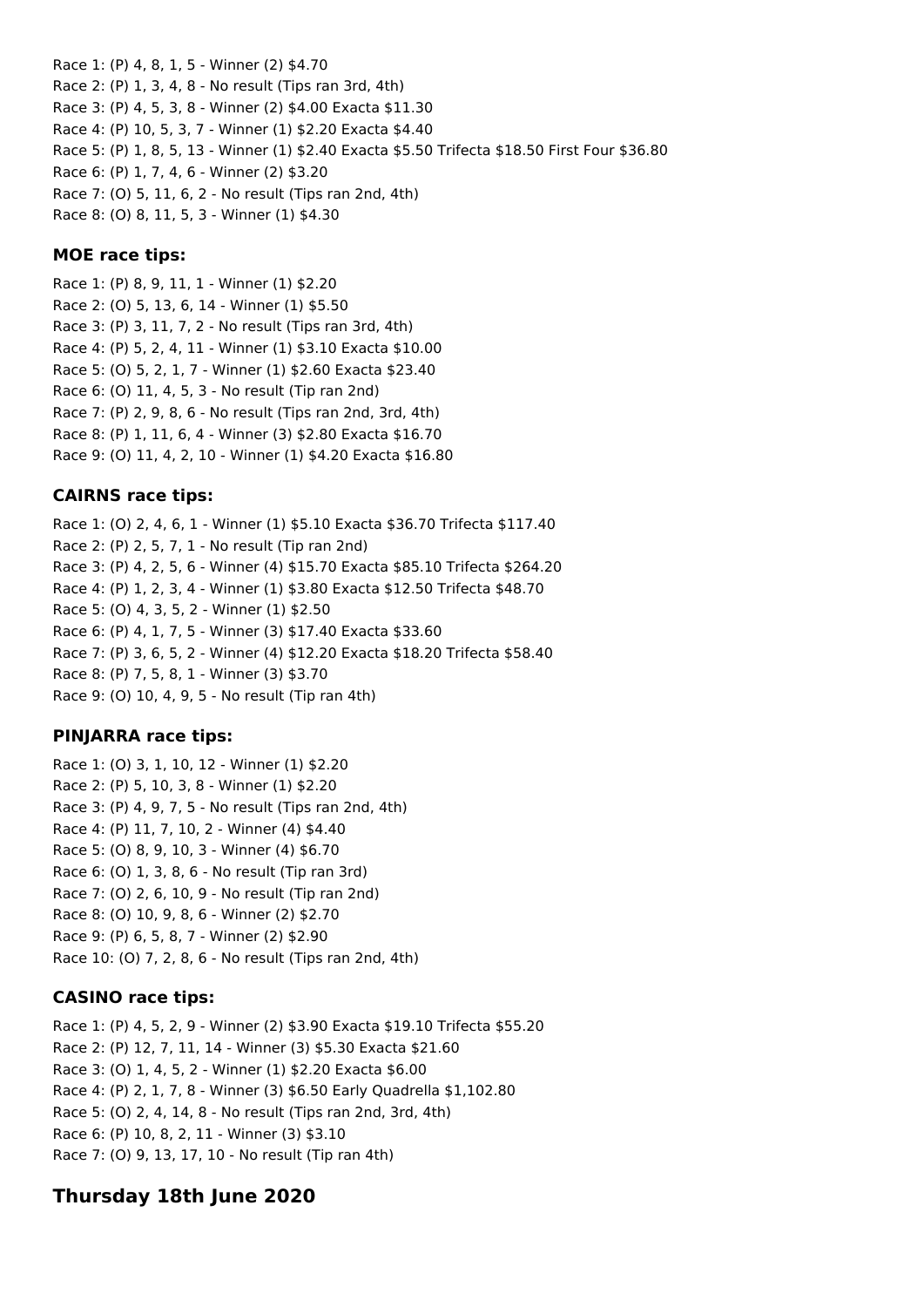## **WYONG race tips:**

Race 1: (P) 2, 7, 1, 3 - Winner (1) \$1.60 Race 2: (\*) 3, 4, 7, 9 - Winner (4) \$10.80 Exacta \$21.20 Race 3: (P) 8, 6, 11, 7 - Winner (3) \$5.90 Race 4: (P) 4, 7, 1, 6 - Winner (3) \$7.70 Exacta \$15.20 Trifecta \$75.20 First Four \$159.60 Early Quadrella \$1,004.60 Race 5: (P) 1, 6, 5, 10 - Winner (1) \$2.40 Exacta \$22.50 Trifecta \$65.30 Race 6: (O) 11, 3, 7, 9 - Winner (4) \$3.00 Race 7: (P) 9, 6, 5, 2 - No result (Tips ran 2nd, 3rd, 4th)

## **SEYMOUR race tips:**

Race 1: (P) 12, 14, 4, 9 - Winner (1) \$1.80 Exacta \$11.40 Trifecta \$48.20 First Four \$114.60 Race 2: (P) 4, 6, 5, 7 - No result (Tips ran 2nd, 3rd, 4th) Race 3: (P) 9, 7, 3, 1 - No result (Tips ran 3rd, 4th) Race 4: (P) 1, 12, 7, 10 - Winner (1) \$1.90 Race 5: (O) 5, 13, 1, 9 - Winner (4) \$6.10 Exacta \$44.60 Race 6: (O) 8, 7, 9, 12 - No result (Tips ran 2nd, 4th) Race 7: (P) 2, 4, 1, 7 - Winner (4) \$6.30 Exacta \$34.90 Trifecta \$211.90 First Four \$417.60 Race 8: (O) 3, 10, 13, 11 - No result (Tips ran 2nd, 3rd, 4th)

## **TOWNSVILLE race tips:**

Race 1: (P) 5, 4, 15, 13 - Winner (1) \$1.80 Race 2: (O) 11, 9, 4, 3 - No result (Tips ran 2nd, 3rd) Race 3: (O) 2, 6, 3, 4 - Winner (1) \$3.80 Race 4: (P) 5, 13, 3, 6 - No result (Tips ran 2nd, 4th) Race 5: (P) 2, 7, 8, 1 - Winner (4) \$3.10 Exacta \$6.70 Trifecta \$21.70 Race 6: (O) 6, 1, 11, 8 - Winner (1) \$2.20 Exacta \$20.50 Race 7: (O) 4, 1, 9, 2 - No result (Tips ran 3rd, 4th) Race 8: (O) 1, 6, 9, 5 - Winner (2) \$4.40 Exacta \$63.30 Race 9: (P) 3, 10, 12, 6 - No result (Tips ran 2nd, 3rd) Race 10: (O) 8, 10, 6, 12 - Winner (4) \$17.00 Exacta \$97.10

## **NORTHAM race tips:**

Race 1: (P) 2, 9, 7, 4 - Winner (2) \$11.30 Exacta \$29.10 Trifecta \$96.70 Race 2: (P) 5, 4, 1, 2 - Winner (1) \$2.40 Race 3: (O) 9, 13, 6, 12 - Winner (2) \$2.70 Exacta \$25.60 Trifecta \$76.10 Race 4: (P) 12, 10, 9, 3 - No result (Tips ran 2nd, 3rd) Race 5: (P) 3, 2, 11, 9 - Winner (1) \$2.30 Exacta \$9.90 Trifecta \$39.50 First Four \$163.40 Race 6: (O) 6, 1, 10, 13 - No result (Tips ran 2nd, 3rd) Race 7: (O) 3, 4, 5, 9 - No result (Tip ran 3rd) Race 8: (O) 7, 5, 9, 4 - No result

## **WARWICK race tips:**

Race 1: (P) 1, 4, 9, 8 - Winner (4) \$8.30 Race 2: (O) 4, 16, 10, 5 - Winner (4) \$7.40 Race 3: (P) 6, 7, 1, 2 - No result (Tips ran 3rd, 4th) Race 4: (O) 7, 6, 1, 11 - Winner (4) \$23.00 Exacta \$123.00 Trifecta \$2,513.80 Race 5: (O) 7, 1, 5, 20 - Winner (1) \$3.60 Exacta \$10.00 Trifecta \$105.20 Race 6: (P) 1, 11, 18, 8 - Winner (1) \$2.20 Exacta \$10.50 Race 7: (O) 2, 7, 5, 12 - Winner (1) \$7.60 Race 8: (O) 2, 18, 17, 9 - Abandoned

# **Thursday 11th June 2020**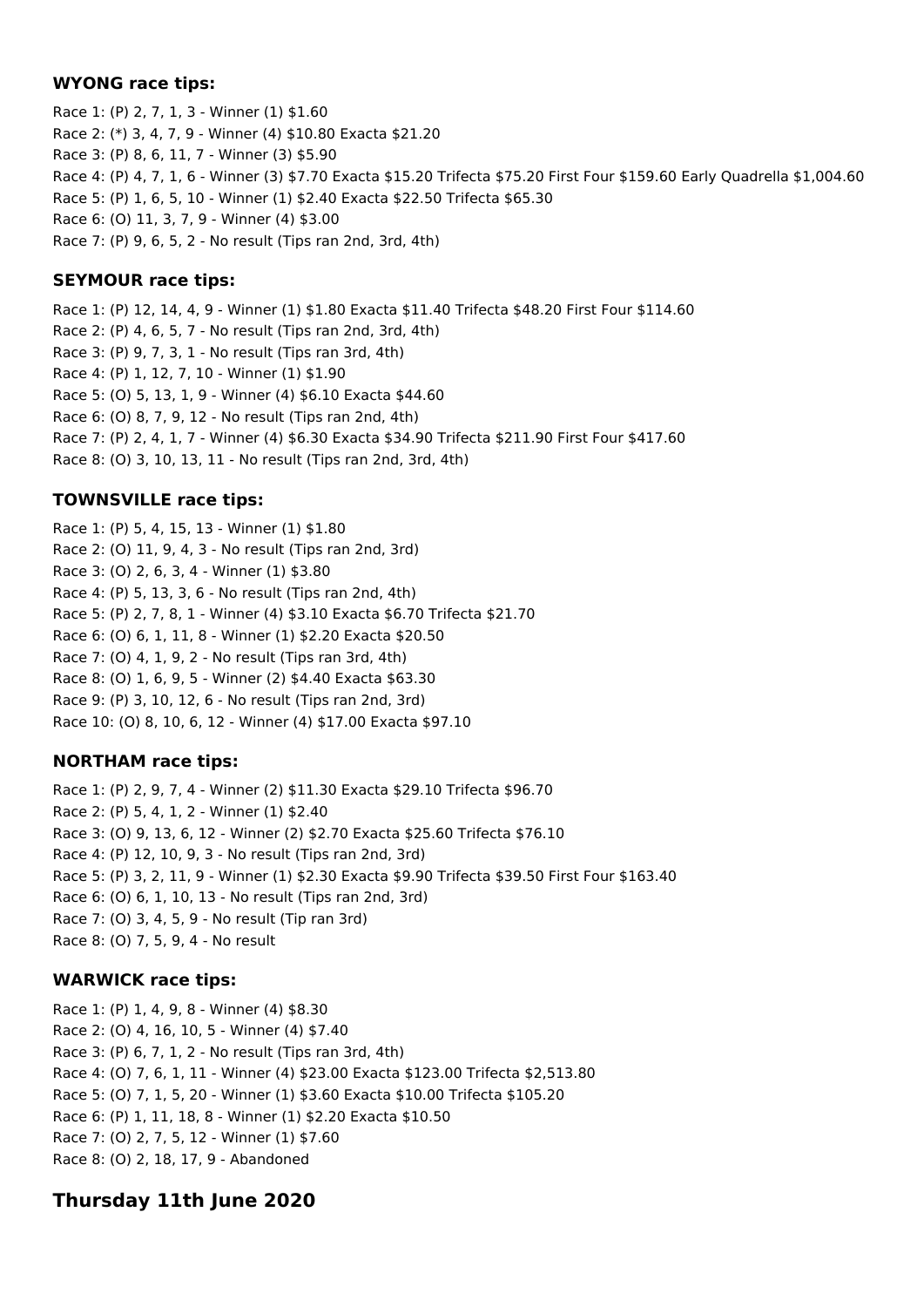## **GOSFORD race tips:**

Race 1: (P) 1, 5, 2, 3 - Winner (2) \$6.60 Exacta \$36.10 Trifecta \$64.00 Race 2: (P) 2, 7, 4, 10 - Winner (1) \$1.50 Exacta \$5.10 Trifecta \$14.90 First Four \$21.70 Race 3: (P) 1, 9, 8, 2 - Winner (1) \$2.10 Exacta \$4.60 Trifecta \$15.50 Race 4: (P) 2, 1, 5, 7 - Winner (2) \$3.40 Exacta \$13.20 Trifecta \$38.00 Early Quadrella \$90.70 Race 5: (P) 8, 2, 10, 4 - No result (Tips ran 2nd, 3rd, 4th) Race 6: (P) 5, 1, 2, 4 - Winner (2) \$2.80 Exacta \$16.50 Trifecta \$59.40 Race 7: (O) 10, 1, 3, 8 - Winner (4) \$11.40 Exacta \$94.90 Race 8: (P) 5, 7, 2, 1 - Winner (3) \$7.90 Exacta \$35.30 Trifecta \$97.70 First Four \$276.70

## **BALLARAT race tips:**

Race 1: (P) 4, 11, 3, 12 - No result (Tips ran 3rd, 4th) Race 2: (O) 3, 12, 1, 10 - No result (Tip ran 3rd) Race 3: (P) 10, 11, 2, 7 - Winner (1) \$2.50 Exacta \$17.50 Race 4: (P) 8, 7, 9, 6 - No result (Tips ran 2nd, 3rd) Race 5: (P) 7, 9, 2, 6 - Winner (1) \$2.10 Exacta \$14.50 Trifecta \$151.80 First Four \$747.80 Race 6: (P) 5, 7, 1, 4 - Winner (2) \$3.40 Race 7: (O) 1, 7, 11, 5 - No result (Tip ran 2nd) Race 8: (P) 1, 9, 5, 11 - Winner (1) \$2.90

## **CAIRNS race tips:**

Race 1: (P) 4, 7, 9, 10 - Winner (1) \$3.00 Exacta \$7.10 Trifecta \$27.40 First Four \$97.70 Race 2: (P) 1, 5, 3, 8 - Winner (1) \$1.50 Exacta \$9.50 Trifecta \$24.80 First Four \$55.50 Race 3: (O) 7, 2, 6, 1 - Winner (1) \$6.30 Exacta \$41.20 Race 4: (O) 4, 5, 7, 6 - Winner (1) \$8.20 Exacta \$44.30 Trifecta \$206.40 First Four \$661.70 Race 5: (P) 3, 8, 6, 5 - Winner (4) \$3.60 Early Quadrella \$315.60 Race 6: (P) 1, 5, 8, 12 - Winner (1) \$1.80 Race 7: (O) 7, 8, 3, 4 - Winner (3) \$4.40 Exacta \$13.00 Trifecta \$71.30 Race 8: (O) 11, 5, 3, 8 - Winner (1) \$3.30 Race 9: (P) 4, 6, 11, 1 - Winner (3) \$3.40 Quadrella \$147.40

## **PINJARRA race tips:**

Race 1: (P) 2, 7, 8, 1 - Winner (1) \$3.60 Race 2: (P) 12, 9, 8, 2 - No result (Tips ran 2nd, 3rd) Race 3: (P) 8, 3, 2, 12 - No result (Tip ran 4th) Race 4: (P) 9, 5, 12, 11 - Winner (1) \$4.70 Exacta \$20.20 Race 5: (P) 1, 11, 6, 4 - Winner (3) \$8.90 Exacta \$32.80 Trifecta \$103.90 Race 6: (O) 2, 13, 12, 8 - Winner (1) \$2.40 Race 7: (O) 1, 9, 5, 4 - Winner (3) \$7.90 Race 8: (O) 5, 6, 2, 10 - Winner (1) \$4.30 Exacta \$48.00 Race 9: (\*) 6, 3, 5, 10 - Winner (1) \$1.70 Exacta \$14.30 Race 10: (O) 1, 7, 12, 6 - Winner (2) \$6.70 Quadrella \$407.10

## **GRAFTON race tips:**

Race 1: (P) 2, 4, 5, 1 - Winner (1) \$1.50 Race 2: (P) 5, 8, 3, 7 - Winner (1) \$1.20 Exacta \$2.60 Trifecta \$7.20 Race 3: (P) 6, 2, 4, 3 - Winner (4) \$5.00 Exacta \$26.70 Race 4: (P) 4, 2, 5, 3 - Winner (1) \$2.40 Exacta \$4.00 Trifecta \$7.60 Early Quadrella \$18.10 Race 5: (O) 2, 4, 7, 6 - No result (Tips ran 2nd, 4th) Race 6: (P) 4, 10, 8, 2 - Winner (2) \$3.20 Exacta \$5.80 Race 7: (P) 10, 1, 2, 5 - Winner (2) \$5.10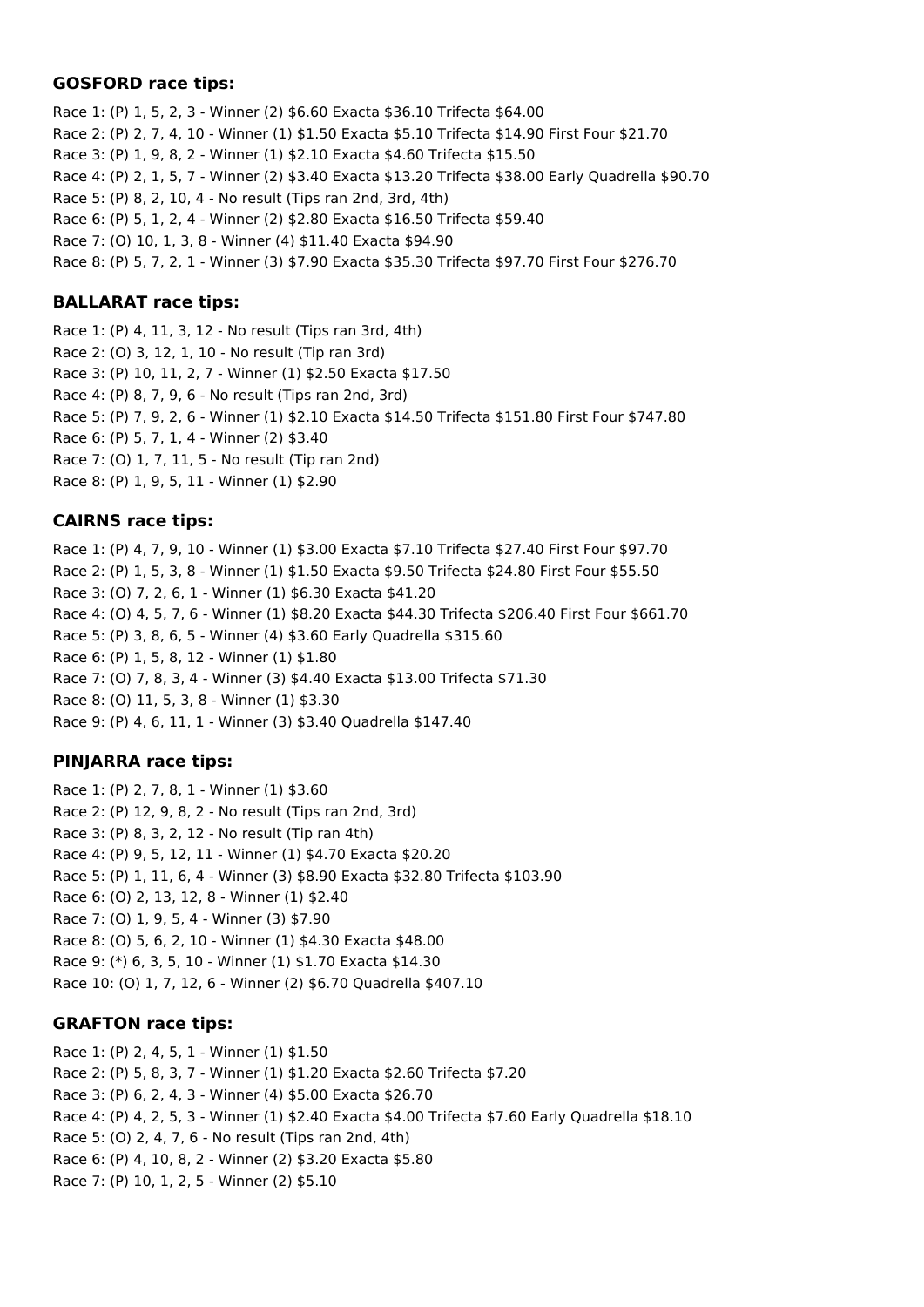## **Thursday 4th June 2020**

#### **WYONG race tips:**

Race 1: (P) 6, 3, 1, 7 - Winner (2) \$4.00 Exacta \$24.90 Trifecta \$104.90 First Four \$313.80 Race 2: (P) 8, 6, 4, 5 - Winner (4) \$2.20 Exacta \$9.50 Trifecta \$58.00 First Four \$128.30 Race 3: (P) 5, 1, 8, 4 - Winner (2) \$6.10 Race 4: (P) 3, 1, 5, 6 - No result (Tips ran 3rd, 4th) Race 5: (P) 4, 5, 2, 1 - Winner (3) \$10.10 Race 6: (O) 2, 6, 4, 8 - No result (Tips ran 3rd, 4th)

#### **WANGARATTA race tips:**

Race 1: (O) 13, 16, 12, 3 - No result (Tip ran 3rd) Race 2: (P) 10, 12, 13, 1 - No result (Tips ran 2nd, 4th) Race 3: (O) 4, 8, 9, 1 - Winner (2) \$6.20 Race 4: (O) 3, 5, 1, 11 - No result (Tips ran 2nd, 3rd) Race 5: (O) 5, 2, 4, 6 - Winner (2) \$4.00 Race 6: (O) 1, 7, 16, 15 - Winner (1) \$1.50 Exacta \$3.50 Race 7: (O) 10, 4, 6, 7 - No result (Tips ran 2nd, 4th) Race 8: (P) 2, 8, 3, 10 - Winner (2) \$6.60 Race 9: (O) 8, 7, 13, 6 - Winner (3) \$5.60

### **TOWNSVILLE race tips:**

Race 1: (P) 2, 1, 3, 6 - Winner (3) \$7.10 Exacta \$11.60 Trifecta \$24.00 Race 2: (P) 6, 9, 5, 1 - Winner (3) \$5.90 Exacta \$26.80 Trifecta \$64.00 Race 3: (P) 1, 6, 10, 11 - Winner (1) \$1.60 Race 4: (P) 6, 12, 2, 7 - No result Race 5: (O) 4, 5, 11, 1 - Winner (3) \$4.30 Exacta \$13.60 Race 6: (\*) 4, 5, 7, 6 - Winner (3) \$12.00 Race 7: (O) 6, 5, 1, 7 - No result Race 8: (O) 2, 10, 12, 11 - Winner (1) \$4.60 Race 9: (P) 3, 1, 5, 9 - No result (Tip ran 4th) Race 10: (O) 7, 5, 13, 15 - Winner (4) \$5.70

#### **WELLINGTON race tips:**

Race 1: (O) 5, 7, 4, 11 - No result (Tip ran 3rd) Race 2: (P) 13, 6, 4, 11 - Winner (2) \$7.40 Exacta \$35.70 Trifecta \$76.30 Race 3: (O) 7, 12, 11, 5 - Winner (2) \$2.90 Exacta \$14.50 Race 4: (P) 3, 6, 5, 2 - Winner (1) \$2.40 Race 5: (P) 4, 7, 2, 5 - Winner (1) \$2.40 Exacta \$6.00 Trifecta \$15.40 Race 6: (O) 3, 8, 10, 5 - No result (Tips ran 2nd, 3rd) Race 7: (O) 12, 1, 4, 5 - No result (Tips ran 2nd, 3rd) Race 8: (O) 13, 10, 3, 11 - No result (Tips ran 3rd, 4th)

## **Thursday 28th May 2020**

## **GOSFORD race tips:**

Race 1: (P) 6, 1, 8, 7 - Winner (2) \$5.90 Exacta \$27.90 Trifecta \$76.20 Race 2: (P) 1, 3, 2, 4 - Winner (1) \$1.90 Exacta \$5.40 Race 3: (P) 1, 4, 5, 6 - Winner (1) \$2.60 Race 4: (P) 5, 1, 2, 8 - Winner (4) \$3.60 Early Quadrella \$263.90 Race 5: (P) 3, 4, 2, 8 - Winner (3) \$7.70 Exacta \$18.00 Trifecta \$53.60 Race 6: (P) 8, 1, 4, 5 - Winner (3) \$2.00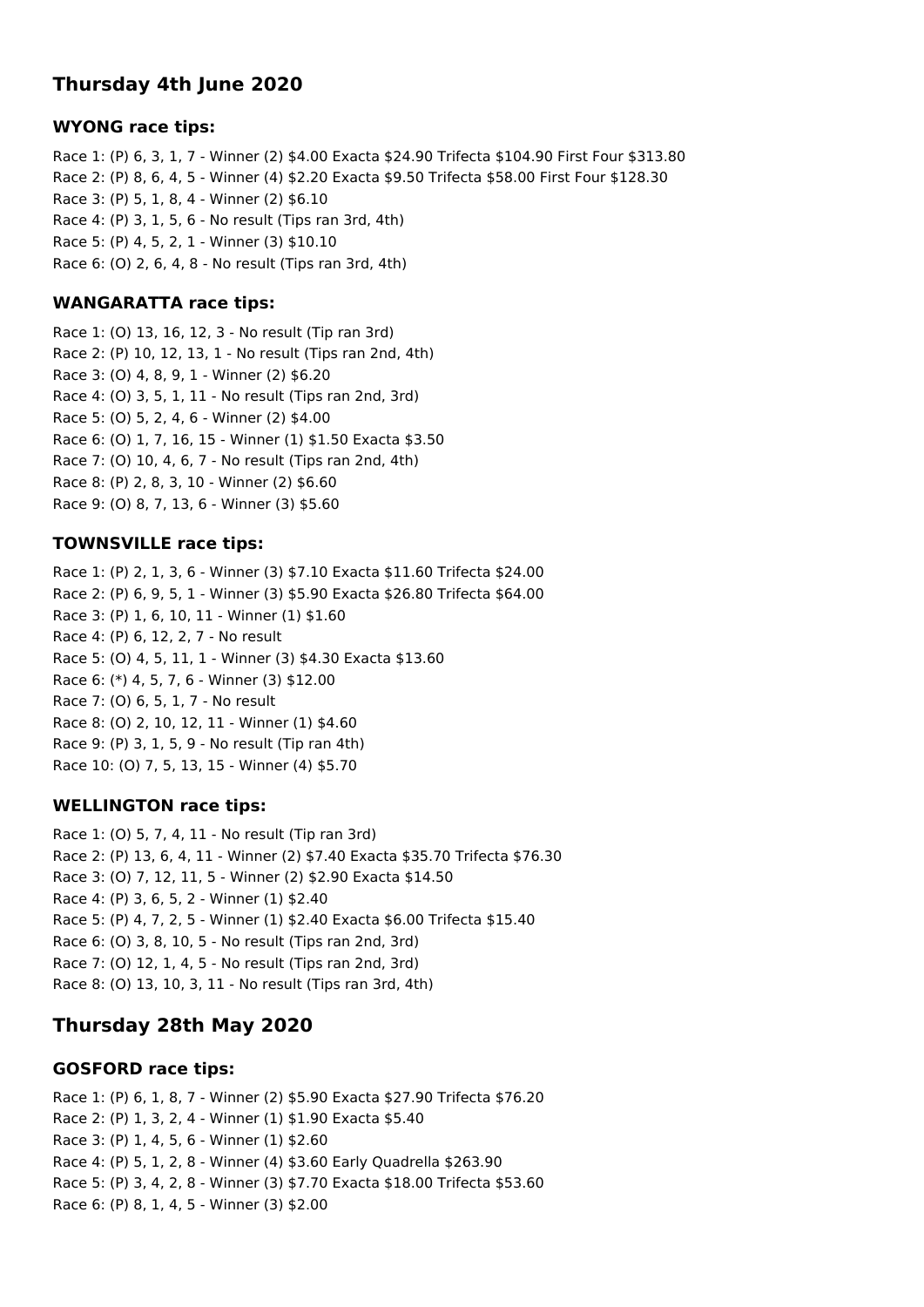#### **BALLARAT race tips:**

Race 1: (P) 2, 4, 7, 5 - Winner (2) \$4.50 Exacta \$13.50 Trifecta \$37.20 Race 2: (P) 6, 7, 5, 8 - Winner (3) \$5.40 Exacta \$19.70 Trifecta \$60.10 Race 3: (P) 8, 1, 7, 4 - Winner (1) \$1.70 Race 4: (P) 7, 5, 1, 3 - Winner (2) \$1.50 Exacta \$2.20 Trifecta \$4.20 First Four \$8.10 Early Quadrella \$127.10 Race 5: (O) 7, 2, 3, 8 - Winner (1) \$3.50 Exacta \$34.00 Trifecta \$128.90 First Four \$481.00 Race 6: (P) 3, 7, 1, 2 - No result (Tips ran 2nd, 3rd) Race 7: (P) 3, 5, 8, 10 - Winner (4) \$6.90 Race 8: (P) 7, 8, 9, 3 - Winner (1) \$5.30

### **CAIRNS race tips:**

Race 1: (O) 6, 8, 10, 1 - Winner (1) \$4.90 Race 2: (P) 2, 1, 4, 5 - Winner (3) \$2.50 Exacta \$13.50 Trifecta \$25.00 First Four \$35.00 Race 3: (P) 5, 1, 3, 6 - Winner (1) \$6.90 Exacta \$50.40 Race 4: (P) 6, 3, 8, 7 - No result (Tips ran 2nd, 3rd) Race 5: (P) 3, 5, 6, 2 - Winner (1) \$2.00 Race 6: (O) 6, 1, 7, 12 - No result (Tips ran 2nd, 4th) Race 7: (P) 5, 6, 3, 1 - Winner (2) \$2.80 Exacta \$5.40 Race 8: (P) 6, 11, 4, 1 - Winner (3) \$7.80 Exacta \$74.70

### **BELMONT race tips:**

Race 1: (\*) 6, 11, 5, 2 - Winner (1) \$2.40 Exacta \$13.80 Trifecta \$35.10 First Four \$99.10 Race 2: (O) 1, 6, 2, 3 - No result (Tips ran 2nd, 4th) Race 3: (P) 9, 11, 13, 7 - No result (Tips ran 2nd, 3rd, 4th) Race 4: (P) 11, 13, 5, 12 - Winner (1) \$5.40 Exacta \$26.40 Trifecta \$93.10 Race 5: (O) 7, 3, 6, 1 - No result (Tip ran 2nd) Race 6: (P) 6, 2, 8, 5 - Winner (3) \$14.40 Exacta \$82.60 Trifecta \$365.80 First Four \$2,895.90 Race 7: (O) 11, 8, 9, 2 - Winner (1) \$3.90 Race 8: (O) 3, 5, 7, 2 - Winner (4) \$12.50 Exacta \$56.20 Trifecta \$297.10

## **BATHURST race tips:**

Race 1: (P) 4, 2, 6, 5 - Winner (3) \$3.80 Exacta \$13.90 Trifecta \$94.90 Race 2: (P) 1, 4, 5, 3 - No result (Tips ran 2nd, 3rd, 4th) Race 3: (P) 3, 2, 7, 5 - Winner (2) \$1.30 Exacta \$4.70 Race 4: (P) 12, 2, 7, 10 - Winner (1) \$1.50 Exacta \$2.80 Race 5: (P) 1, 5, 11, 7 - Winner (1) \$1.40 Exacta \$2.80 Trifecta \$11.20 Race 6: (O) 11, 10, 5, 9 - No result (Tip ran 2nd) Race 7: (P) 5, 2, 8, 11 - Winner (2) \$3.30

## **Thursday 21st May 2020**

#### **HAWKESBURY race tips:**

Race 1: (P) 10, 6, 5, 3 - Winner (3) \$4.10 Exacta \$6.70 Trifecta \$19.60 Race 2: (P) 2, 1, 6, 4 - Winner (1) \$2.60 Exacta \$8.60 Trifecta \$33.60 Race 3: (P) 11, 13, 9, 7 - Winner (1) \$2.70 Exacta \$13.10 Race 4: (P) 4, 3, 8, 12 - Winner (3) \$5.60 Exacta \$29.50 Early Quadrella \$284.40 Race 5: (P) 3, 4, 2, 1 - Winner (1) \$2.80 Exacta \$7.10 Race 6: (P) 3, 8, 1, 9 - Winner (1) \$2.40 Race 7: (O) 4, 2, 5, 9 - Winner (1) \$2.90 Exacta \$15.50 Race 8: (P) 4, 9, 8, 2 - No result (Tip ran 2nd)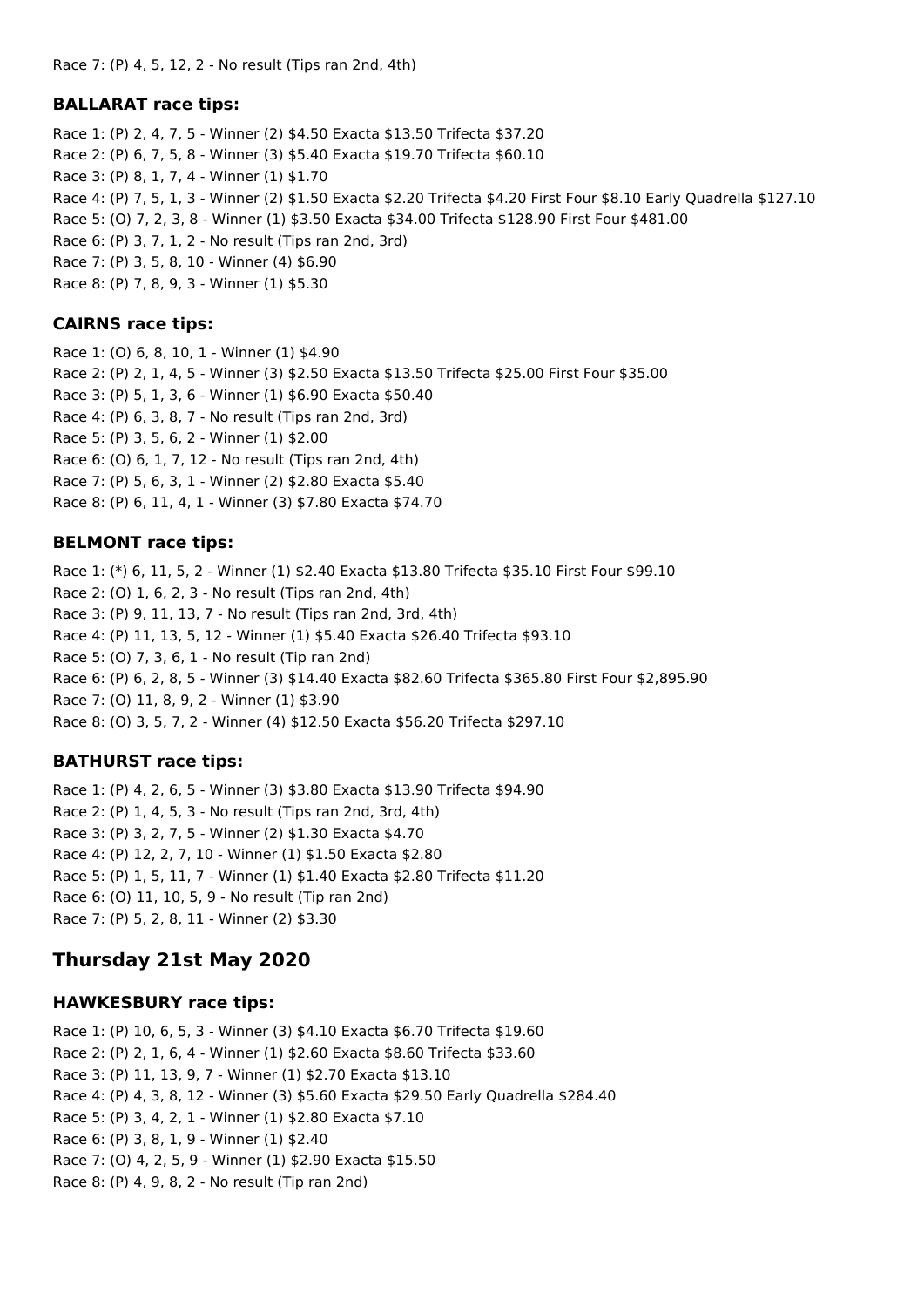### **PAKENHAM race tips:**

Race 1: (P) 9, 1, 8, 10 - Winner (4) \$12.20 Exacta \$34.30 Race 2: (P) 12, 3, 9, 8 - Winner (1) \$2.20 Exacta \$8.10 Race 3: (P) 8, 3, 5, 2 - Winner (2) \$1.80 Race 4: (P) 3, 7, 1, 9 - Winner (2) \$2.90 Exacta \$25.30 Trifecta \$127.20 Early Quadrella \$229.10 Race 5: (P) 4, 8, 3, 2 - No result (Tips ran 2nd, 4th) Race 6: (O) 3, 11, 7, 6 - Winner (1) \$3.80 Race 7: (P) 6, 5, 8, 1 - Winner (3) \$5.20 Exacta \$26.70 Race 8: (P) 4, 6, 1, 2 - Winner (2) \$3.20 Exacta \$9.00 Trifecta \$25.20 First Four \$47.50

## **TOWNSVILLE race tips:**

Race 1: (P) 1, 2, 3, 5 - Winner (1) \$1.40 Exacta \$2.30 Trifecta \$4.60 Race 2: (O) 1, 6, 4, 2 - No result (Tip ran 4th) Race 3: (P) 2, 8, 4, 5 - No result (Tips ran 2nd, 3rd) Race 4: (O) 1, 6, 10, 5 - Winner (4) \$1.40 Race 5: (P) 5, 4, 2, 3 - Winner (2) \$8.20 Exacta \$29.30 Trifecta \$98.80 Race 6: (P) 2, 9, 3, 8 - Winner (2) \$6.00 Race 7: (P) 11, 7, 6, 9 - Winner (2) \$4.80 Exacta \$23.30 Race 8: (P) 4, 3, 7, 2 - No result (Tip ran 2nd) Race 9: (P) 7, 9, 4, 6 - No result (Tip ran 4th)

## **BELMONT race tips:**

Race 1: (P) 1, 9, 10, 8 - Winner (1) \$2.80 Exacta \$15.80 Trifecta \$54.70 Race 2: (P) 8, 1, 6, 11 - Winner (1) \$2.20 Exacta \$8.40 Trifecta \$91.90 Race 3: (O) 11, 2, 5, 9 - Winner (3) \$6.50 Race 4: (P) 7, 8, 4, 5 - Winner (4) \$8.10 Race 5: (P) 3, 10, 9, 1 - Winner (1) \$2.70 Early Quadrella \$176.40 Race 6: (P) 3, 5, 11, 7 - Winner (1) \$3.10 Exacta \$17.20 Race 7: (P) 7, 10, 11, 4 - Winner (1) \$2.00 Race 8: (P) 3, 4, 10, 6 - Winner (2) \$4.90 Race 9: (O) 3, 2, 9, 4 - Winner (4) \$4.60 Exacta \$26.20 Quadrella \$237.60

## **SEYMOUR race tips:**

Race 1: (O) 5, 10, 3, 6 - Winner (3) \$10.20 Exacta \$122.60 Race 2: (P) 10, 7, 3, 11 - Winner (2) \$2.10 Exacta \$9.70 Trifecta \$30.70 Race 3: (P) 1, 4, 6, 13 - Winner (3) \$4.20 Exacta \$12.50 Trifecta \$31.70 Race 4: (P) 8, 10, 3, 6 - Winner (1) \$1.70 Race 5: (P) 7, 10, 6, 12 - No result (Tips ran 3rd, 4th) Race 6: (P) 5, 11, 3, 4 - Winner (3) \$2.10 Race 7: (O) 14, 11, 10, 13 - No result (Tips ran 2nd, 4th) Race 8: (O) 2, 6, 9, 4 - Winner (2) \$8.90 Race 9: (O) 7, 5, 9, 2 - Winner (4) \$3.80 Exacta \$20.00

## **WAGGA race tips:**

Race 1: (P) 6, 1, 3, 5 - Winner (3) \$2.50 Exacta \$8.80 Trifecta \$15.90 First Four \$45.10 Race 2: (O) 9, 4, 11, 6 - Winner (1) \$3.30 Race 3: (P) 4, 1, 7, 5 - Winner (3) \$3.40 Exacta \$9.40 Race 4: (P) 5, 2, 7, 1 - No result (Tips ran 2nd, 3rd) Race 5: (O) 7, 6, 2, 1 - No result (Tips ran 2nd, 3rd, 4th) Race 6: (P) 1, 2, 5, 6 - Winner (1) \$1.30 Exacta \$4.10

## **Thursday 14th May 2020**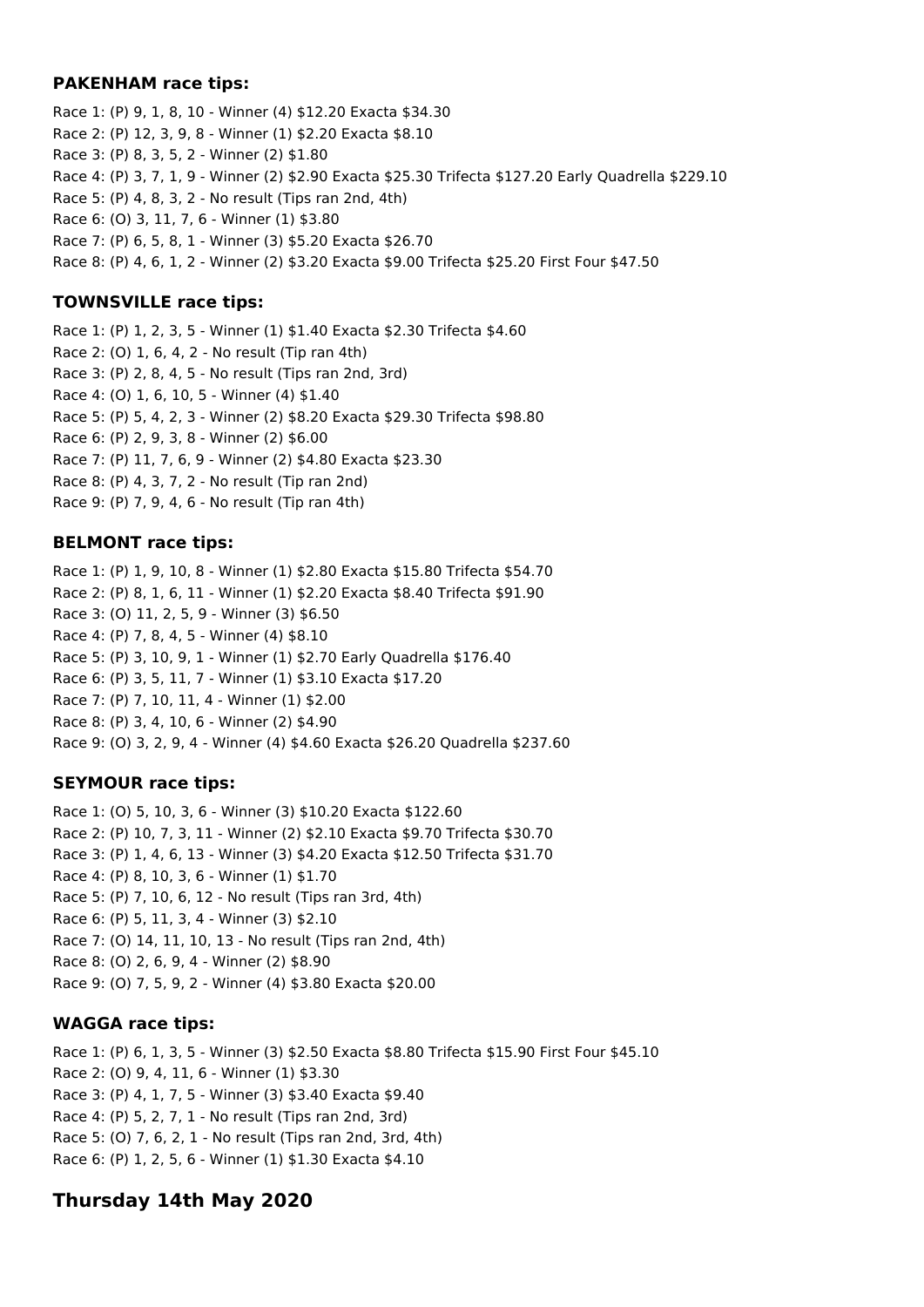### **WYONG race tips:**

Race 1: (P) 10, 1, 6, 2 - Winner (3) \$6.30 Exacta \$52.10 Trifecta \$231.90 Race 2: (\*) 6, 4, 7, 9 - Winner (2) \$2.90 Race 3: (O) 1, 13, 8, 4 - Winner (1) \$2.80 Race 4: (O) 8, 1, 4, 5 - Winner (2) \$5.80 Exacta \$96.70 Early Quadrella \$325.00 Race 5: (P) 1, 6, 3, 4 - Winner (3) \$5.20 Race 6: (P) 6, 1, 7, 3 - No result (Tips ran 3rd, 4th) Race 7: (P) 2, 5, 4, 6 - Winner (4) \$4.00 Exacta \$19.50

## **PAKENHAM race tips:**

Race 1: (P) 4, 6, 10, 3 - Winner (1) \$1.80 Race 2: (P) 9, 2, 10, 4 - Winner (3) \$11.90 Exacta \$27.50 Race 3: (P) 1, 3, 6, 11 - Winner (1) \$3.00 Exacta \$12.00 Trifecta \$41.40 Race 4: (P) 5, 4, 11, 1 - No result (Tips ran 2nd, 3rd) Race 5: (P) 9, 10, 5, 6 - Winner (1) \$4.90 Race 6: (P) 8, 2, 7, 9 - Winner (2) \$4.50 Exacta \$47.10 Trifecta \$199.90 Race 7: (O) 8, 1, 16, 13 - No result (Tip ran 4th) Race 8: (P) 1, 6, 11, 2 - Winner (1) \$1.40 Race 9: (O) 3, 7, 5, 2 - No result (Tip ran 4th)

## **CAIRNS race tips:**

Race 1: (P) 1, 11, 2, 3 - Winner (1) \$2.00 Exacta \$4.00 Race 2: (P) 9, 3, 8, 6 - No result (Tip ran 2nd) Race 3: (O) 2, 9, 5, 10 - Winner (1) \$3.60 Race 4: (P) 2, 3, 8, 7 - No result (Tips ran 3rd, 4th) Race 5: (P) 1, 2, 3, 11 - No result (Tips ran 2nd, 3rd) Race 6: (P) 1, 4, 11, 2 - No result (Tips ran 2nd, 3rd) Race 7: (P) 4, 5, 2, 7 - Winner (2) \$4.00 Race 8: (P) 4, 6, 10, 2 - Winner (1) \$2.00 Race 9: (P) 4, 1, 11, 5 - Winner (1) \$1.80

## **BELMONT race tips:**

Race 1: (O) 6, 1, 7, 5 - Winner (2) \$5.20 Race 2: (O) 6, 5, 8, 15 - Winner (1) \$4.70 Exacta \$14.40 Race 3: (O) 14, 1, 13, 11 - No result (Tips ran 2nd, 3rd) Race 4: (O) 14, 12, 1, 6 - Winner (3) \$5.10 Exacta \$17.70 Trifecta \$37.30 Race 5: (O) 8, 7, 5, 2 - Winner (1) \$3.30 Exacta \$20.50 Race 6: (P) 2, 1, 12, 3 - Winner (1) \$1.50 Exacta \$5.50 Race 7: (O) 6, 2, 8, 16 - Winner (2) \$5.90 Exacta \$77.00 Quadrella \$252.80

## **HAMILTON race tips:**

Race 1: (P) 11, 12, 4, 8 - No result (Tips ran 3rd, 4th) Race 2: (P) 4, 12, 10, 5 - Winner (1) \$1.70 Exacta \$4.40 Race 3: (P) 6, 12, 3, 2 - Winner (4) \$4.40 Exacta \$13.80 Trifecta \$80.90 Race 4: (P) 8, 5, 6, 3 - Winner (3) \$5.60 Exacta \$23.10 Race 5: (P) 1, 6, 7, 2 - No result (Tips ran 2nd, 4th) Race 6: (P) 3, 4, 1, 2 - Winner (3) \$7.20 Exacta \$25.60 Trifecta \$34.00 Race 7: (O) 13, 5, 3, 12 - Winner (4) \$17.70 Exacta \$130.20 Race 8: (P) 2, 4, 7, 10 - No result (Tips ran 3rd, 4th) Race 9: (P) 2, 9, 4, 11 - Winner (2) \$3.10 Exacta \$10.60 Trifecta \$34.70

## **MORUYA race tips:**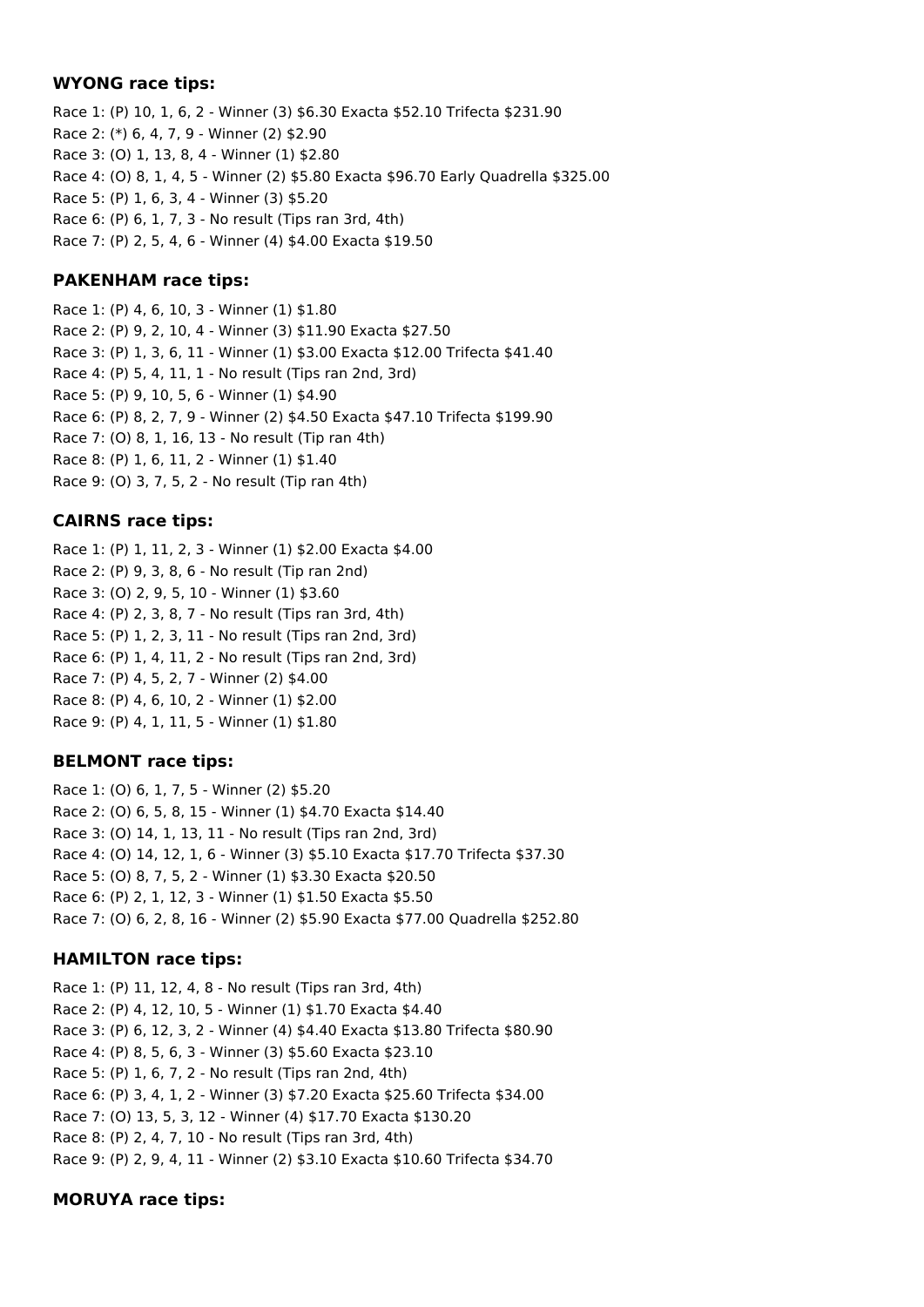Race 1: (P) 11, 9, 10, 4 - Winner (1) \$2.40 Exacta \$5.70 Trifecta \$18.80 Race 2: (O) 1, 3, 14, 2 - Winner (4) \$7.60 Race 3: (O) 1, 4, 3, 10 - Winner (1) \$4.80 Race 4: (P) 8, 11, 1, 2 - No result (Tips ran 2nd, 3rd, 4th) Race 5: (P) 5, 1, 12, 13 - No result (Tips ran 3rd, 4th) Race 6: (O) 3, 2, 16, 5 - No result (Tip ran 2nd) Race 7: (\*) 6, 1, 3, 8 - Winner (1) \$2.20 Exacta \$14.40

# **Thursday 7th May 2020**

## **KEMBLA GRANGE race tips:**

Race 1: (P) 6, 2, 7, 8 - No result (Tips ran 3rd, 4th) Race 2: (\*) 6, 9, 5, 4 - Winner (1) \$1.20 Race 3: (P) 3, 4, 6, 5 - No result (Tips ran 3rd, 4th) Race 4: (P) 4, 6, 5, 3 - Winner (1) \$3.70 Race 5: (P) 11, 9, 7, 2 - No result (Tips ran 2nd, 4th) Race 6: (P) 4, 1, 2, 3 - Winner (2) \$3.70 Race 7: (P) 6, 8, 4, 10 - Winner (2) \$5.10 Race 8: (P) 3, 6, 14, 13 - Winner (1) \$2.90 Exacta \$6.80

## **WERRIBEE race tips:**

Race 1: (O) 2, 12, 10, 3 - No result (Tip ran 2nd) Race 2: (P) 1, 4, 9, 6 - No result (Tips ran 2nd, 4th) Race 3: (P) 10, 12, 7, 13 - No result (Tip ran 4th) Race 4: (P) 9, 4, 6, 5 - Winner (2) \$7.60 Exacta \$42.20 Trifecta \$114.90 Race 5: (O) 2, 9, 5, 3 - Winner (2) \$10.30 Exacta \$65.90 Trifecta \$290.60 First Four \$922.80 Race 6: (P) 10, 12, 15, 4 - Winner (1) \$2.70 Race 7: (P) 4, 5, 8, 3 - Winner (1) \$1.90 Exacta \$10.40 Race 8: (O) 2, 12, 9, 8 - No result (Tip ran 3rd) Race 9: (P) 5, 7, 16, 11 - No result (Tips ran 3rd, 4th)

## **TOWNSVILLE race tips:**

Race 1: (P) 5, 3, 4, 7 - No result (Tip ran 4th) Race 2: (P) 1, 6, 10, 7 - Winner (1) \$3.50 Race 3: (P) 2, 6, 8, 10 - Winner (1) \$1.10 Race 4: (P) 2, 1, 3, 6 - Winner (3) \$13.20 Exacta \$395.30 Trifecta \$721.10 First Four \$4,662.10 Race 5: (O) 1, 2, 6, 3 - No result (Tips ran 2nd, 4th) Race 6: (P) 9, 8, 4, 1 - Winner (4) \$7.80 Exacta \$72.80 Race 7: (P) 8, 1, 7, 2 - Winner (1) \$3.30 Race 8: (O) 7, 8, 2, 15 - Winner (2) \$15.10

## **PINJARRA race tips:**

Race 1: (P) 8, 3, 1, 10 - Winner (3) \$3.90 Exacta \$7.10 Trifecta \$27.00 First Four \$70.50 Race 2: (P) 6, 5, 2, 4 - Winner (1) \$3.70 Race 3: (P) 4, 9, 1, 6 - Winner (2) \$4.10 Race 4: (P) 10, 1, 3, 6 - No result (Tips ran 2nd, 3rd, 4th) Race 5: (O) 4, 11, 12, 5 - Winner (1) \$2.50 Race 6: (P) 5, 3, 8, 2 - Winner (4) \$7.20 Race 7: (P) 5, 4, 9, 10 - No result (Tips ran 2nd, 3rd)

## **LEETON race tips:**

Race 1: (P) 3, 1, 7, 5 - Winner (1) \$1.90 Exacta \$9.20 Race 2: (P) 8, 1, 5, 3 - Winner (2) \$2.40 Exacta \$14.00 Trifecta \$35.10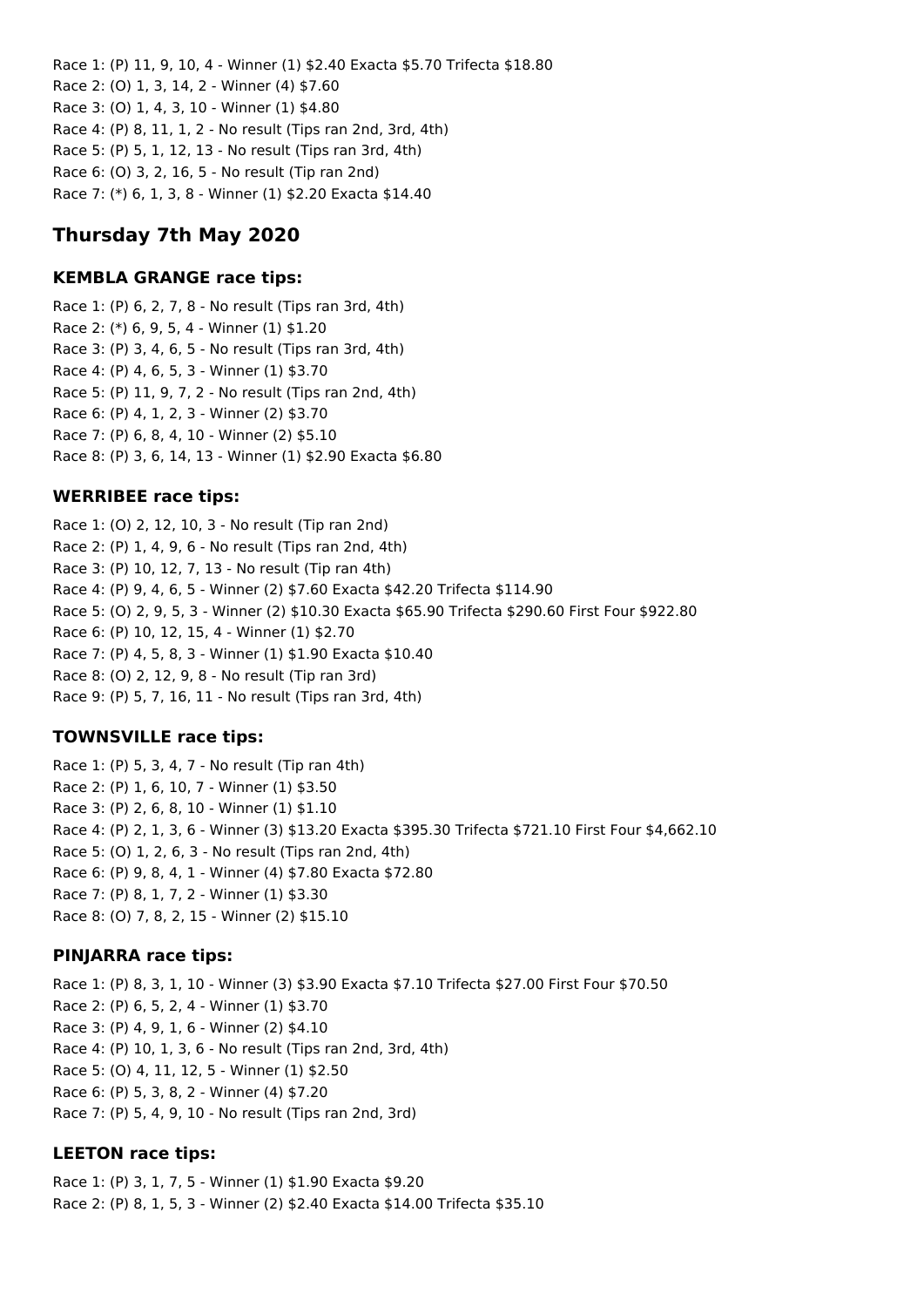Race 3: (P) 2, 4, 9, 6 - No result (Tips ran 2nd, 3rd) Race 4: (P) 3, 7, 4, 9 - Winner (1) \$3.20 Race 5: (P) 10, 11, 12, 3 - No result (Tip ran 2nd) Race 6: (P) 1, 13, 4, 8 - No result (Tips ran 2nd, 3rd, 4th)

# **Thursday 30th April 2020**

## **WAGGA race tips:**

Race 1: (P) 8, 3, 9, 5 - Winner (1) \$2.70 Exacta \$26.60 Trifecta \$52.00 Race 2: (P) 4, 1, 5, 8 - No result (Tips ran 2nd, 4th) Race 3: (P) 4, 2, 9, 5 - Winner (3) \$3.10 Exacta \$6.70 Race 4: (P) 4, 6, 8, 11 - Winner (1) \$3.30 Race 5: (O) 6, 10, 4, 2 - No result (Tips ran 3rd, 4th) Race 6: (P) 2, 3, 6, 7 - Winner (2) \$3.90 Exacta \$30.40 Trifecta \$88.50 First Four \$162.80 Race 7: (O) 14, 3, 12, 2 - No result (Tip ran 2nd) Race 8: (O) 9, 15, 5, 10 - Winner (2) \$7.40 Exacta \$35.60 Trifecta \$195.00

## **PAKENHAM race tips:**

Race 1: (P) 4, 6, 7, 1 - Winner (1) \$2.30 Exacta \$12.50 Race 2: (P) 4, 2, 9, 6 - Winner (2) \$3.50 Exacta \$30.40 Trifecta \$88.10 First Four \$158.80 Race 3: (P) 9, 8, 1, 5 - No result (Tips ran 2nd, 4th) Race 4: (P) 5, 3, 6, 1 - Winner (3) \$5.90 Exacta \$36.40 Trifecta \$52.50 First Four \$131.70 Race 5: (P) 4, 6, 3, 8 - Winner (2) \$3.20 Exacta \$8.20 Race 6: (P) 6, 10, 5, 12 - Winner (3) \$5.60 Exacta \$6.80 Trifecta \$42.20 Race 7: (P) 10, 5, 9, 8 - Winner (4) \$5.10 Exacta \$22.10 Trifecta \$46.70 Race 8: (P) 7, 3, 9, 10 - Winner (2) \$2.20 Exacta \$8.70 Trifecta \$9.50 First Four \$11.90 Quadrella \$197.90

## **CAIRNS race tips:**

Race 1: (P) 2, 4, 1, 3 - Winner (1) \$1.80 Exacta \$5.60 Trifecta \$8.20 First Four \$6.80 Race 2: (P) 1, 2, 4, 5 - Winner (1) \$1.80 Exacta \$12.40 Race 3: (P) 1, 5, 3, 4 - Winner (1) \$1.70 Exacta \$5.70 Race 4: (P) 3, 8, 2, 5 - Winner (1) \$3.30 Exacta \$13.80 Early Quadrella \$11.10 Race 5: (P) 1, 11, 3, 7 - Winner (1) \$2.70 Race 6: (P) 1, 2, 4, 3 - Winner (4) \$4.10 Race 7: (O) 5, 10, 6, 1 - Winner (2) \$6.20 Race 8: (P) 9, 4, 5, 2 - No result (Tip ran 4th)

## **GERALDTON race tips:**

Race 1: (O) 1, 11, 10, 9 - Winner (3) \$9.80 Race 2: (P) 2, 4, 9, 1 - Winner (4) \$2.20 Exacta \$5.70 Race 3: (P) 1, 5, 9, 3 - Winner (1) \$1.90 Exacta \$12.60 Race 4: (O) 4, 6, 2, 1 - Winner (4) \$5.50 Exacta \$81.70 Trifecta \$303.80 First Four \$1,004.70 Early Quadrella \$183.80 Race 5: (P) 3, 1, 2, 9 - Winner (2) \$4.40 Exacta \$7.30 Race 6: (P) 7, 6, 10, 8 - No result (Tips ran 3rd, 4th) Race 7: (O) 9, 4, 7, 2 - No result (Tips ran 2nd, 4th)

## **WANGARATTA race tips:**

Race 1: (P) 1, 7, 4, 8 - Abandoned Race 2: (P) 7, 9, 4, 6 - Abandoned Race 3: (O) 4, 9, 7, 3 - Abandoned Race 4: (P) 2, 3, 1, 10 - Abandoned Race 5: (O) 4, 11, 5, 7 - Abandoned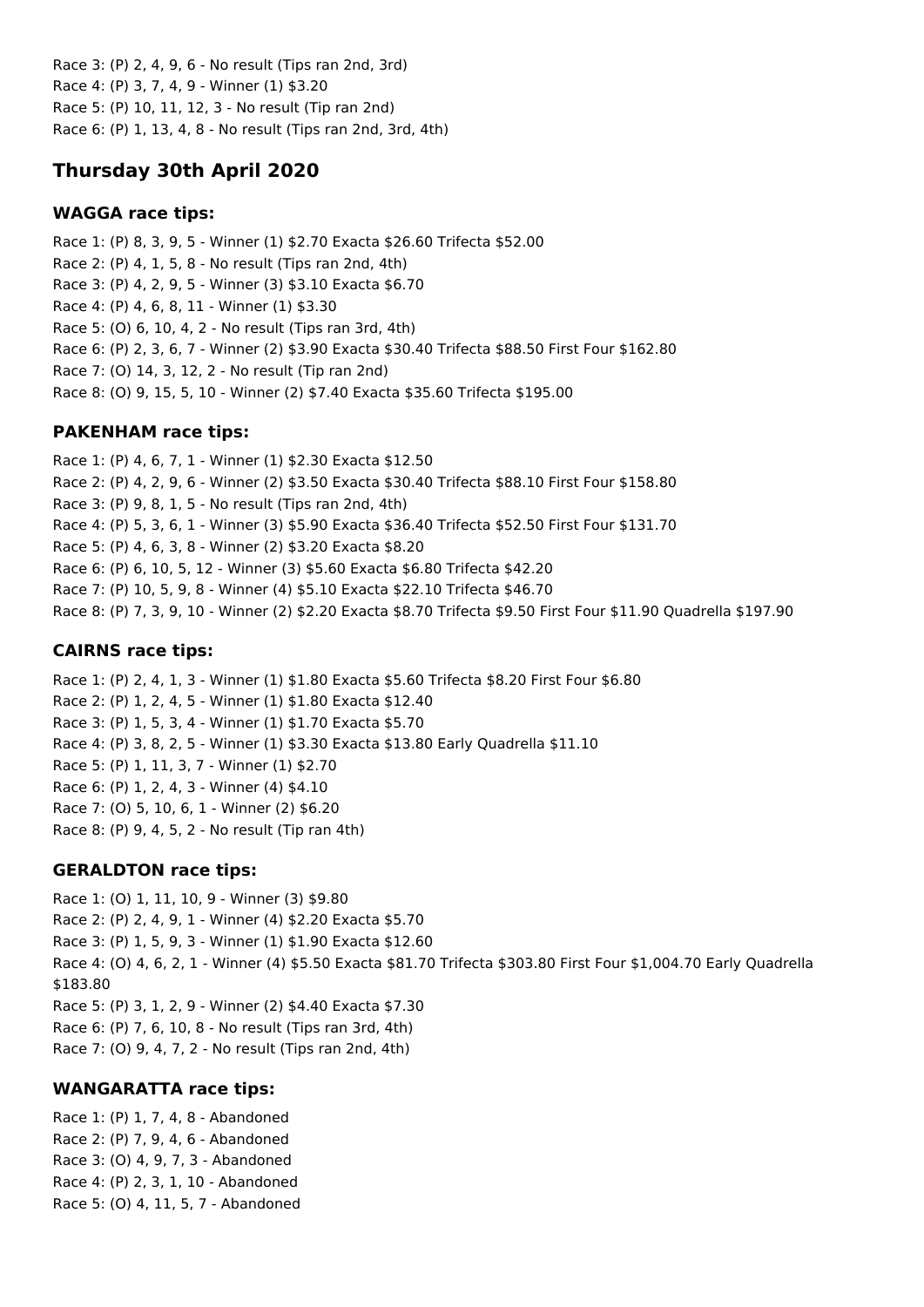Race 6: (O) 1, 3, 4, 6 - Abandoned Race 7: (P) 1, 2, 4, 8 - Abandoned Race 8: (O) 5, 8, 1, 2 - Abandoned

## **WYONG race tips:**

Race 1: (P) 2, 3, 4, 8 - Winner (3) \$8.10 Race 2: (P) 3, 1, 9, 5 - Winner (1) \$1.50 Exacta \$3.90 Trifecta \$16.20 First Four \$18.20 Race 3: (P) 5, 8, 9, 11 - Winner (1) \$3.20 Exacta \$15.40 Trifecta \$120.90 Race 4: (P) 2, 3, 7, 6 - Winner (1) \$1.40 Early Quadrella \$77.10 Race 5: (P) 6, 1, 3, 2 - No result (Tips ran 2nd, 4th) Race 6: (P) 9, 8, 10, 13 - Winner (1) \$2.60 Race 7: (O) 3, 6, 2, 1 - No result (Tips ran 2nd, 3rd)

## **Thursday 23rd April 2020**

## **NEWCASTLE race tips:**

Race 1: (P) 1, 8, 5, 4 - Winner (2) \$3.60 Race 2: (P) 2, 1, 4, 6 - Winner (1) \$3.20 Exacta \$15.70 Race 3: (P) 6, 3, 1, 9 - No result (Tips ran 2nd, 3rd) Race 4: (P) 1, 6, 2, 3 - Winner (4) \$4.70 Race 5: (P) 11, 1, 10, 3 - Winner (4) \$18.40 Race 6: (O) 12, 4, 1, 8 - No result (Tips ran 2nd, 3rd, 4th) Race 7: (P) 15, 13, 4, 6 - Winner (1) \$3.10 Exacta \$22.30 Trifecta \$125.80

## **PAKENHAM race tips:**

Race 1: (P) 10, 6, 7, 3 - Winner (1) \$1.70 Exacta \$4.60 Race 2: (P) 5, 2, 3, 8 - Winner (4) \$3.20 Exacta \$47.00 Race 3: (P) 7, 8, 2, 4 - Winner (1) \$1.30 Exacta \$3.40 Race 4: (P) 2, 4, 6, 7 - Winner (3) \$2.80 Exacta \$13.70 Trifecta \$56.50 First Four \$82.50 Early Quadrella \$45.10 Race 5: (P) 3, 6, 9, 7 - Winner (1) \$4.30 Race 6: (P) 11, 6, 2, 9 - Winner (1) \$2.90 Exacta \$20.40 Race 7: (P) 5, 1, 8, 10 - Winner (4) \$12.30 Exacta \$31.40 Race 8: (P) 8, 6, 2, 4 - Winner (2) \$5.10 Exacta \$8.80 Trifecta \$54.70 Quadrella \$1,318.50

## **TOWNSVILLE race tips:**

Race 1: (P) 2, 4, 10, 5 - Winner (1) \$6.20 Exacta \$26.10 Trifecta \$145.10 Race 2: (P) 2, 11, 14, 1 - Winner (2) \$1.60 Exacta \$6.70 Trifecta \$31.10 Race 3: (O) 5, 3, 4, 7 - Winner (1) \$6.60 Exacta \$20.20 Race 4: (P) 2, 1, 5, 3 - No result (Tips ran 2nd, 3rd) Race 5: (O) 8, 2, 1, 7 - Winner (3) \$5.10 Race 6: (O) 8, 11, 1, 5 - Winner (2) \$3.30 Exacta \$22.10 Race 7: (O) 1, 8, 10, 4 - No result (Tips ran 2nd, 3rd) Race 8: (O) 3, 1, 5, 10 - No result (Tip ran 4th)

#### **BUNBURY race tips:**

Race 1: (P) 2, 7, 6, 4 - Winner (1) \$2.90 Exacta \$8.50 Trifecta \$17.90 Race 2: (P) 1, 7, 2, 6 - Winner (2) \$10.40 Race 3: (P) 1, 3, 8, 9 - Winner (1) \$2.00 Exacta \$4.30 Race 4: (P) 5, 1, 2, 8 - Winner (3) \$2.00 Early Quadrella \$124.50 Race 5: (O) 6, 8, 10, 3 - Winner (4) \$5.50 Exacta \$30.90 Trifecta \$94.70 Race 6: (P) 3, 7, 6, 5 - Winner (4) \$10.90 Race 7: (P) 4, 6, 9, 3 - Winner (2) \$5.30 Exacta \$23.10 Trifecta \$59.70 Race 8: (P) 10, 9, 6, 4 - Winner (4) \$3.40 Exacta \$13.10 Quadrella \$2,546.60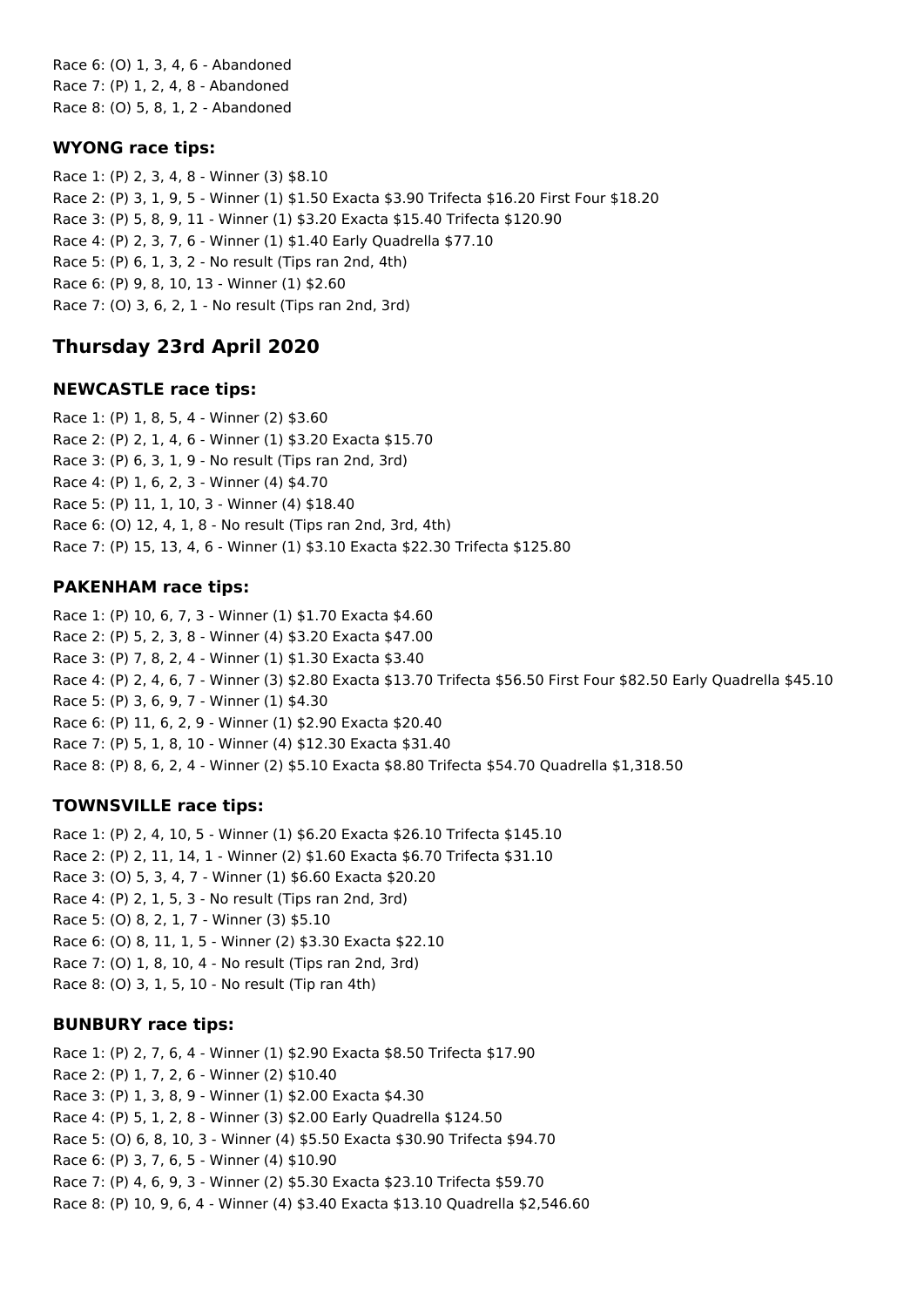### **KILMORE race tips:**

Race 1: (P) 7, 5, 4, 9 - Winner (3) \$4.30 Race 2: (O) 12, 1, 3, 7 - Winner (2) \$2.80 Exacta \$12.10 Trifecta \$33.50 First Four \$77.00 Race 3: (P) 5, 6, 12, 1 - Winner (2) \$4.00 Exacta \$8.60 Race 4: (P) 10, 2, 4, 1 - Winner (1) \$1.90 Exacta \$6.50 Trifecta \$30.80 First Four \$57.50 Early Quadrella \$125.90 Race 5: (P) 2, 9, 3, 4 - No result (Tips ran 2nd, 3rd, 4th) Race 6: (O) 7, 8, 6, 1 - No result (Tips ran 2nd, 4th) Race 7: (P) 5, 9, 2, 6 - Winner (3) \$6.60 Race 8: (P) 8, 6, 9, 3 - Winner (1) \$1.70 Exacta \$6.20 Trifecta \$28.00

# **Thursday 16th April 2020**

## **WYONG race tips:**

Race 1: (P) 1, 3, 6, 4 - Winner (1) \$1.70 Exacta \$2.90 Race 2: (P) 8, 5, 3, 6 - Winner (3) \$5.60 Race 3: (P) 4, 3, 1, 7 - Winner (1) \$1.50 Exacta \$4.40 Trifecta \$16.30 First Four \$33.20 Race 4: (P) 1, 9, 5, 6 - Winner (1) \$2.90 Exacta \$11.50 Trifecta \$61.80 Early Quadrella \$45.40 Race 5: (O) 4, 3, 2, 7 - Winner (1) \$3.70 Exacta \$14.50 Race 6: (O) 8, 2, 1, 9 - Winner (2) \$4.40 Exacta \$19.10 Quadrella \$74.80

## **PAKENHAM race tips:**

Race 1: (P) 11, 7, 8, 12 - Winner (4) \$5.30 Race 2: (P) 9, 4, 5, 10 - Winner (1) \$1.90 Exacta \$5.10 Race 3: (O) 10, 8, 6, 7 - No result (Tips ran 2nd, 3rd, 4th) Race 4: (P) 4, 10, 1, 5 - No result (Tips ran 2nd, 3rd) Race 5: (P) 5, 8, 10, 1 - Winner (1) \$1.90 Race 6: (P) 5, 3, 2, 8 - No result (Tips ran 2nd, 3rd) Race 7: (P) 8, 2, 11, 7 - Winner (2) \$1.40 Race 8: (O) 2, 7, 10, 9 - Winner (3) \$9.90 Exacta \$48.40 Trifecta \$143.50

## **CAIRNS race tips:**

Race 1: (P) 2, 10, 3, 5 - Winner (3) \$3.40 Race 2: (P) 4, 1, 3, 2 - Winner (1) \$3.50 Exacta \$11.20 Trifecta \$90.50 Race 3: (P) 3, 2, 4, 6 - No result (Tips ran 2nd, 3rd) Race 4: (P) 5, 6, 3, 10 - No result (Tips ran 2nd, 4th) Race 5: (O) 3, 2, 4, 9 - Winner (1) \$5.30 Exacta \$32.30 Trifecta \$132.60 First Four \$557.50 Race 6: (O) 2, 6, 9, 7 - Winner (4) \$27.20 Exacta \$57.40 Race 7: (P) 4, 2, 5, 8 - No result (Tip ran 3rd) Race 8: (O) 1, 6, 3, 10 - Winner (3) \$3.50

## **PINJARRA race tips:**

Race 1: (P) 4, 1, 10, 9 - Winner (1) \$1.90 Race 2: (P) 9, 2, 1, 3 - Winner (4) \$3.50 Race 3: (P) 11, 8, 6, 10 - Winner (1) \$1.90 Race 4: (O) 6, 10, 8, 1 - Winner (4) \$3.40 Early Quadrella \$127.60 Race 5: (P) 5, 4, 2, 7 - Winner (4) \$4.30 Exacta \$20.10 Trifecta \$46.80 First Four \$134.60 Race 6: (P) 3, 2, 8, 6 - No result (Tip ran 2nd) Race 7: (P) 2, 4, 7, 3 - Winner (1) \$4.30 Race 8: (P) 3, 4, 6, 2 - No result (Tip ran 2nd)

## **WANGARATTA race tips:**

Race 1: (P) 12, 3, 5, 8 - Winner (3) \$5.70 Exacta \$26.80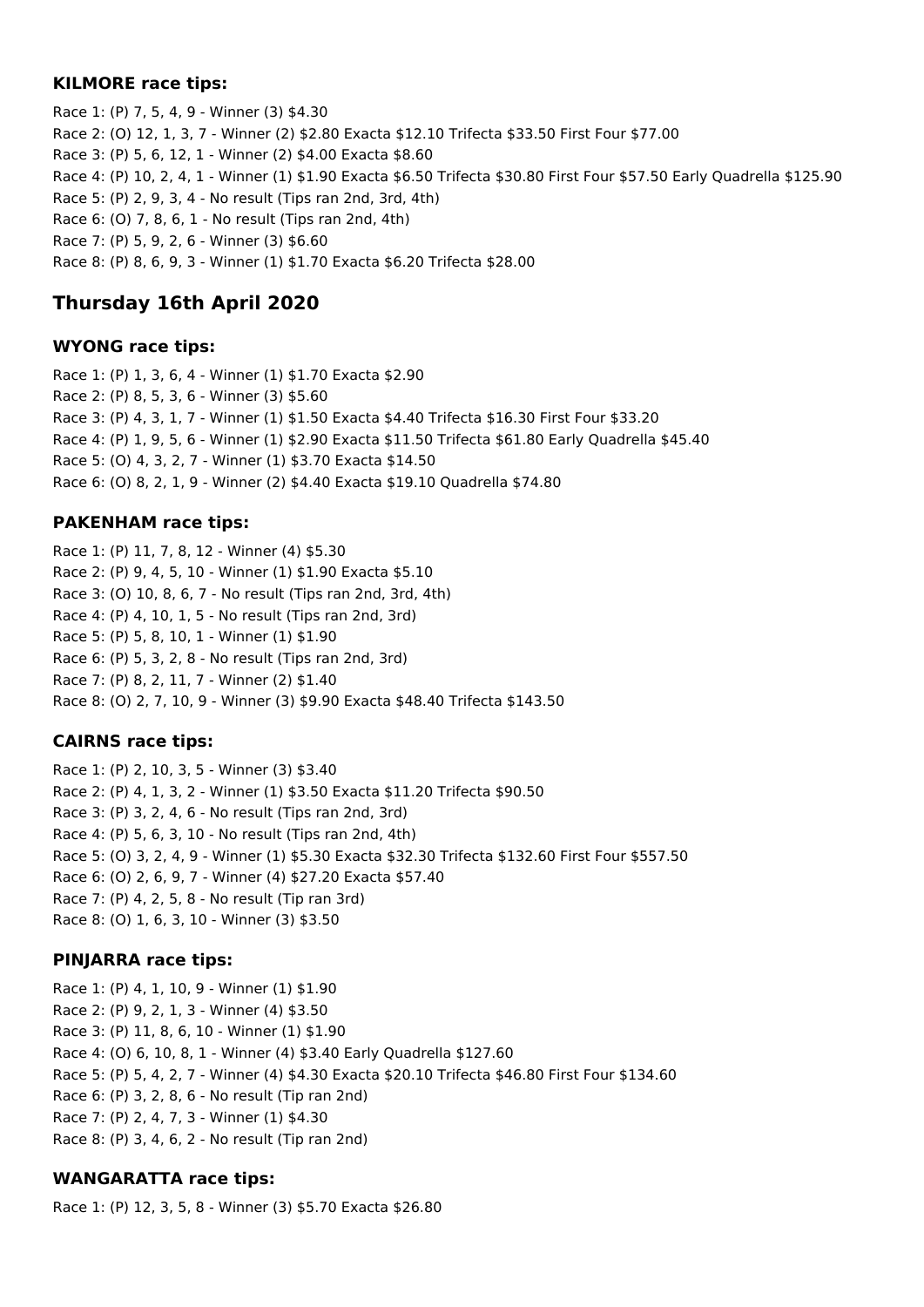Race 2: (P) 3, 7, 8, 4 - Winner (3) \$10.70 Exacta \$29.30 Trifecta \$74.20 Race 3: (O) 1, 11, 3, 4 - Winner (2) \$2.40 Exacta \$10.60 Race 4: (O) 5, 11, 12, 4 - Winner (1) \$2.40 Race 5: (P) 3, 5, 1, 4 - Winner (1) \$3.60 Exacta \$10.70 Trifecta \$26.40 Early Quadrella \$309.20 Race 6: (O) 12, 7, 6, 8 - Winner (2) \$3.60 Race 7: (O) 12, 7, 3, 11 - Winner (1) \$5.10 Race 8: (O) 6, 9, 12, 8 - Winner (1) \$5.40 Exacta \$20.90 Race 9: (O) 10, 6, 3, 12 - No result (Tips ran 2nd, 3rd)

### **GOULBURN race tips:**

Race 1: (P) 1, 8, 6, 5 - Winner (3) \$4.70 Exacta \$28.70 Race 2: (P) 1, 2, 3, 7 - Winner (1) \$2.90 Race 3: (P) 2, 6, 8, 5 - Winner (1) \$3.20 Race 4: (P) 5, 4, 9, 3 - Winner (1) \$2.80 Early Quadrella \$186.50 Race 5: (P) 6, 5, 9, 11 - Winner (1) \$3.90 Race 6: (O) 9, 5, 12, 3 - Winner (2) \$4.50 Race 7: (O) 5, 2, 8, 10 - Winner (2) \$3.10 Exacta \$179.40 Quadrella \$241.10

## **Thursday 9th April 2020**

#### **WYONG race tips:**

Race 1: (P) 5, 6, 3, 2 - Winner (1) \$2.10 Exacta \$7.10 Trifecta \$17.00 First Four \$28.50 Race 2: (P) 1, 5, 2, 9 - Winner (2) \$4.90 Exacta \$42.00 Race 3: (P) 3, 8, 1, 10 - Winner (4) \$7.90 Exacta \$49.20 Race 4: (P) 8, 1, 9, 12 - No result (Tips ran 2nd, 3rd) Race 5: (P) 3, 5, 2, 6 - No result (Tip ran 2nd) Race 6: (P) 4, 1, 6, 3 - No result (Tips ran 2nd, 4th) Race 7: (P) 9, 1, 8, 12 - Winner (4) \$11.30 Race 8: (P) 4, 1, 3, 7 - No result (Tips ran 2nd, 3rd, 4th)

#### **PAKENHAM race tips:**

Race 1: (P) 5, 8, 4, 1 - Winner (2) \$4.10 Exacta \$6.50 Race 2: (O) 11, 6, 3, 1 - No result (Tips ran 2nd, 3rd) Race 3: (O) 9, 11, 6, 8 - Winner (1) \$2.60 Exacta \$24.50 Race 4: (P) 2, 12, 8, 4 - Winner (4) \$11.50 Exacta \$28.10 Trifecta \$86.40 Race 5: (P) 3, 6, 2, 7 - No result (Tips ran 3rd, 4th) Race 6: (P) 7, 4, 1, 2 - No result (Tips ran 3rd, 4th) Race 7: (P) 6, 3, 4, 7 - Winner (3) \$3.60 Race 8: (P) 2, 1, 8, 7 - Winner (1) \$1.30 Exacta \$7.00

#### **GOLD COAST race tips:**

Race 1: (P) 4, 9, 7, 3 - Winner (1) \$2.50 Race 2: (P) 8, 4, 6, 10 - No result (Tips ran 2nd, 3rd) Race 3: (P) 5, 2, 3, 1 - Winner (1) \$1.50 Race 4: (P) 4, 1, 2, 3 - Winner (3) \$4.00 Race 5: (P) 10, 14, 6, 9 - Winner (2) \$6.10 Race 6: (O) 7, 10, 3, 6 - Winner (4) \$5.30 Exacta \$48.70 Trifecta \$343.00 Early Quadrella \$252.80 Race 7: (P) 3, 5, 9, 8 - Winner (2) \$3.20 Exacta \$9.80 Race 8: (P) 2, 4, 8, 1 - No result (Tips ran 2nd, 3rd, 4th) Race 9: (P) 12, 6, 11, 7 - Winner (4) \$5.30 Race 10: (O) 2, 12, 13, 9 - Winner (4) \$4.30 Exacta \$11.40 Trifecta \$57.40

#### **KILMORE race tips:**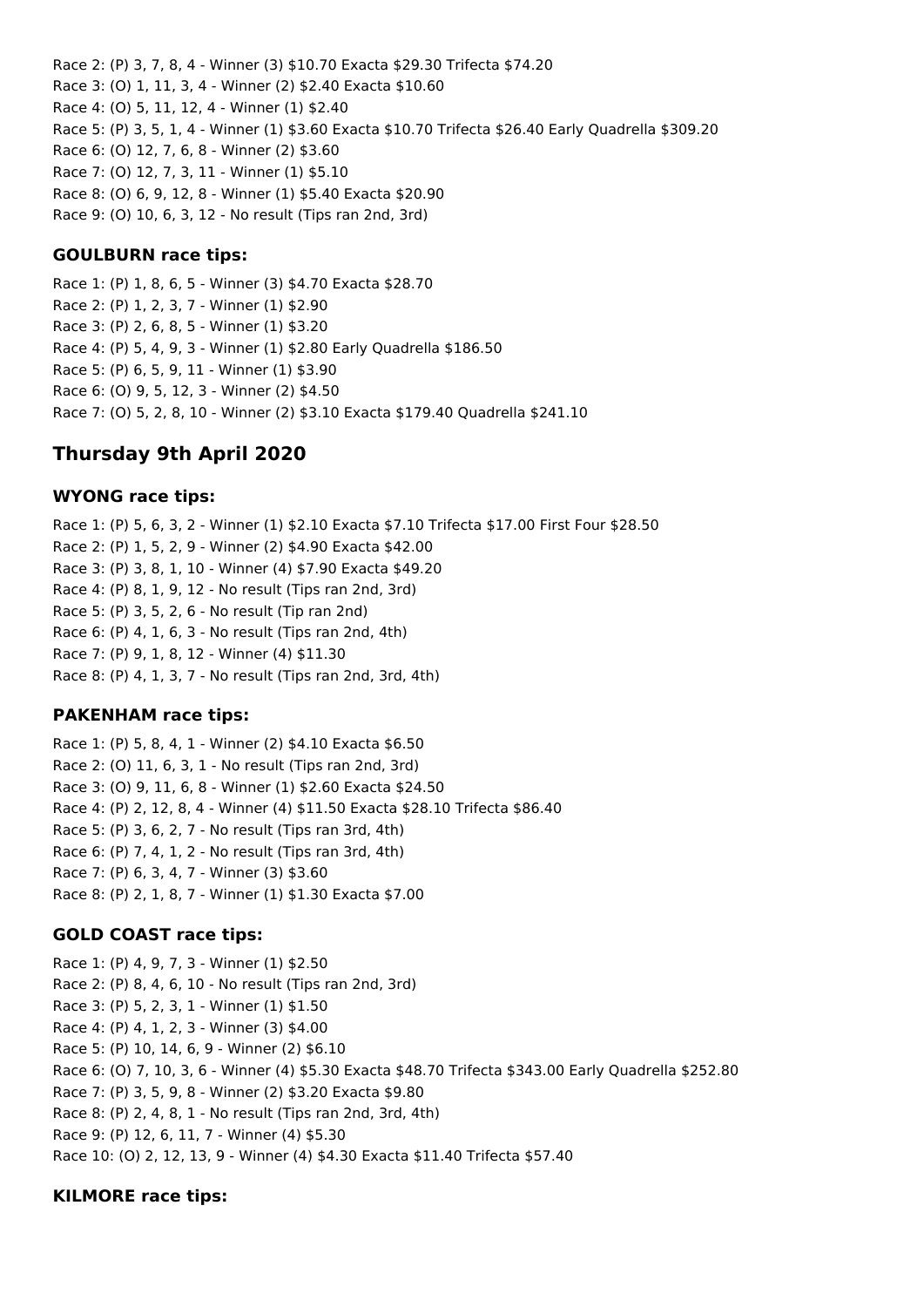Race 1: (P) 10, 1, 2, 12 - No result (Tips ran 3rd, 4th) Race 2: (P) 4, 12, 8, 7 - Winner (3) \$6.50 Exacta \$26.70 Race 3: (O) 5, 9, 8, 12 - Winner (1) \$8.20 Race 4: (P) 1, 9, 3, 12 - Winner (1) \$2.40 Exacta \$6.00 Race 5: (O) 1, 9, 10, 6 - Winner (1) \$2.40 Exacta \$12.50 Early Quadrella \$211.10 Race 6: (O) 3, 8, 12, 14 - Winner (1) \$3.30 Exacta \$53.40 Trifecta \$337.80 Race 7: (O) 6, 11, 12, 5 - Winner (2) \$2.80 Exacta \$5.80 Race 8: (P) 1, 8, 3, 12 - Winner (2) \$5.40 Race 9: (O) 5, 1, 6, 2 - Winner (2) \$3.20 Quadrella \$345.20

## **Thursday 2nd April 2020**

#### **GOSFORD race tips:**

Race 1: (P) 3, 10, 6, 4 - Winner (3) \$4.20 Exacta \$15.80 Race 2: (P) 8, 5, 7, 11 - Winner (4) \$7.50 Exacta \$38.00 Trifecta \$125.20 Race 3: (P) 8, 7, 1, 12 - Winner (2) \$5.40 Exacta \$19.00 Trifecta \$64.70 Race 4: (P) 10, 2, 3, 11 - Winner (4) \$11.30 Exacta \$49.20 Trifecta \$316.60 Early Quadrella \$2,851.70 Race 5: (P) 2, 6, 3, 1 - Winner (4) \$2.90 Exacta \$24.00 Trifecta \$87.10 Race 6: (P) 13, 10, 3, 11 - No result (Tips ran 3rd, 4th) Race 7: (P) 3, 7, 13, 11 - Winner (2) \$5.40

### **PAKENHAM race tips:**

Race 1: (P) 7, 6, 5, 4 - No result (Tips ran 2nd, 3rd, 4th) Race 2: (P) 7, 3, 8, 4 - Winner (1) \$2.60 Exacta \$6.50 Trifecta \$20.20 First Four \$71.90 Race 3: (O) 5, 11, 9, 1 - Winner (4) \$5.60 Race 4: (P) 4, 11, 9, 2 - Winner (1) \$3.50 Exacta \$9.30 Race 5: (P) 13, 4, 9, 6 - No result (Tips ran 2nd, 3rd, 4th) Race 6: (O) 1, 12, 7, 10 - No result (Tips ran 2nd, 4th) Race 7: (P) 5, 4, 7, 11 - Winner (3) \$3.30 Exacta \$14.30 Race 8: (P) 4, 1, 8, 3 - Winner (4) \$2.40 Exacta \$8.30 Trifecta \$14.00

## **CAIRNS race tips:**

Race 1: (P) 2, 5, 9, 3 - Winner (1) \$1.40 Exacta \$6.70 Race 2: (P) 2, 6, 3, 1 - Winner (4) \$5.40 Exacta \$17.70 Race 3: (P) 4, 1, 6, 7 - Winner (1) \$2.60 Race 4: (P) 2, 5, 1, 6 - Winner (3) \$6.80 Exacta \$7.40 Early Quadrella \$180.10 Race 5: (O) 2, 5, 1, 7 - No result (Tips ran 2nd, 4th) Race 6: (P) 8, 4, 5, 10 - No result (Tips ran 3rd, 4th) Race 7: (O) 1, 4, 3, 10 - Winner (2) \$4.50 Race 8: (O) 2, 8, 6, 5 - No result (Tip ran 2nd)

#### **ALBANY race tips:**

Race 1: (P) 4, 1, 5, 2 - Winner (1) \$1.50 Exacta \$4.20 Trifecta \$11.00 First Four \$22.50 Race 2: (P) 10, 7, 9, 5 - Winner (3) \$4.10 Race 3: (P) 2, 1, 4, 6 - Winner (1) \$4.90 Exacta \$20.00 Race 4: (P) 3, 4, 9, 8 - Winner (2) \$3.70 Early Quadrella \$77.10 Race 5: (P) 3, 2, 9, 1 - Winner (2) \$2.30 Race 6: (P) 1, 6, 7, 4 - No result (Tips ran 2nd, 3rd) Race 7: (P) 8, 5, 9, 1 - No result (Tips ran 2nd, 3rd, 4th) Race 8: (O) 8, 7, 5, 4 - Winner (4) \$3.10

## **GEELONG race tips:**

Race 1: (P) 10, 6, 7, 4 - Winner (1) \$1.60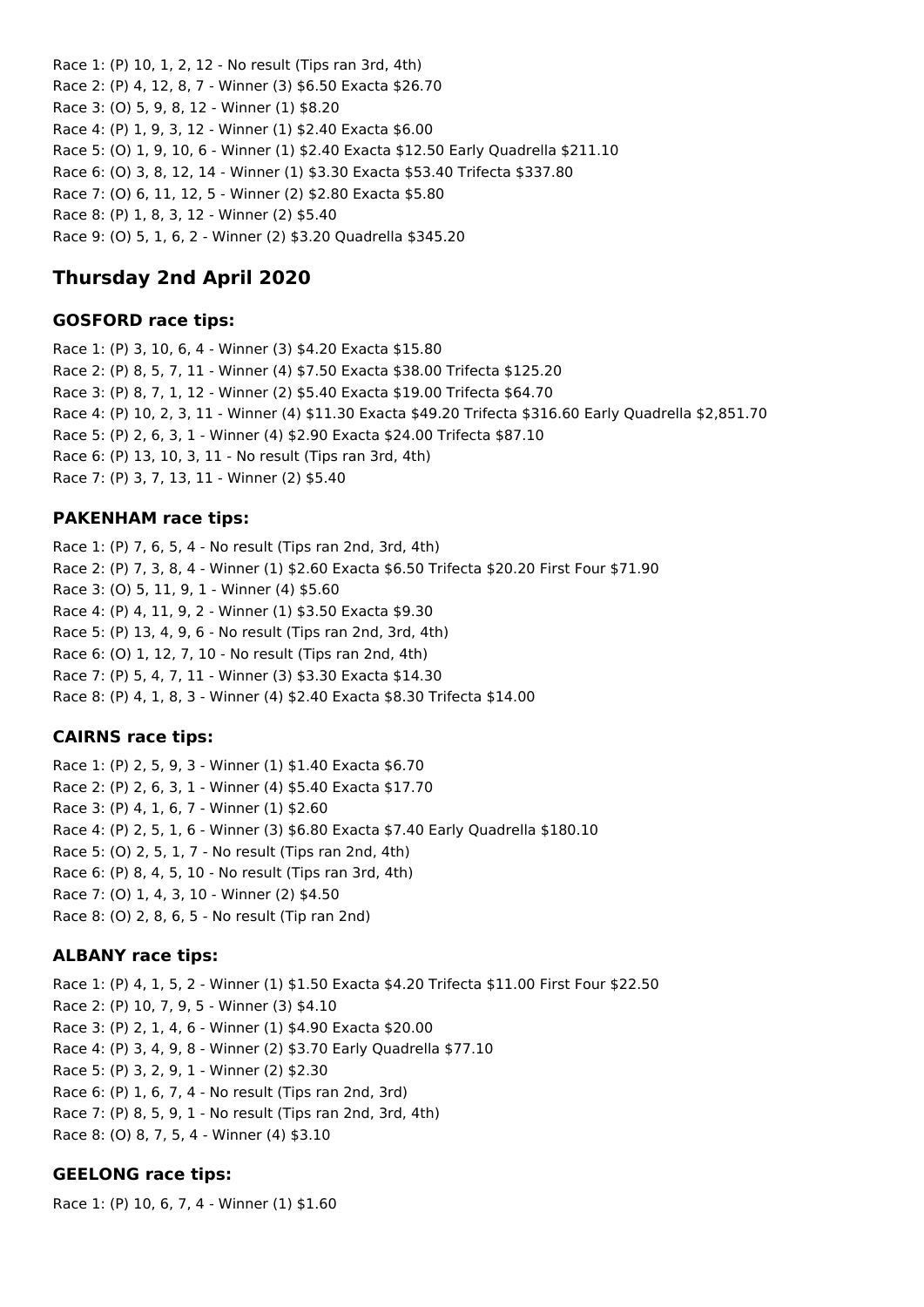Race 2: (P) 12, 5, 8, 7 - Winner (2) \$4.10 Exacta \$25.30 Trifecta \$41.50 First Four \$133.90 Race 3: (O) 5, 14, 12, 9 - Winner (1) \$3.80 Exacta \$36.70 Trifecta \$298.60 Race 4: (O) 1, 7, 2, 6 - No result (Tips ran 2nd, 3rd) Race 5: (P) 3, 1, 4, 7 - Winner (3) \$3.70 Race 6: (P) 6, 10, 5, 12 - No result (Tip ran 3rd) Race 7: (P) 2, 5, 12, 7 - No result (Tip ran 2nd) Race 8: (P) 7, 3, 2, 5 - Winner (4) \$6.50 Exacta \$25.10 Trifecta \$83.00 Race 9: (P) 11, 7, 10, 3 - Winner (2) \$7.30

## **Thursday 26th March 2020**

#### **HAWKESBURY race tips:**

Race 1: (P) 7, 2, 4, 3 - Abandoned Race 2: (P) 6, 4, 5, 1 - Abandoned Race 3: (P) 4, 2, 8, 7 - Abandoned Race 4: (P) 5, 2, 7, 1 - Abandoned Race 5: (P) 13, 6, 9, 8 - Abandoned Race 6: (P) 6, 13, 3, 7 - Abandoned Race 7: (P) 3, 6, 10, 1 - Abandoned

### **PAKENHAM race tips:**

Race 1: (P) 5, 4, 8, 3 - Abandoned Race 2: (P) 10, 3, 2, 5 - Abandoned Race 3: (P) 12, 8, 3, 11 - Abandoned Race 4: (P) 1, 11, 8, 5 - Abandoned Race 5: (P) 12, 4, 9, 2 - Abandoned Race 6: (P) 1, 2, 3, 4 - Abandoned Race 7: (P) 6, 4, 3, 2 - Abandoned Race 8: (P) 2, 5, 1, 3 - Abandoned

#### **TOOWOOMBA race tips:**

Race 1: (P) 3, 4, 1, 2 - Abandoned Race 2: (P) 7, 4, 1, 6 - Abandoned Race 3: (P) 10, 8, 2, 3 - Abandoned Race 4: (P) 1, 9, 4, 2 - Abandoned Race 5: (P) 3, 4, 2, 7 - Abandoned Race 6: (P) 4, 3, 6, 10 - Abandoned Race 7: (P) 4, 5, 10, 11 - Abandoned

#### **PINJARRA race tips:**

Race 1: (P) 1, 2, 3, 7 - Abandoned Race 2: (P) 6, 1, 2, 3 - Abandoned Race 3: (P) 7, 3, 8, 10 - Abandoned Race 4: (P) 9, 10, 4, 1 - Abandoned Race 5: (P) 9, 4, 5, 2 - Abandoned Race 6: (P) 3, 1, 5, 6 - Abandoned Race 7: (P) 12, 1, 4, 5 - Abandoned Race 8: (P) 3, 1, 11, 8 - Abandoned

## **KILMORE race tips:**

Race 1: (P) 2, 5, 3, 1 - Abandoned Race 2: (P) 1, 2, 11, 7 - Abandoned Race 3: (P) 1, 2, 7, 4 - Abandoned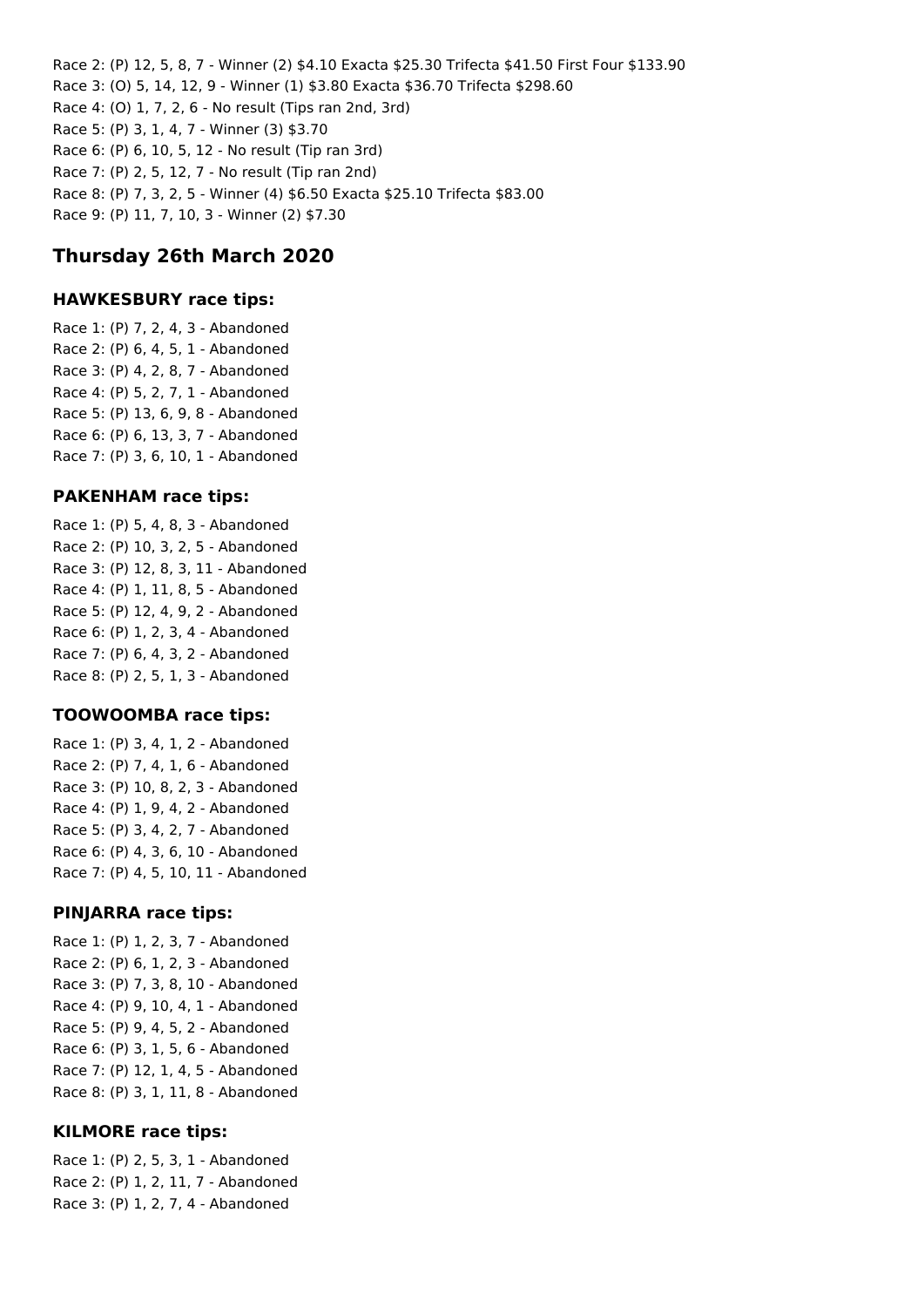Race 4: (P) 2, 4, 10, 1 - Abandoned Race 5: (P) 2, 3, 4, 1 - Abandoned Race 6: (P) 1, 2, 7, 9 - Abandoned Race 7: (P) 1, 2, 8, 5 - Abandoned Race 8: (P) 1, 2, 3, 4 - Abandoned Race 9: (P) 5, 7, 4, 9 - Abandoned

### **NARROMINE race tips:**

Race 1: (P) 1, 3, 4, 6 - Winner (4) \$8.90 Exacta \$42.80 Race 2: (P) 8, 6, 5, 9 - No result (Tip ran 2nd) Race 3: (O) 7, 12, 2, 6 - Winner (3) \$7.20 Race 4: (O) 7, 5, 6, 4 - Winner (3) \$5.70 Exacta \$18.80 Trifecta \$54.90 Race 5: (O) 8, 5, 6, 2 - No result Race 6: (O) 5, 3, 10, 8 - No result (Tip ran 4th) Race 7: (P) 1, 3, 7, 2 - No result (Tips ran 3rd, 4th) Race 8: (O) 3, 7, 1, 6 - Winner (3) \$1.40 Exacta \$6.70

## **Thursday 19th March 2020**

### **ALBURY race tips:**

Race 1: (P) 5, 3, 6, 4 - Winner (4) \$7.60 Race 2: (P) 2, 11, 8, 12 - Winner (1) \$2.40 Exacta \$6.00 Race 3: (O) 11, 13, 3, 6 - Winner (3) \$3.10 Exacta \$11.20 Race 4: (O) 16, 7, 1, 12 - Winner (1) \$2.50 Early Quadrella \$199.30 Race 5: (O) 7, 1, 2, 10 - Winner (4) \$9.70 Exacta \$53.70 Race 6: (P) 7, 10, 1, 5 - Winner (4) \$4.70 Exacta \$28.50 Trifecta \$90.00 Race 7: (O) 3, 8, 7, 6 - No result (Tip ran 3rd)

#### **NARACOORTE race tips:**

Race 1: (P) 2, 5, 4, 3 - Winner (1) \$2.10 Race 2: (P) 4, 1, 2, 6 - Winner (2) \$5.20 Exacta \$24.00 Trifecta \$22.30 First Four \$32.60 Race 3: (O) 9, 4, 11, 2 - Winner (3) \$3.00 Exacta \$18.10 Race 4: (P) 3, 4, 7, 1 - Winner (2) \$3.30 Exacta \$9.50 Trifecta \$45.60 First Four \$36.60 Early Quadrella \$660.20 Race 5: (P) 6, 9, 4, 1 - Winner (1) \$3.60 Exacta \$13.80 Race 6: (P) 3, 6, 2, 5 - Winner (4) \$12.80 Exacta \$29.80 Trifecta \$90.00 Race 7: (O) 2, 3, 7, 8 - No result (Tip ran 2nd)

#### **NEWCASTLE race tips:**

Race 1: (P) 2, 5, 8, 6 - Winner (1) \$2.00 Exacta \$3.70 Trifecta \$7.70 First Four \$14.30 Race 2: (P) 3, 9, 10, 6 - Winner (1) \$1.60 Exacta \$5.30 Trifecta \$13.70 Race 3: (P) 1, 3, 2, 5 - Winner (3) \$2.90 Race 4: (P) 1, 4, 3, 6 - Winner (1) \$1.60 Race 5: (O) 11, 8, 13, 1 - Winner (2) \$2.40 Early Quadrella \$27.20 Race 6: (P) 1, 3, 9, 2 - Winner (2) \$13.00 Exacta \$89.70 Trifecta \$389.50 Race 7: (O) 4, 9, 15, 12 - Winner (2) \$4.90 Race 8: (O) 4, 3, 10, 5 - Winner (2) \$11.40 Race 9: (P) 10, 8, 6, 1 - Winner (1) \$3.70 Quadrella \$2,270.20

#### **PAKENHAM race tips:**

Race 1: (P) 7, 10, 3, 5 - Winner (2) \$1.90 Exacta \$4.10 Trifecta \$16.10 Race 2: (P) 9, 7, 3, 13 - No result (Tips ran 2nd, 3rd, 4th) Race 3: (P) 8, 2, 3, 6 - Winner (1) \$1.70 Exacta \$5.00 Race 4: (P) 12, 9, 4, 3 - Winner (1) \$1.70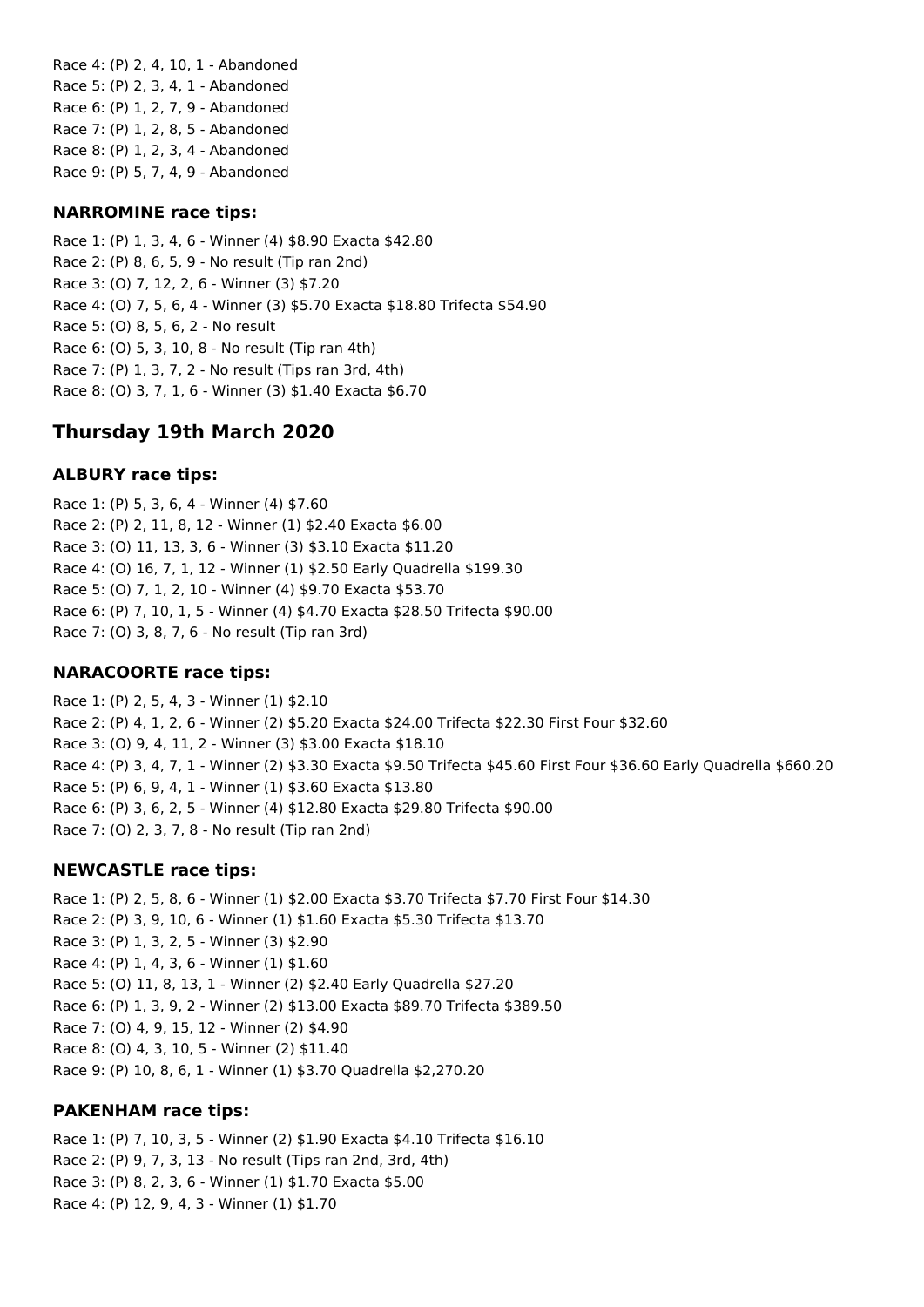Race 5: (P) 9, 1, 3, 8 - No result (Tips ran 2nd, 3rd, 4th) Race 6: (O) 10, 4, 8, 6 - No result (Tips ran 2nd, 4th) Race 7: (P) 9, 1, 4, 7 - Winner (2) \$3.40 Exacta \$7.90 Trifecta \$18.40

## **PINJARRA race tips:**

Race 1: (P) 6, 4, 9, 3 - Winner (1) \$1.90 Exacta \$9.70 Race 2: (P) 4, 5, 1, 9 - No result (Tips ran 2nd, 3rd, 4th) Race 3: (P) 1, 7, 3, 10 - Winner (3) \$7.20 Exacta \$23.40 Trifecta \$70.60 Race 4: (P) 11, 4, 7, 2 - No result (Tips ran 3rd, 4th) Race 5: (O) 4, 3, 11, 7 - No result (Tips ran 2nd, 4th) Race 6: (O) 2, 4, 7, 6 - Winner (3) \$9.10 Race 7: (O) 1, 8, 2, 7 - Winner (1) \$6.00 Exacta \$23.20 Race 8: (O) 10, 6, 9, 8 - No result (Tips ran 3rd, 4th)

## **TERANG race tips:**

Race 1: (P) 5, 2, 4, 3 - Winner (1) \$1.70 Exacta \$10.60 Trifecta \$22.20 Race 2: (P) 6, 7, 10, 4 - Winner (2) \$3.30 Exacta \$47.10 Race 3: (P) 14, 6, 4, 3 - No result (Tips ran 2nd, 3rd) Race 4: (P) 5, 8, 4, 3 - Winner (1) \$1.30 Race 5: (P) 5, 6, 2, 4 - Winner (3) \$6.10 Race 6: (P) 1, 4, 12, 2 - No result (Tips ran 2nd, 4th) Race 7: (O) 7, 9, 6, 13 - No result (Tips ran 2nd, 4th) Race 8: (P) 8, 4, 1, 2 - No result (Tips ran 2nd, 3rd)

## **TOOWOOMBA race tips:**

Race 1: (P) 9, 8, 2, 12 - Winner (2) \$2.50 Exacta \$6.20 Race 2: (O) 10, 6, 5, 14 - Winner (3) \$1.80 Exacta \$6.50 Race 3: (P) 4, 1, 3, 5 - Winner (1) \$2.90 Exacta \$15.40 Race 4: (O) 15, 9, 10, 3 - No result (Tips ran 3rd, 4th) Race 5: (P) 1, 8, 5, 2 - Winner (1) \$1.40 Exacta \$10.60 Race 6: (O) 7, 1, 4, 16 - No result (Tips ran 3rd, 4th) Race 7: (O) 4, 7, 6, 10 - Winner (3) \$6.30

# **Thursday 12th March 2020**

## **GOULBURN race tips:**

Race 1: (P) 6, 2, 4, 5 - Winner (2) \$2.50 Exacta \$3.00 Trifecta \$15.80 First Four \$29.30 Race 2: (P) 3, 4, 2, 6 - Winner (2) \$4.00 Race 3: (P) 4, 1, 2, 6 - Winner (2) \$4.60 Exacta \$36.60 Race 4: (O) 4, 1, 7, 11 - Winner (2) \$3.40 Exacta \$18.40 Early Quadrella \$276.40 Race 5: (O) 4, 2, 1, 6 - Winner (1) \$3.70 Exacta \$20.40 Trifecta \$55.70 Race 6: (P) 4, 2, 5, 6 - Winner (2) \$6.40 Race 7: (O) 9, 6, 11, 5 - Winner (2) \$2.80 Quadrella \$521.00

## **PAKENHAM race tips:**

Race 1: (P) 5, 7, 6, 12 - No result (Tips ran 2nd, 3rd, 4th) Race 2: (O) 3, 5, 12, 10 - Winner (1) \$3.80 Race 3: (O) 4, 8, 7, 10 - Winner (1) \$1.60 Exacta \$7.20 Trifecta \$52.30 Race 4: (P) 8, 5, 10, 11 - No result (Tips ran 2nd, 3rd) Race 5: (P) 7, 9, 4, 1 - No result (Tips ran 2nd, 4th) Race 6: (P) 5, 8, 6, 2 - Winner (2) \$2.80 Exacta \$6.10 Race 7: (P) 7, 3, 8, 4 - No result (Tips ran 2nd, 3rd) Race 8: (P) 5, 4, 3, 1 - Winner (1) \$2.00 Exacta \$4.70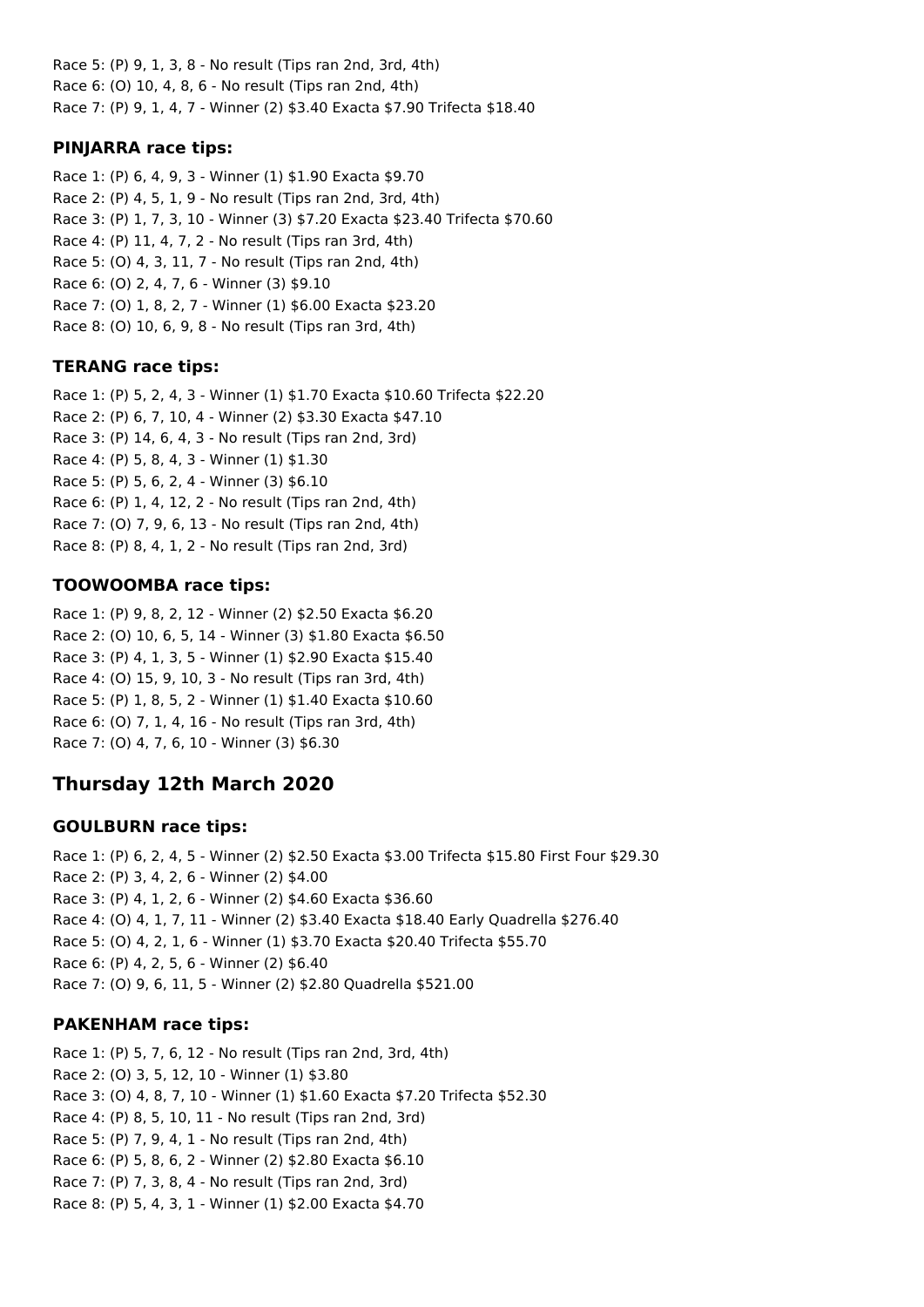#### **BEAUDESERT race tips:**

Race 1: (O) 8, 5, 4, 2 - Winner (1) \$2.80 Exacta \$25.50 Trifecta \$94.70 Race 2: (P) 3, 1, 11, 5 - No result (Tip ran 3rd) Race 3: (O) 5, 7, 6, 2 - Winner (3) \$5.80 Exacta \$28.40 Trifecta \$202.10 Race 4: (O) 4, 7, 3, 5 - Winner (1) \$3.80 Race 5: (P) 9, 4, 15, 6 - No result (Tip ran 4th) Race 6: (O) 3, 4, 6, 2 - Winner (1) \$2.70 Race 7: (O) 1, 11, 2, 12 - No result (Tips ran 3rd, 4th)

## **PINJARRA race tips:**

Race 1: (P) 5, 6, 8, 2 - No result (Tips ran 2nd, 3rd, 4th) Race 2: (O) 8, 1, 11, 2 - No result Race 3: (O) 3, 11, 9, 1 - No result (Tips ran 2nd, 3rd) Race 4: (P) 4, 12, 8, 11 - Winner (1) \$2.70 Exacta \$10.30 Trifecta \$37.20 Race 5: (P) 4, 3, 1, 9 - Winner (2) \$4.20 Exacta \$20.60 Race 6: (P) 4, 1, 8, 7 - Winner (2) \$6.00 Race 7: (O) 3, 4, 6, 8 - No result (Tip ran 2nd) Race 8: (O) 4, 3, 10, 6 - Winner (1) \$2.30 Exacta \$19.80

## **WARRNAMBOOL race tips:**

Race 1: (P) 1, 3, 4, 2 - Winner (1) \$1.60 Exacta \$4.60 Trifecta \$9.30 First Four \$9.50 Race 2: (P) 4, 8, 6, 5 - Winner (2) \$3.10 Exacta \$12.20 Trifecta \$74.90 Race 3: (O) 1, 5, 6, 8 - No result (Tips ran 2nd, 4th) Race 4: (O) 5, 7, 4, 1 - Winner (1) \$6.90 Exacta \$27.00 Trifecta \$306.60 Race 5: (P) 2, 4, 11, 7 - Winner (2) \$3.20 Exacta \$6.70 Trifecta \$25.70 Race 6: (P) 2, 7, 1, 4 - Winner (1) \$1.90 Exacta \$11.30 Trifecta \$34.50 Race 7: (P) 5, 6, 2, 1 - Winner (1) \$4.20 Race 8: (O) 11, 4, 3, 5 - No result (Tips ran 2nd, 4th)

## **MOREE race tips:**

Race 1: (P) 1, 2, 3, 4 - Abandoned Race 2: (P) 1, 2, 3, 4 - Abandoned Race 3: (P) 1, 2, 3, 4 - Abandoned Race 4: (P) 1, 2, 3, 4 - Abandoned Race 5: (P) 1, 2, 3, 4 - Abandoned Race 6: (P) 6, 1, 2, 3 - Abandoned Race 7: (P) 1, 2, 3, 4 - Abandoned

## **GUNNEDAH race tips:**

Race 1: (P) 1, 4, 6, 2 - Winner (4) \$3.20 Exacta \$3.50 Race 2: (P) 4, 2, 1, 5 - No result (Tips ran 2nd, 3rd) Race 3: (O) 2, 7, 3, 9 - Winner (1) \$6.10 Race 4: (O) 5, 7, 2, 4 - Winner (1) \$3.60 Exacta \$10.90 Trifecta \$51.40 First Four \$358.40 Race 5: (O) 3, 5, 7, 4 - No result (Tip ran 4th) Race 6: (O) 7, 13, 2, 9 - Winner (1) \$4.30 Exacta \$21.10 Race 7: (O) 1, 3, 4, 11 - Winner (1) \$5.20

## **Thursday 5th March 2020**

## **PORT MACQUARIE race tips:**

Race 1: (P) 9, 4, 8, 6 - Winner (1) \$4.20 Exacta \$27.90 Race 2: (P) 4, 5, 1, 8 - No result (Tip ran 4th)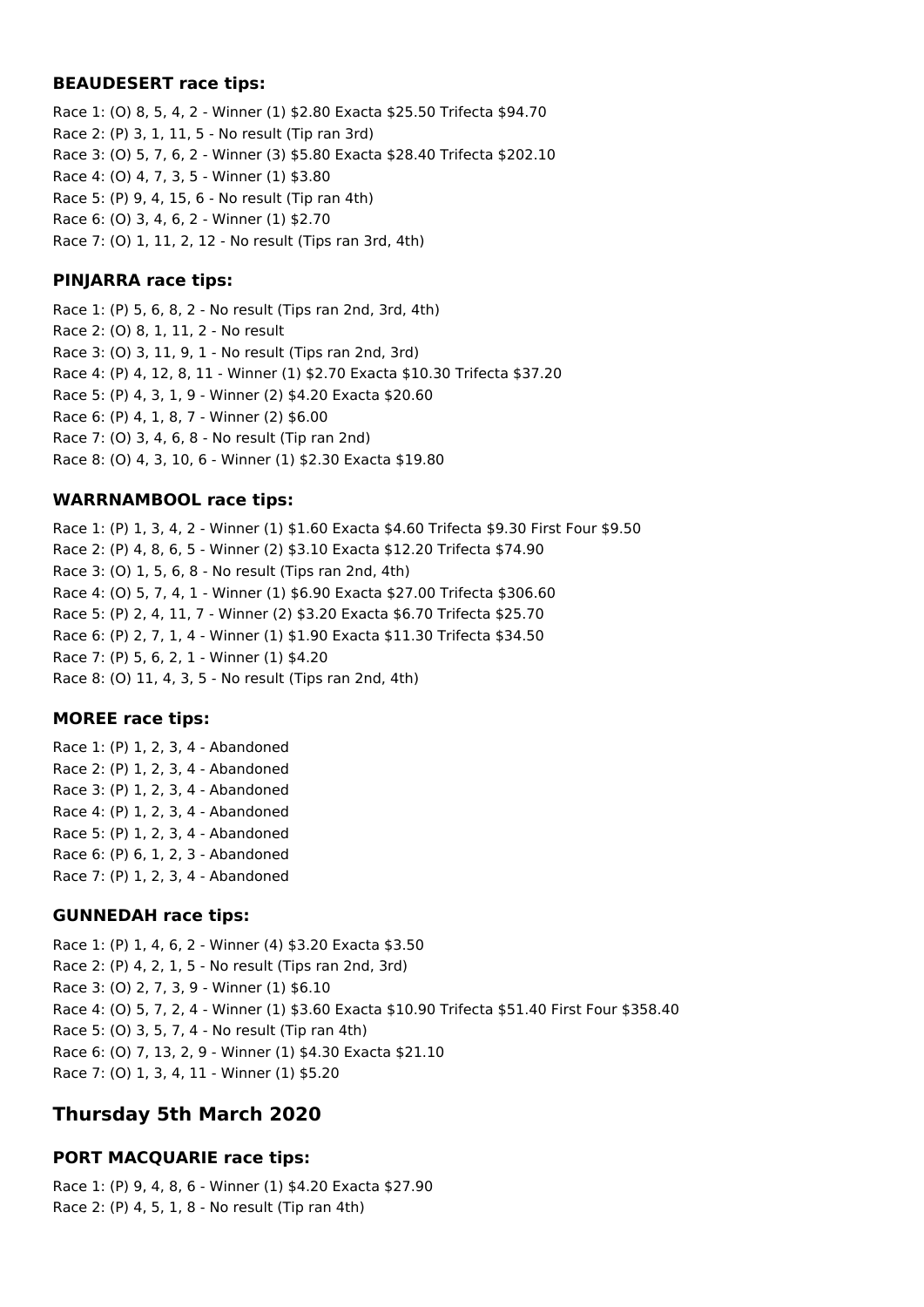Race 3: (P) 7, 9, 10, 4 - Winner (1) \$1.40 Exacta \$2.10 Trifecta \$4.50 Race 4: (O) 12, 9, 1, 10 - Winner (1) \$2.30 Race 5: (P) 11, 5, 13, 4 - No result (Tip ran 4th) Race 6: (O) 6, 4, 2, 7 - Winner (4) \$22.70 Exacta \$87.90 Trifecta \$629.80 Race 7: (O) 4, 3, 6, 13 - Winner (3) \$4.20 Race 8: (O) 2, 10, 5, 9 - Winner (4) \$6.40 Exacta \$42.30 Trifecta \$173.30 Race 9: (O) 1, 3, 11, 10 - Winner (1) \$5.20 Quadrella \$7,641.70

#### **PAKENHAM race tips:**

Race 1: (P) 5, 10, 3, 9 - Winner (2) \$2.40 Exacta \$13.10 Trifecta \$25.30 First Four \$145.10 Race 2: (P) 7, 5, 10, 2 - Winner (1) \$1.90 Exacta \$6.60 Trifecta \$17.40 First Four \$49.30 Race 3: (O) 12, 11, 8, 2 - Winner (3) \$4.60 Exacta \$46.10 Trifecta \$112.40 First Four \$347.60 Race 4: (P) 2, 4, 11, 10 - Winner (4) \$7.10 Exacta \$22.20 Trifecta \$99.50 Early Quadrella \$490.50 Race 5: (P) 2, 9, 4, 3 - Winner (4) \$5.50 Exacta \$15.50 Trifecta \$44.60 Race 6: (P) 8, 2, 7, 1 - Winner (4) \$5.50 Exacta \$22.90 Trifecta \$63.10 First Four \$118.10 Race 7: (P) 3, 11, 7, 6 - Winner (3) \$3.50 Race 8: (P) 8, 1, 4, 5 - Winner (2) \$4.00 Quadrella \$959.00

### **ROCKHAMPTON race tips:**

Race 1: (P) 8, 4, 1, 6 - Winner (3) \$5.00 Exacta \$28.80 Trifecta \$134.30 First Four \$316.70 Race 2: (P) 4, 3, 6, 7 - Winner (2) \$2.50 Race 3: (P) 7, 6, 9, 3 - Winner (4) \$3.20 Race 4: (P) 2, 5, 4, 1 - Winner (3) \$7.60 Exacta \$13.90 Trifecta \$39.50 First Four \$74.60 Early Quadrella \$938.20 Race 5: (P) 3, 1, 9, 2 - No result (Tips ran 2nd, 3rd) Race 6: (O) 1, 5, 4, 11 - Abandoned Race 7: (O) 4, 5, 1, 3 - Abandoned

### **GERALDTON race tips:**

Race 1: (P) 4, 6, 1, 2 - Winner (3) \$3.20 Exacta \$6.50 Trifecta \$15.60 Race 2: (P) 3, 2, 1, 6 - Winner (3) \$5.80 Race 3: (P) 3, 2, 13, 12 - Winner (1) \$6.40 Exacta \$25.20 Race 4: (O) 6, 11, 3, 10 - Winner (1) \$5.00 Early Quadrella \$875.80 Race 5: (P) 1, 2, 4, 7 - No result (Tip ran 2nd) Race 6: (O) 3, 4, 9, 2 - No result (Tips ran 2nd, 3rd, 4th) Race 7: (O) 5, 2, 4, 6 - Winner (1) \$4.40 Race 8: (O) 9, 4, 7, 5 - No result (Tips ran 2nd, 4th)

## **KYNETON race tips:**

Race 1: (P) 10, 3, 5, 7 - Abandoned Race 2: (P) 2, 7, 1, 10 - Abandoned Race 3: (P) 4, 7, 2, 8 - Abandoned Race 4: (P) 1, 2, 7, 10 - Abandoned Race 5: (P) 8, 12, 2, 7 - Abandoned Race 6: (P) 1, 5, 8, 7 - Abandoned Race 7: (O) 5, 3, 6, 8 - Abandoned Race 8: (P) 2, 9, 5, 11 - Abandoned

## **Thursday 27th February 2020**

## **NEWCASTLE race tips:**

Race 1: (P) 2, 5, 1, 4 - Winner (3) \$4.50 Exacta \$40.60 Race 2: (P) 9, 8, 6, 3 - Winner (1) \$2.60 Exacta \$4.10 Trifecta \$12.40 First Four \$11.50 Race 3: (P) 6, 5, 9, 8 - Winner (3) \$3.80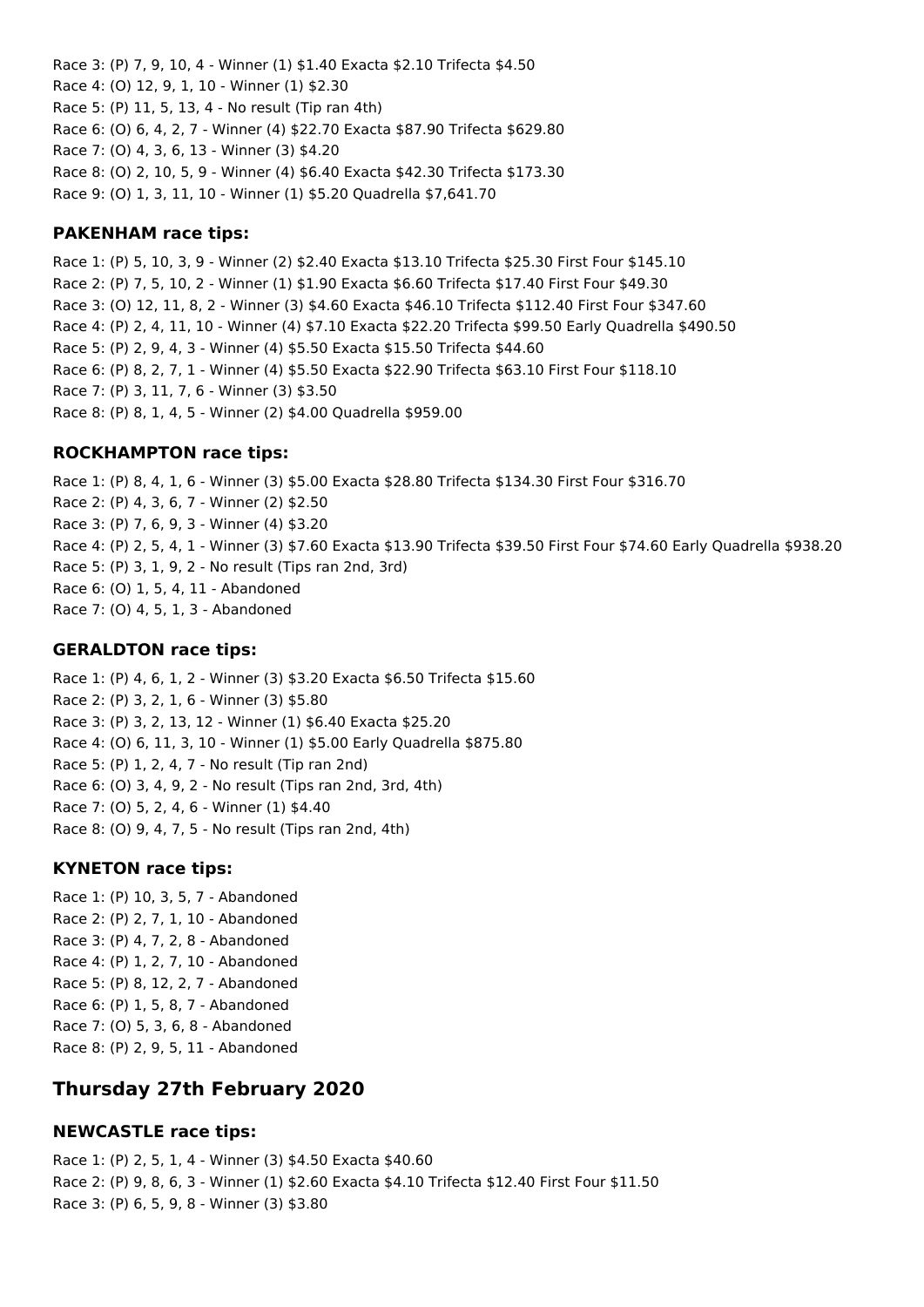Race 4: (P) 2, 1, 5, 3 - Winner (4) \$4.50 Exacta \$21.70 Trifecta \$42.70 First Four \$59.80 Early Quadrella \$208.40 Race 5: (P) 7, 3, 11, 6 - Winner (4) \$3.90 Exacta \$17.90 Race 6: (P) 1, 3, 4, 2 - Winner (3) \$12.30 Exacta \$63.20 Trifecta \$137.10 Race 7: (P) 5, 2, 8, 9 - Winner (4) \$27.40 Race 8: (P) 15, 11, 5, 3 - Winner (4) \$5.80 Exacta \$28.00 Trifecta \$177.10 First Four \$777.70 Quadrella \$10,654.80

#### **PAKENHAM race tips:**

Race 1: (P) 5, 8, 11, 4 - No result (Tips ran 2nd, 3rd) Race 2: (O) 10, 8, 12, 7 - Winner (3) \$8.50 Exacta \$34.00 Trifecta \$86.70 First Four \$832.10 Race 3: (P) 4, 2, 7, 8 - No result (Tips ran 2nd, 4th) Race 4: (P) 2, 5, 8, 4 - Winner (4) \$10.20 Exacta \$26.00 Trifecta \$135.40 First Four \$196.50 Race 5: (P) 4, 5, 1, 6 - Winner (4) \$3.10 Exacta \$20.20 Trifecta \$41.70 First Four \$122.40 Race 6: (O) 10, 2, 4, 5 - Winner (4) \$3.80 Race 7: (P) 11, 1, 10, 9 - No result (Tips ran 2nd, 3rd, 4th) Race 8: (P) 5, 8, 6, 1 - No result (Tips ran 2nd, 3rd)

## **ROCKHAMPTON race tips:**

Race 1: (P) 3, 4, 6, 7 - Winner (3) \$8.30 Exacta \$44.80 Trifecta \$144.10 First Four \$299.60 Race 2: (P) 2, 5, 4, 3 - Winner (2) \$3.10 Exacta \$9.40 Trifecta \$15.20 First Four \$20.80 Race 3: (P) 1, 4, 2, 7 - Winner (4) \$4.00 Exacta \$24.00 Trifecta \$65.50 Race 4: (P) 5, 7, 6, 1 - Winner (2) \$5.30 Early Quadrella \$782.00 Race 5: (P) 1, 5, 6, 8 - Winner (1) \$3.40 Exacta \$13.00 Race 6: (O) 1, 4, 5, 10 - No result (Tips ran 3rd, 4th) Race 7: (O) 7, 2, 11, 3 - No result (Tips ran 2nd, 3rd, 4th)

## **BUNBURY race tips:**

Race 1: (P) 1, 7, 5, 3 - Winner (4) \$3.70 Race 2: (P) 3, 4, 2, 8 - Winner (2) \$4.90 Exacta \$11.20 Trifecta \$20.80 Race 3: (P) 7, 5, 10, 1 - Winner (1) \$1.80 Race 4: (P) 9, 3, 10, 2 - Winner (1) \$2.30 Exacta \$6.30 Early Quadrella \$110.50 Race 5: (P) 5, 3, 1, 6 - Winner (2) \$4.60 Exacta \$7.90 Trifecta \$38.90 Race 6: (P) 1, 4, 3, 7 - Winner (2) \$5.20 Race 7: (P) 3, 4, 9, 12 - No result (Tip ran 2nd)

## **KILMORE race tips:**

Race 1: (P) 3, 1, 4, 6 - Winner (1) \$3.00 Exacta \$13.10 Trifecta \$33.50 First Four \$60.20 Race 2: (P) 2, 1, 5, 3 - Winner (1) \$6.70 Exacta \$28.70 Trifecta \$123.00 First Four \$280.20 Race 3: (P) 11, 5, 4, 3 - Winner (1) \$2.20 Exacta \$6.70 Race 4: (P) 7, 2, 10, 9 - Winner (3) \$4.40 Exacta \$23.60 Early Quadrella \$382.50 Race 5: (P) 5, 1, 6, 9 - Winner (1) \$2.40 Exacta \$6.70 Race 6: (P) 3, 5, 7, 1 - Winner (4) \$4.20 Race 7: (P) 4, 5, 7, 2 - Winner (2) \$3.00 Exacta \$14.20 Race 8: (O) 7, 5, 4, 3 - Winner (1) \$2.20 Quadrella \$103.50

# **Thursday 20th February 2020**

## **GRAFTON race tips:**

Race 1: (P) 6, 7, 8, 1 - No result (Tips ran 2nd, 4th) Race 2: (P) 4, 7, 9, 10 - Winner (3) \$13.40 Exacta \$77.60 Race 3: (O) 12, 3, 5, 10 - Winner (3) \$5.10 Exacta \$34.40 Race 4: (O) 13, 6, 2, 8 - No result (Tips ran 3rd, 4th) Race 5: (O) 5, 2, 3, 10 - No result (Tips ran 3rd, 4th) Race 6: (P) 3, 6, 1, 9 - Winner (1) \$2.40 Exacta \$12.40 Trifecta \$163.70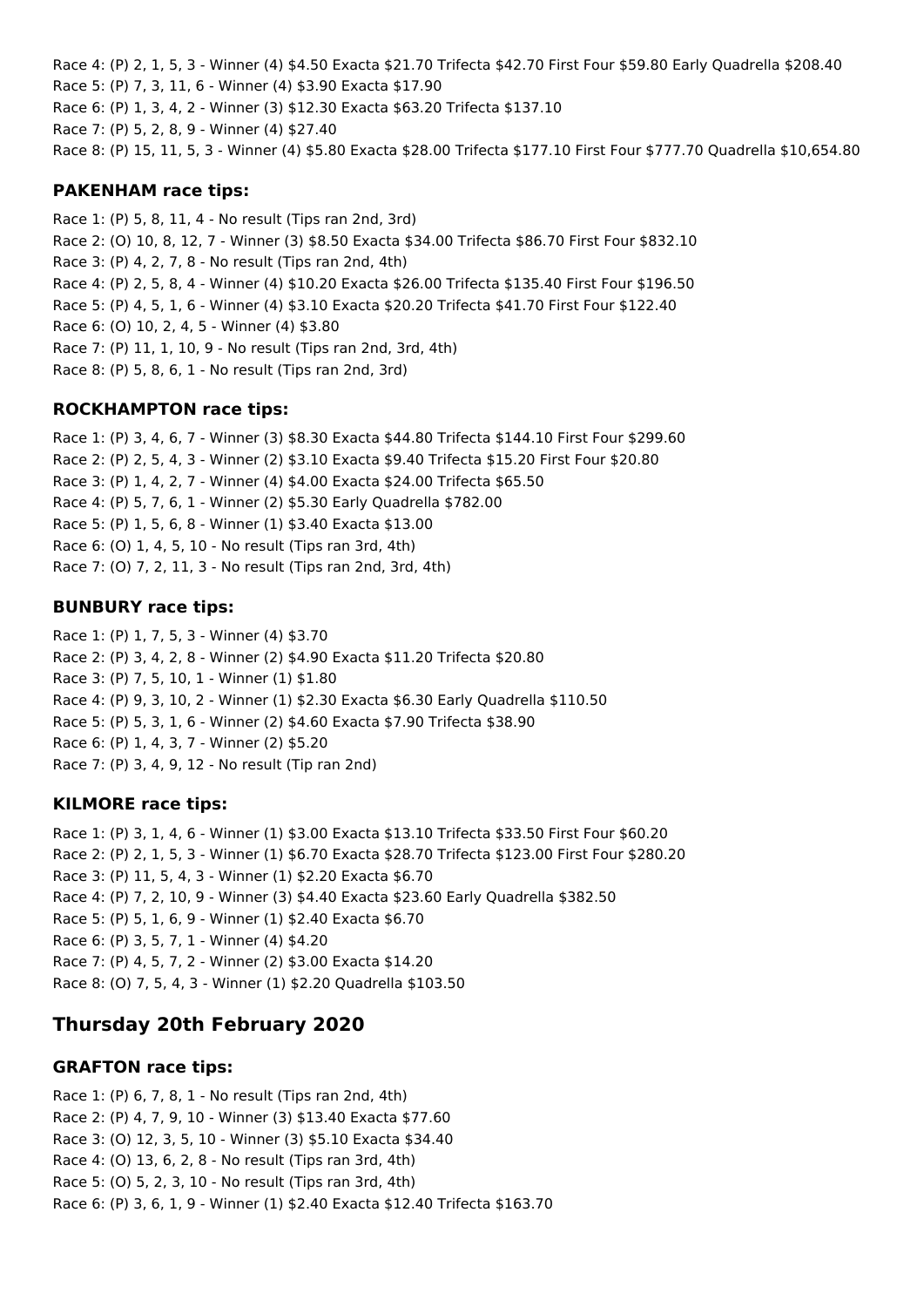Race 7: (P) 3, 8, 5, 7 - Winner (2) \$3.80 Exacta \$8.60 Race 8: (O) 2, 3, 13, 8 - Winner (2) \$3.90 Exacta \$15.70 Race 9: (P) 5, 6, 2, 9 - Winner (1) \$1.80 Race 10: (O) 14, 11, 4, 10 - Winner (2) \$7.00 Quadrella \$493.00

## **PAKENHAM race tips:**

Race 1: (P) 12, 8, 9, 7 - Winner (2) \$3.20 Race 2: (P) 9, 6, 5, 8 - Winner (1) \$2.20 Exacta \$5.60 Race 3: (P) 1, 9, 5, 10 - Winner (4) \$9.80 Exacta \$62.90 Race 4: (O) 7, 4, 9, 8 - Winner (1) \$2.40 Exacta \$16.40 Early Quadrella \$128.80 Race 5: (P) 3, 1, 7, 5 - Winner (1) \$1.80 Exacta \$4.90 Race 6: (P) 7, 3, 2, 1 - Winner (4) \$7.00 Race 7: (P) 2, 11, 8, 7 - No result (Tips ran 2nd, 4th) Race 8: (P) 2, 9, 4, 1 - Winner (1) \$3.40 Exacta \$16.10

## **KANGAROO ISL race tips:**

Race 1: (P) 7, 5, 8, 3 - Winner (1) \$2.10 Exacta \$4.80 Trifecta \$15.90 Race 2: (P) 5, 2, 1, 7 - Winner (2) \$1.80 Exacta \$3.30 Race 3: (P) 7, 1, 5, 3 - No result (Tips ran 2nd, 3rd) Race 4: (O) 3, 2, 10, 8 - No result (Tips ran 3rd, 4th) Race 5: (P) 1, 5, 3, 8 - No result (Tips ran 2nd, 3rd) Race 6: (O) 3, 9, 5, 4 - Winner (4) \$4.60 Exacta \$17.90 Trifecta \$44.10 Race 7: (P) 7, 2, 1, 3 - Winner (3) \$2.10 Exacta \$8.00 Trifecta \$31.70 First Four \$79.10

## **TOWNSVILLE race tips:**

Race 1: (P) 2, 1, 5, 4 - Winner (4) \$3.70 Exacta \$22.00 Trifecta \$62.20 First Four \$96.50 Race 2: (P) 3, 2, 5, 4 - Winner (1) \$1.30 Exacta \$1.60 Trifecta \$3.30 First Four \$3.20 Race 3: (O) 6, 1, 11, 5 - Winner (2) \$4.80 Race 4: (O) 8, 4, 2, 6 - No result (Tips ran 2nd, 3rd, 4th) Race 5: (O) 2, 1, 11, 7 - Winner (3) \$3.30 Race 6: (O) 7, 8, 4, 1 - No result Race 7: (O) 8, 10, 9, 15 - Winner (2) \$10.30

## **GERALDTON race tips:**

Race 1: (O) 2, 12, 9, 7 - No result Race 2: (O) 2, 11, 5, 6 - No result (Tips ran 2nd, 3rd, 4th) Race 3: (P) 2, 3, 7, 1 - Winner (3) \$3.30 Exacta \$18.60 Trifecta \$52.00 Race 4: (P) 1, 4, 2, 10 - No result (Tips ran 2nd, 3rd) Race 5: (O) 2, 4, 7, 5 - Winner (1) \$2.50 Race 6: (P) 10, 3, 1, 2 - No result (Tips ran 2nd, 4th) Race 7: (O) 2, 6, 8, 4 - No result (Tip ran 4th) Race 8: (O) 2, 7, 6, 4 - Winner (3) \$2.00

## **WARRNAMBOOL race tips:**

Race 1: (P) 4, 2, 7, 10 - No result (Tip ran 3rd) Race 2: (P) 9, 11, 8, 2 - Winner (2) \$7.30 Race 3: (P) 3, 7, 2, 4 - Winner (3) \$6.00 Exacta \$20.20 Race 4: (P) 5, 6, 1, 4 - Winner (3) \$4.60 Race 5: (O) 4, 8, 9, 5 - No result (Tips ran 2nd, 3rd) Race 6: (P) 3, 6, 1, 7 - No result (Tips ran 2nd, 4th)

## **Thursday 13th February 2020**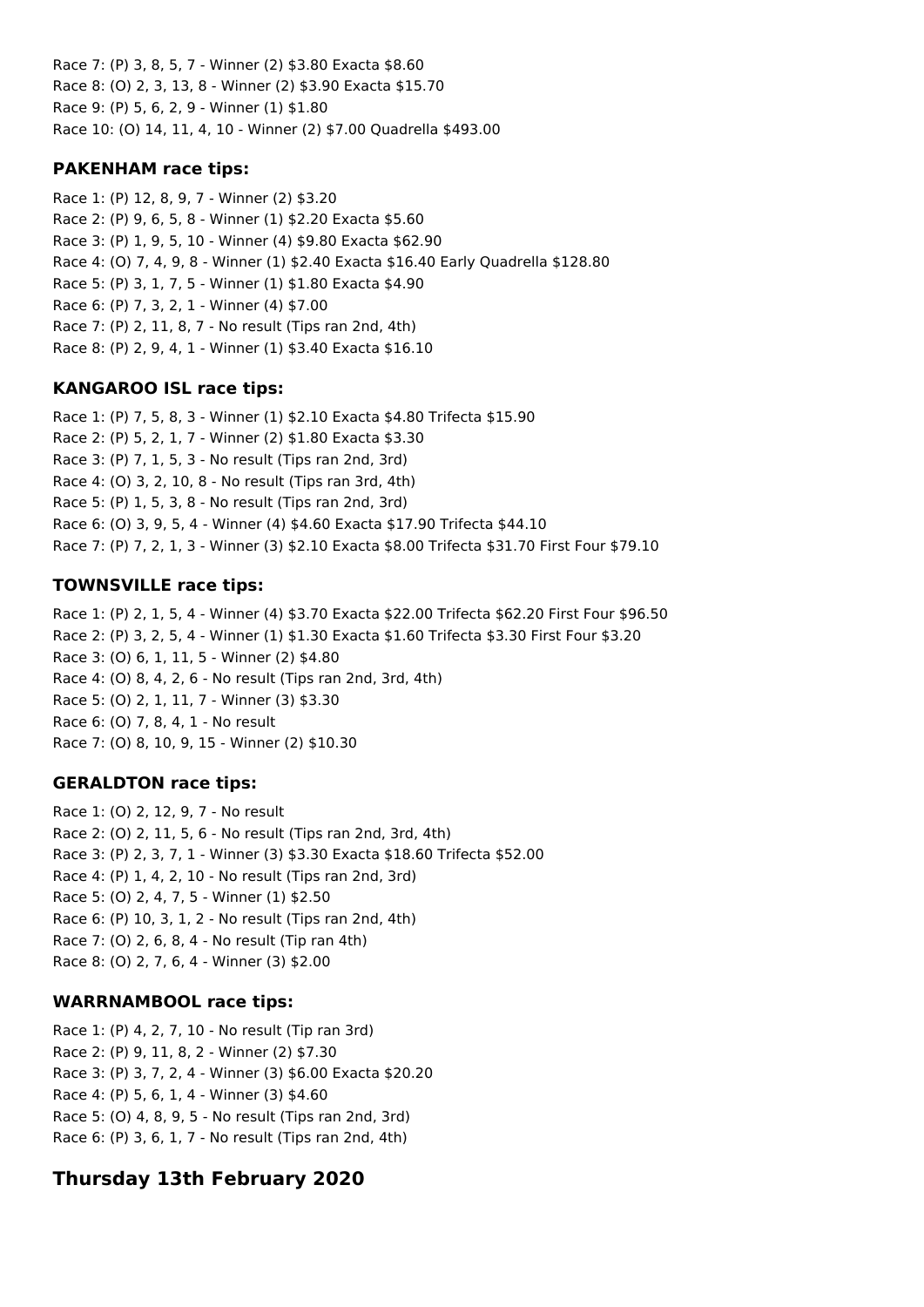### **WAGGA race tips:**

Race 1: (P) 10, 1, 3, 8 - Winner (3) \$3.60 Exacta \$5.90 Trifecta \$10.60 Race 2: (P) 4, 11, 12, 6 - Winner (1) \$1.30 Race 3: (P) 5, 12, 7, 1 - Winner (3) \$3.40 Exacta \$25.40 Race 4: (O) 10, 9, 2, 11 - No result (Tip ran 3rd) Race 5: (P) 9, 5, 4, 1 - No result (Tips ran 2nd, 3rd) Race 6: (O) 5, 2, 14, 9 - No result (Tips ran 2nd, 4th) Race 7: (O) 10, 2, 9, 3 - No result (Tip ran 4th) Race 8: (O) 9, 3, 13, 11 - Winner (2) \$3.60 Exacta \$10.60 Trifecta \$64.70

## **PAKENHAM race tips:**

Race 1: (P) 3, 4, 7, 11 - Winner (4) \$11.10 Exacta \$63.90 Trifecta \$130.30 Race 2: (P) 7, 1, 5, 4 - No result (Tips ran 2nd, 3rd) Race 3: (P) 3, 4, 9, 5 - No result (Tips ran 2nd, 4th) Race 4: (P) 6, 10, 9, 1 - Winner (1) \$1.60 Race 5: (P) 3, 7, 8, 5 - Winner (2) \$3.00 Exacta \$11.10 Race 6: (P) 6, 4, 9, 5 - No result (Tips ran 2nd, 4th) Race 7: (P) 4, 10, 1, 7 - Winner (3) \$4.80 Exacta \$32.20 Race 8: (P) 13, 8, 10, 12 - No result (Tips ran 2nd, 3rd, 4th)

## **DOOMBEN race tips:**

Race 1: (O) 8, 9, 1, 3 - Abandoned Race 2: (P) 5, 6, 4, 11 - Abandoned Race 3: (O) 1, 6, 4, 3 - Abandoned Race 4: (P) 2, 6, 1, 11 - Abandoned Race 5: (P) 2, 4, 1, 6 - Abandoned Race 6: (P) 1, 2, 6, 3 - Abandoned Race 7: (P) 1, 2, 4, 12 - Abandoned Race 8: (P) 6, 1, 8, 3 - Abandoned Race 9: (P) 1, 4, 10, 6 - Abandoned Race 10: (P) 1, 2, 6, 9 - Abandoned

## **BUNBURY race tips:**

Race 1: (P) 5, 10, 9, 6 - Winner (1) \$2.10 Exacta \$13.30 Race 2: (P) 6, 1, 7, 5 - No result (Tips ran 2nd, 3rd) Race 3: (P) 2, 11, 7, 9 - Winner (1) \$3.00 Exacta \$20.00 Race 4: (O) 3, 9, 4, 1 - No result (Tips ran 3rd, 4th) Race 5: (P) 6, 11, 9, 2 - Winner (2) \$2.10 Exacta \$6.80 Race 6: (P) 3, 9, 7, 4 - No result (Tips ran 2nd, 3rd) Race 7: (O) 2, 3, 10, 7 - Winner (1) \$2.90 Exacta \$26.10 Race 8: (P) 11, 10, 5, 4 - Winner (3) \$9.60

## **KYNETON race tips:**

Race 1: (P) 9, 6, 7, 8 - Winner (1) \$3.60 Exacta \$5.00 Trifecta \$33.30 First Four \$56.10 Race 2: (P) 13, 7, 5, 12 - Winner (4) \$5.40 Exacta \$17.60 Trifecta \$55.10 Race 3: (P) 4, 1, 3, 2 - Winner (3) \$2.90 Exacta \$7.30 Race 4: (O) 1, 12, 3, 7 - Winner (1) \$7.60 Exacta \$28.20 Trifecta \$262.10 First Four \$1,026.30 Race 5: (O) 6, 5, 2, 13 - Winner (1) \$2.40 Early Quadrella \$373.30 Race 6: (P) 5, 6, 4, 3 - Winner (1) \$2.00 Race 7: (P) 4, 5, 11, 2 - Winner (3) \$9.70 Exacta \$38.30 Trifecta \$121.30 First Four \$365.90 Race 8: (P) 7, 1, 10, 6 - No result (Tips ran 2nd, 3rd, 4th) Race 9: (O) 4, 1, 8, 11 - Winner (3) \$19.50 Exacta \$115.30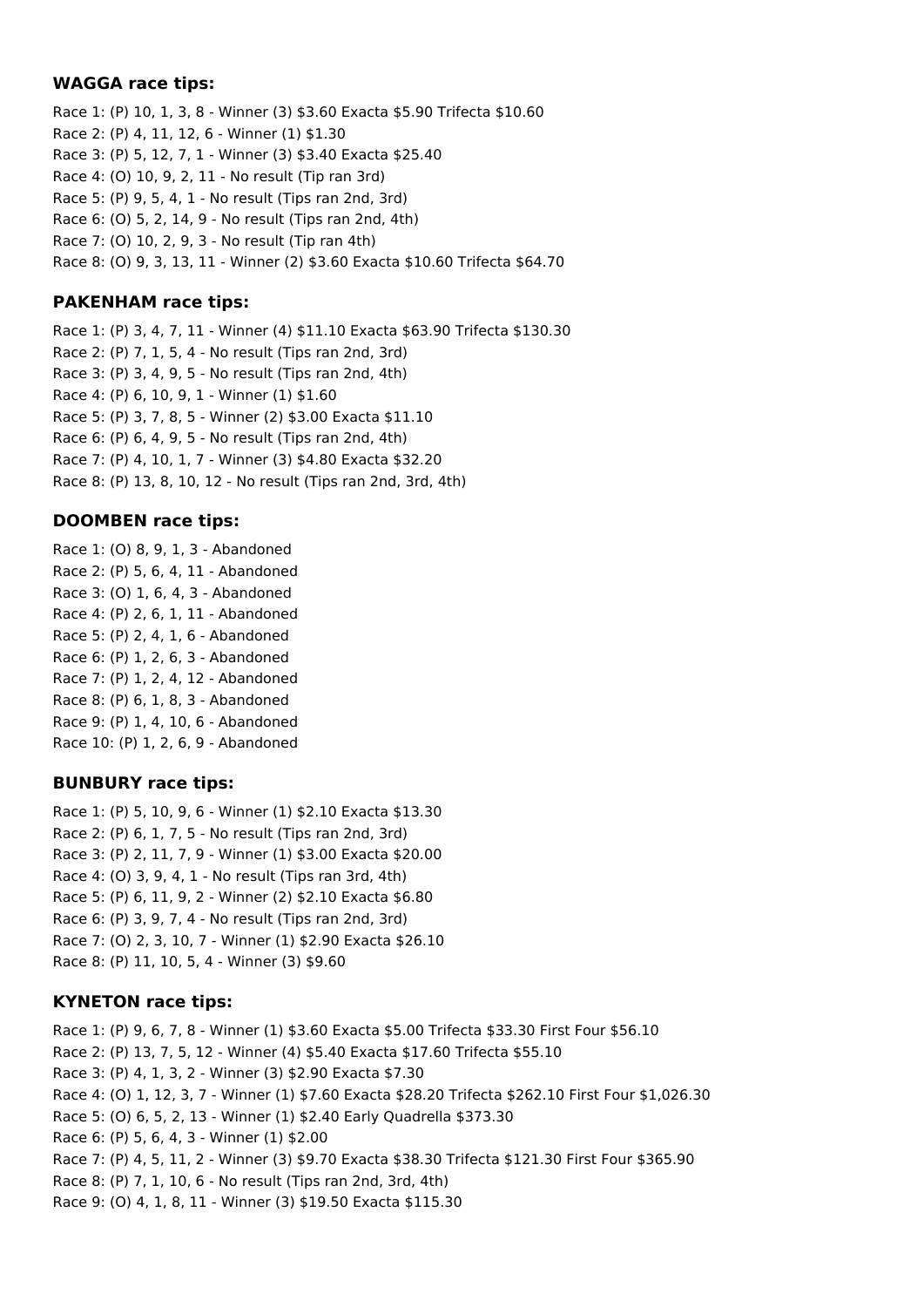# **Thursday 6th February 2020**

### **GRAFTON race tips:**

Race 1: (P) 3, 5, 6, 2 - Winner (2) \$4.10 Race 2: (P) 3, 1, 5, 10 - Winner (1) \$4.80 Exacta \$28.00 Race 3: (O) 10, 7, 13, 11 - Winner (1) \$4.00 Exacta \$15.60 Race 4: (P) 5, 1, 3, 6 - No result (Tips ran 2nd, 4th) Race 5: (O) 6, 10, 4, 3 - No result (Tips ran 2nd, 3rd) Race 6: (P) 14, 13, 10, 1 - Abandoned Race 7: (O) 2, 5, 1, 10 - Abandoned Race 8: (O) 2, 5, 1, 4 - Abandoned

### **PAKENHAM race tips:**

Race 1: (P) 3, 9, 6, 5 - Winner (4) \$4.30 Race 2: (P) 7, 4, 3, 5 - Winner (3) \$7.10 Race 3: (P) 9, 1, 8, 6 - Winner (2) \$2.30 Race 4: (P) 5, 8, 3, 7 - Winner (1) \$1.90 Race 5: (P) 2, 3, 1, 7 - Winner (4) \$17.60 Early Quadrella \$1,132.40 Race 6: (P) 5, 1, 3, 6 - Winner (3) \$5.10 Exacta \$11.00 Trifecta \$30.30 First Four \$108.60 Race 7: (P) 1, 8, 5, 4 - Winner (1) \$2.00 Race 8: (P) 4, 5, 1, 11 - Winner (2) \$5.20 Exacta \$10.70 Trifecta \$38.10 Race 9: (O) 7, 6, 5, 2 - Winner (3) \$5.50 Quadrella \$264.70

## **DOOMBEN race tips:**

Race 1: (P) 1, 5, 2, 7 - Abandoned Race 2: (P) 1, 6, 4, 5 - Abandoned Race 3: (P) 1, 2, 3, 7 - Abandoned Race 4: (P) 2, 5, 1, 4 - Abandoned Race 5: (O) 4, 6, 2, 1 - Abandoned Race 6: (P) 1, 4, 6, 5 - Abandoned Race 7: (O) 1, 4, 10, 9 - Abandoned Race 8: (P) 1, 2, 6, 8 - Abandoned

## **ALBANY race tips:**

Race 1: (P) 9, 4, 5, 2 - Winner (2) \$12.30 Exacta \$26.90 Trifecta \$186.80 Race 2: (P) 6, 8, 7, 9 - No result (Tip ran 2nd) Race 3: (P) 3, 1, 6, 8 - Winner (4) \$7.40 Exacta \$62.10 Trifecta \$217.80 Race 4: (P) 6, 4, 2, 3 - Winner (2) \$3.30 Race 5: (O) 4, 2, 8, 3 - Winner (2) \$3.10 Exacta \$17.60 Race 6: (P) 6, 2, 7, 8 - No result (Tips ran 2nd, 4th) Race 7: (O) 2, 3, 8, 4 - No result (Tips ran 2nd, 3rd) Race 8: (P) 5, 2, 9, 7 - Winner (2) \$9.10 Exacta \$35.70

## **KILMORE race tips:**

Race 1: (P) 4, 1, 8, 5 - Winner (1) \$1.50 Exacta \$1.80 Trifecta \$16.40 First Four \$7.80 Race 2: (P) 2, 7, 6, 5 - Winner (1) \$2.30 Exacta \$9.60 Race 3: (P) 7, 5, 11, 1 - Winner (1) \$2.00 Exacta \$10.40 Race 4: (P) 5, 9, 2, 10 - Winner (4) \$5.70 Exacta \$20.80 Trifecta \$108.10 First Four \$178.50 Early Quadrella \$81.80 Race 5: (P) 3, 5, 4, 1 - Winner (2) \$4.00 Race 6: (P) 6, 2, 4, 7 - Winner (1) \$2.90 Exacta \$13.70 Trifecta \$20.40 First Four \$110.80 Race 7: (O) 5, 3, 9, 2 - Winner (4) \$3.90 Race 8: (O) 6, 10, 5, 1 - No result (Tips ran 2nd, 3rd)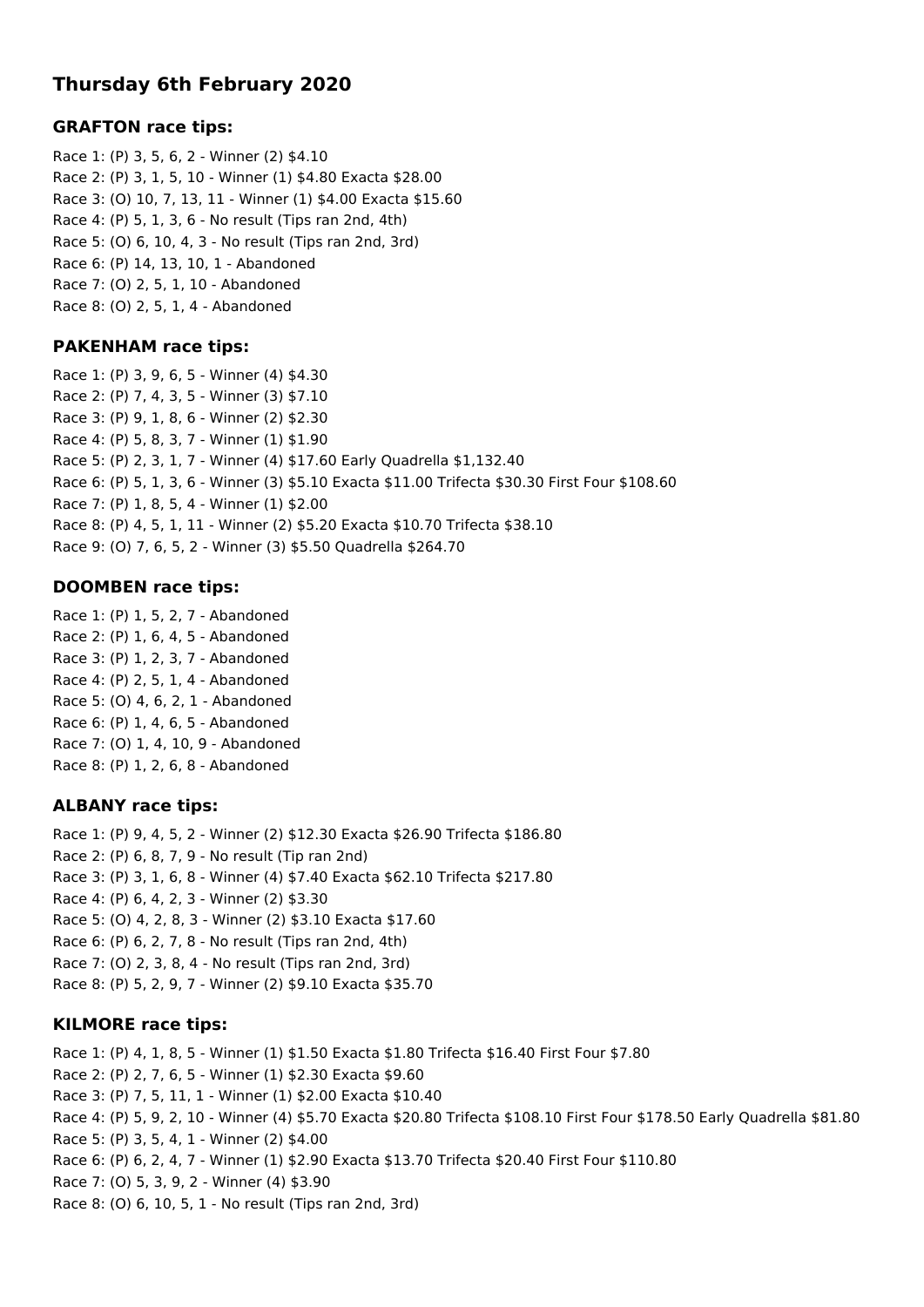# **Thursday 30th January 2020**

## **SCONE race tips:**

Race 1: (P) 1, 7, 5, 4 - Winner (1) \$2.40 Exacta \$8.70 Race 2: (O) 5, 9, 8, 7 - No result (Tips ran 3rd, 4th) Race 3: (P) 6, 1, 5, 3 - Winner (4) \$7.10 Exacta \$28.00 Trifecta \$120.90 Race 4: (P) 5, 1, 8, 4 - Winner (4) \$6.60 Race 5: (O) 2, 1, 5, 9 - No result (Tips ran 2nd, 3rd) Race 6: (P) 13, 3, 11, 8 - Winner (2) \$2.90 Exacta \$7.80 Trifecta \$31.00 First Four \$54.10 Race 7: (O) 4, 2, 9, 10 - Winner (1) \$1.60 Exacta \$13.70 Trifecta \$43.20 Race 8: (O) 8, 13, 11, 12 - Winner (2) \$20.70 Exacta \$75.50

## **PAKENHAM race tips:**

Race 1: (P) 2, 5, 4, 1 - Winner (4) \$13.80 Exacta \$32.10 Trifecta \$87.50 Race 2: (P) 4, 9, 6, 3 - Winner (4) \$10.10 Exacta \$78.00 Race 3: (P) 1, 11, 2, 8 - Winner (2) \$6.40 Race 4: (O) 5, 3, 10, 2 - Winner (1) \$1.70 Early Quadrella \$829.50 Race 5: (P) 10, 8, 4, 1 - No result (Tips ran 2nd, 3rd) Race 6: (P) 8, 7, 2, 1 - Winner (3) \$10.10 Exacta \$38.30 Trifecta \$105.90 Race 7: (P) 3, 6, 5, 4 - Winner (4) \$4.90 Race 8: (P) 1, 2, 8, 4 - Winner (2) \$4.90 Exacta \$47.40

### **DOOMBEN race tips:**

Race 1: (P) 3, 1, 5, 2 - Winner (2) \$2.90 Exacta \$22.50 Trifecta \$91.40 Race 2: (P) 1, 5, 8, 2 - Winner (1) \$1.50 Exacta \$17.80 Trifecta \$38.00 First Four \$116.20 Race 3: (O) 13, 3, 2, 5 - No result (Tip ran 2nd) Race 4: (P) 4, 3, 7, 8 - Winner (1) \$2.00 Exacta \$10.60 Race 5: (P) 7, 1, 2, 9 - Winner (1) \$1.50 Exacta \$4.70 Race 6: (P) 3, 5, 11, 4 - Winner (4) \$3.40 Race 7: (P) 5, 9, 4, 6 - Winner (4) \$6.80 Exacta \$22.20 Race 8: (P) 2, 11, 3, 9 - Winner (2) \$7.50 Exacta \$45.30 Trifecta \$81.90 Quadrella \$400.60

## **ALBANY race tips:**

Race 1: (P) 6, 3, 10, 4 - Winner (2) \$4.10 Exacta \$10.10 Trifecta \$45.20 Race 2: (O) 2, 7, 11, 8 - Winner (1) \$3.60 Exacta \$16.40 Trifecta \$140.20 Race 3: (P) 8, 7, 2, 3 - Winner (2) \$3.40 Race 4: (P) 5, 7, 6, 4 - Winner (4) \$3.40 Early Quadrella \$257.00 Race 5: (O) 1, 6, 10, 3 - No result (Tip ran 4th) Race 6: (P) 4, 7, 3, 5 - No result (Tips ran 2nd, 3rd, 4th) Race 7: (O) 5, 8, 9, 1 - Winner (2) \$3.80 Exacta \$78.30 Race 8: (P) 6, 8, 1, 7 - Winner (2) \$2.70 Exacta \$15.70 Trifecta \$67.30

## **STONY CREEK race tips:**

Race 1: (P) 1, 3, 2, 6 - Winner (3) \$3.60 Exacta \$10.10 Trifecta \$55.60 Race 2: (P) 6, 2, 3, 5 - Winner (1) \$4.90 Race 3: (P) 7, 11, 2, 3 - Winner (1) \$2.70 Exacta \$15.30 Trifecta \$36.90 First Four \$110.00 Race 4: (O) 12, 3, 11, 4 - Winner (2) \$2.30 Exacta \$4.90 Early Quadrella \$177.80 Race 5: (P) 1, 3, 6, 7 - Winner (2) \$5.10 Exacta \$11.80 Race 6: (P) 6, 3, 2, 5 - No result (Tips ran 2nd, 4th) Race 7: (O) 11, 8, 2, 4 - Winner (4) \$3.50 Exacta \$12.20 Trifecta \$42.90

## **Thursday 23rd January 2020**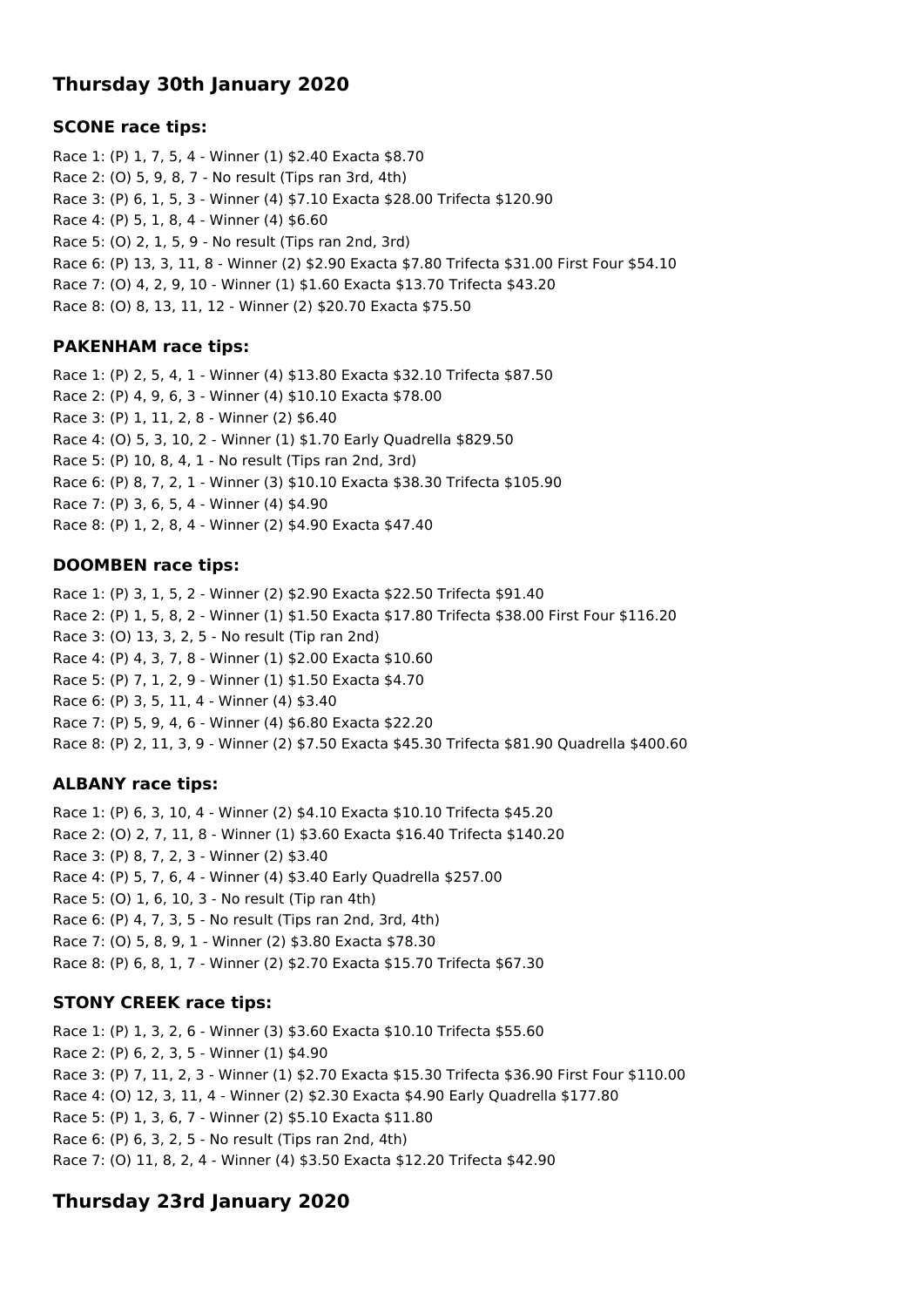## **TAMWORTH race tips:**

Race 1: (P) 9, 11, 3, 13 - Winner (3) \$10.20 Exacta \$37.00 Race 2: (O) 1, 8, 13, 5 - Winner (4) \$4.70 Race 3: (O) 1, 4, 7, 12 - Winner (2) \$3.00 Race 4: (O) 2, 8, 7, 6 - Winner (1) \$1.60 Exacta \$17.90 Early Quadrella \$241.40 Race 5: (O) 4, 2, 11, 9 - Winner (3) \$6.60 Race 6: (O) 6, 4, 15, 10 - Winner (1) \$2.50 Exacta \$33.80 Trifecta \$141.90 Race 7: (O) 3, 2, 12, 6 - Winner (4) \$12.40 Race 8: (O) 5, 1, 7, 14 - No result

### **PAKENHAM race tips:**

Race 1: (P) 3, 1, 9, 5 - Winner (3) \$2.20 Exacta \$3.90 Trifecta \$8.50 Race 2: (P) 11, 4, 6, 10 - Winner (2) \$3.70 Exacta \$8.60 Trifecta \$29.00 First Four \$63.90 Race 3: (O) 4, 2, 8, 13 - Winner (2) \$4.50 Exacta \$8.80 Trifecta \$116.40 First Four \$371.10 Race 4: (P) 8, 6, 12, 13 - No result (Tips ran 3rd, 4th) Race 5: (P) 4, 8, 2, 12 - Winner (1) \$4.80 Exacta \$20.00 Race 6: (P) 14, 3, 4, 13 - Winner (4) \$8.10 Exacta \$40.60 Trifecta \$328.90 Race 7: (O) 1, 4, 6, 3 - Winner (4) \$7.60 Exacta \$79.40 Race 8: (P) 3, 12, 15, 14 - No result (Tip ran 2nd)

## **DOOMBEN race tips:**

Race 1: (P) 9, 6, 2, 1 - Winner (3) \$4.60 Race 2: (P) 9, 11, 12, 5 - Winner (3) \$6.40 Exacta \$19.20 Trifecta \$47.50 Race 3: (O) 13, 6, 20, 9 - Winner (2) \$2.90 Exacta \$10.10 Race 4: (P) 5, 2, 4, 10 - Winner (1) \$2.50 Exacta \$15.40 Early Quadrella \$365.90 Race 5: (P) 7, 2, 3, 12 - Winner (4) \$6.20 Race 6: (O) 2, 9, 16, 5 - Winner (3) \$17.10 Exacta \$143.80 Trifecta \$816.80 First Four \$2,220.70 Race 7: (P) 10, 2, 5, 12 - Winner (3) \$9.90 Race 8: (O) 11, 8, 1, 3 - Winner (4) \$4.40 Exacta \$26.90 Quadrella \$4,979.30

## **PINJARRA race tips:**

Race 1: (P) 10, 7, 3, 5 - Winner (3) \$4.90 Race 2: (O) 9, 1, 8, 10 - Winner (3) \$3.70 Exacta \$48.20 Trifecta \$156.10 Race 3: (O) 6, 12, 14, 10 - No result (Tip ran 4th) Race 4: (P) 4, 1, 7, 6 - Winner (3) \$4.80 Exacta \$14.90 Race 5: (O) 3, 6, 12, 4 - Winner (1) \$1.90 Race 6: (P) 3, 6, 8, 12 - No result (Tip ran 3rd) Race 7: (O) 7, 3, 5, 9 - No result (Tips ran 2nd, 4th)

## **WANGARATTA race tips:**

Race 1: (P) 1, 7, 8, 10 - No result (Tips ran 2nd, 4th) Race 2: (O) 1, 7, 4, 8 - Winner (3) \$5.60 Exacta \$20.90 Trifecta \$112.80 First Four \$249.70 Race 3: (P) 5, 9, 6, 3 - Winner (1) \$2.20 Exacta \$4.90 Trifecta \$11.40 Race 4: (O) 7, 2, 12, 9 - No result (Tips ran 2nd, 4th) Race 5: (P) 1, 2, 6, 5 - Winner (1) \$5.90 Exacta \$31.90 Trifecta \$70.30 Race 6: (O) 5, 8, 2, 7 - No result (Tips ran 2nd, 4th) Race 7: (O) 3, 13, 11, 9 - Winner (1) \$4.10 Race 8: (P) 1, 6, 8, 5 - Winner (4) \$6.60

## **Thursday 16th January 2020**

**GOSFORD race tips:**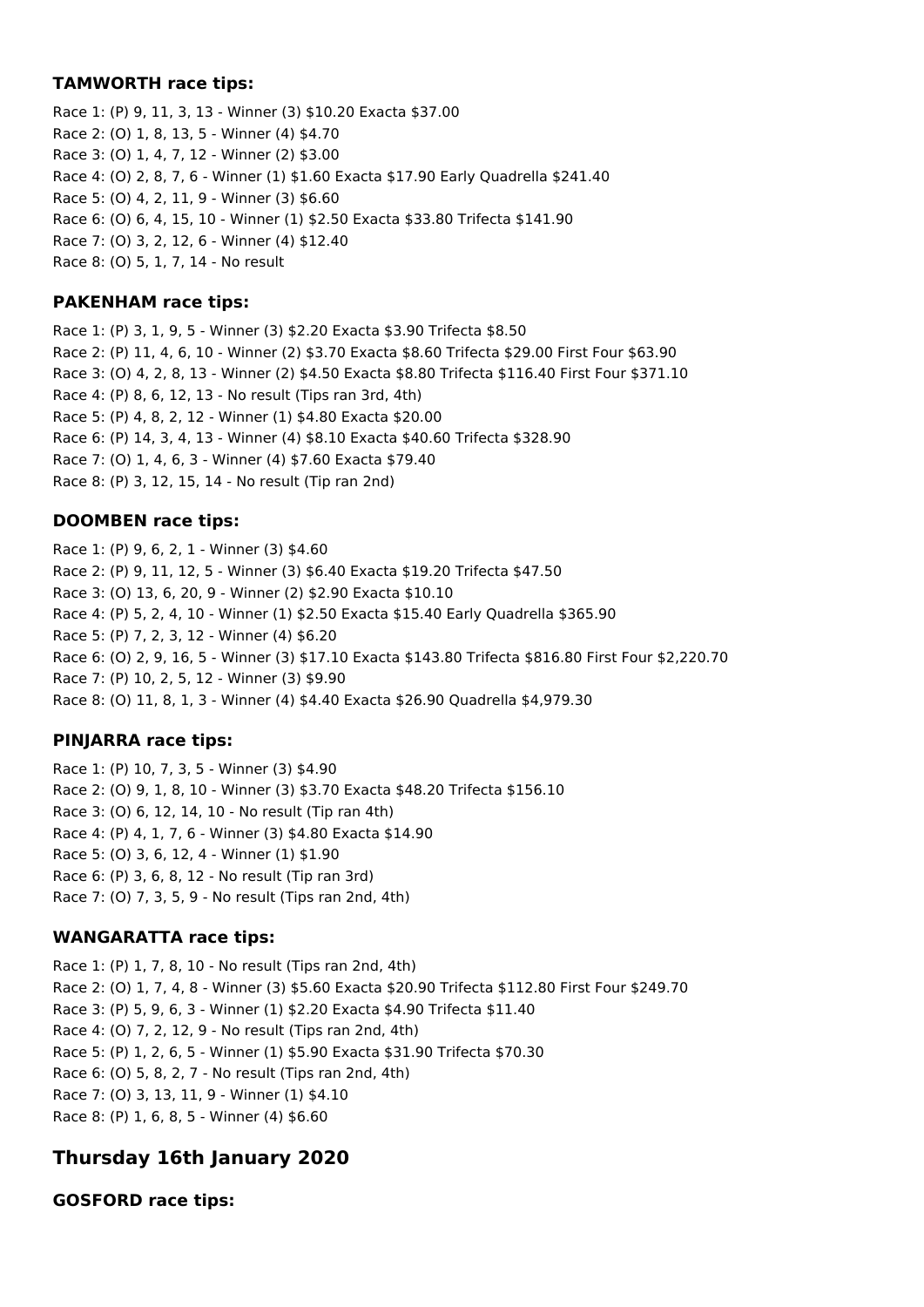Race 1: (P) 7, 5, 4, 1 - Winner (1) \$2.40 Exacta \$6.90 Trifecta \$9.90 First Four \$12.50 Race 2: (P) 4, 9, 2, 6 - Winner (4) \$3.90 Race 3: (O) 5, 9, 10, 1 - Winner (4) \$6.20 Race 4: (P) 5, 6, 2, 4 - Winner (1) \$2.90 Early Quadrella \$249.20 Race 5: (O) 3, 4, 7, 10 - Winner (1) \$2.40 Race 6: (P) 10, 5, 4, 2 - Winner (3) \$2.50 Exacta \$11.40 Trifecta \$28.20 Race 7: (O) 2, 6, 12, 10 - Winner (1) \$3.90 Exacta \$70.10 Trifecta \$349.40 Quadrella \$114.40

#### **PAKENHAM race tips:**

Race 1: (P) 5, 10, 6, 3 - Winner (1) \$1.60 Exacta \$11.40 Trifecta \$41.50 Race 2: (P) 12, 5, 1, 8 - Winner (3) \$2.80 Race 3: (P) 5, 8, 4, 10 - Winner (4) \$6.60 Race 4: (P) 12, 6, 5, 7 - Winner (1) \$2.20 Exacta \$4.80 Early Quadrella \$224.30 Race 5: (O) 1, 2, 7, 6 - Winner (1) \$3.50 Exacta \$21.00 Race 6: (P) 12, 11, 5, 10 - Winner (1) \$1.90 Exacta \$14.60 Race 7: (O) 8, 12, 11, 4 - No result (Tip ran 2nd) Race 8: (O) 9, 8, 1, 10 - Winner (1) \$2.90 Exacta \$15.90

### **PENOLA race tips:**

Race 1: (P) 8, 7, 1, 6 - Winner (3) \$9.40 Exacta \$25.20 Trifecta \$92.00 First Four \$1,179.40 Race 2: (O) 7, 6, 10, 5 - No result (Tips ran 2nd, 3rd, 4th) Race 3: (P) 8, 9, 7, 3 - No result (Tips ran 2nd, 4th) Race 4: (O) 4, 2, 7, 1 - No result (Tips ran 2nd, 3rd, 4th) Race 5: (O) 4, 1, 14, 8 - No result (Tips ran 2nd, 4th) Race 6: (P) 7, 6, 3, 5 - Winner (3) \$2.60 Exacta \$14.30 Race 7: (P) 5, 2, 4, 6 - Winner (3) \$4.20 Exacta \$9.50 Race 8: (P) 3, 14, 8, 15 - No result

## **DOOMBEN race tips:**

Race 1: (P) 4, 5, 10, 6 - No result (Tips ran 2nd, 3rd, 4th) Race 2: (O) 3, 4, 6, 10 - No result (Tips ran 2nd, 3rd) Race 3: (O) 1, 8, 16, 4 - Winner (1) \$2.70 Race 4: (P) 9, 8, 14, 7 - Winner (1) \$2.00 Race 5: (P) 4, 14, 12, 7 - Winner (2) \$5.80 Race 6: (O) 3, 1, 11, 9 - Winner (1) \$4.40 Race 7: (O) 10, 7, 15, 16 - No result (Tip ran 3rd) Race 8: (O) 9, 7, 19, 3 - Winner (2) \$17.40

#### **GERALDTON race tips:**

Race 1: (P) 1, 2, 7, 4 - No result (Tips ran 2nd, 3rd, 4th) Race 2: (P) 5, 8, 6, 9 - Winner (1) \$2.20 Race 3: (P) 3, 1, 2, 5 - Winner (1) \$2.60 Exacta \$10.80 Trifecta \$61.40 Race 4: (O) 5, 9, 10, 3 - Winner (1) \$1.80 Race 5: (P) 3, 2, 4, 6 - Winner (1) \$1.80 Race 6: (P) 1, 2, 10, 8 - No result (Tip ran 2nd) Race 7: (O) 1, 3, 2, 11 - Winner (1) \$3.50 Exacta \$12.90

#### **ARARAT race tips:**

Race 1: (P) 1, 2, 3, 7 - Winner (1) \$3.00 Exacta \$15.20 Trifecta \$31.50 Race 2: (P) 7, 1, 6, 14 - Winner (1) \$1.90 Race 3: (O) 1, 6, 12, 5 - Winner (1) \$1.70 Race 4: (O) 12, 7, 14, 6 - Winner (3) \$3.70 Exacta \$37.10 Early Quadrella \$26.70 Race 5: (P) 6, 7, 1, 4 - Winner (1) \$5.50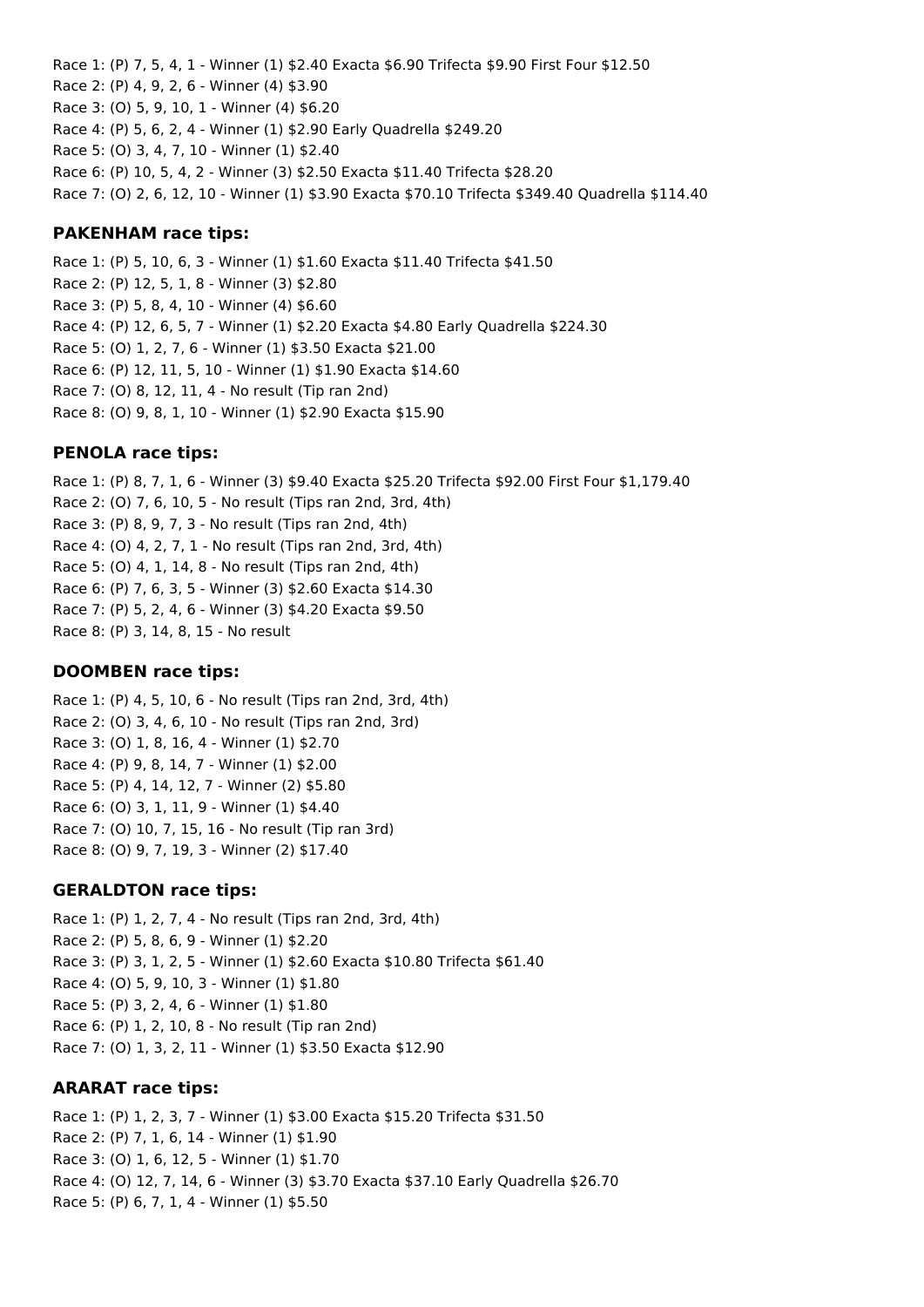Race 6: (P) 5, 6, 1, 2 - Winner (3) \$2.10 Exacta \$7.00 Race 7: (P) 6, 7, 12, 3 - No result (Tips ran 2nd, 4th) Race 8: (O) 13, 6, 8, 2 - No result (Tip ran 3rd)

## **Thursday 9th January 2020**

#### **WAGGA race tips:**

Race 1: (P) 5, 2, 4, 3 - Winner (1) \$3.40 Race 2: (O) 4, 12, 3, 5 - Winner (4) \$3.90 Race 3: (P) 10, 7, 3, 2 - Winner (2) \$9.30 Exacta \$41.80 Race 4: (P) 7, 8, 6, 10 - Winner (3) \$2.00 Exacta \$9.20 Race 5: (O) 13, 11, 4, 7 - Winner (4) \$4.80 Race 6: (O) 4, 12, 7, 14 - Winner (4) \$4.90 Exacta \$13.30 Early Quadrella \$1,644.30 Race 7: (O) 2, 3, 5, 7 - Winner (1) \$2.60 Race 8: (O) 12, 4, 13, 7 - Winner (1) \$2.80 Race 9: (O) 6, 7, 10, 3 - Winner (1) \$4.20 Race 10: (O) 7, 6, 10, 5 - Winner (3) \$4.00 Exacta \$15.40 Quadrella \$162.60

## **GEELONG race tips:**

Race 1: (P) 8, 6, 1, 9 - No result (Tips ran 3rd, 4th) Race 2: (P) 8, 3, 4, 2 - Winner (2) \$2.10 Exacta \$4.20 Trifecta \$7.50 First Four \$18.10 Race 3: (P) 11, 6, 9, 2 - Winner (4) \$4.40 Exacta \$15.20 Race 4: (O) 5, 1, 2, 13 - Winner (1) \$2.60 Race 5: (P) 8, 1, 6, 9 - Winner (4) \$3.50 Race 6: (P) 6, 8, 3, 7 - Winner (1) \$2.50 Race 7: (P) 10, 2, 4, 3 - Winner (4) \$4.10 Race 8: (O) 3, 11, 6, 2 - No result (Tips ran 2nd, 3rd, 4th)

## **DOOMBEN race tips:**

Race 1: (P) 6, 4, 10, 8 - Winner (2) \$7.30 Race 2: (P) 7, 4, 8, 10 - No result (Tips ran 2nd, 4th) Race 3: (P) 1, 9, 2, 5 - No result (Tips ran 2nd, 3rd) Race 4: (P) 8, 5, 1, 2 - Winner (3) \$8.40 Exacta \$33.70 Trifecta \$106.50 Race 5: (P) 4, 3, 1, 8 - Winner (2) \$2.30 Exacta \$5.90 Race 6: (P) 2, 7, 1, 11 - Winner (1) \$1.60 Race 7: (P) 7, 1, 6, 4 - Winner (1) \$2.80 Race 8: (O) 4, 15, 13, 3 - Winner (1) \$3.70 Quadrella \$68.30

## **GERALDTON race tips:**

Race 1: (P) 7, 5, 4, 1 - Winner (1) \$1.80 Exacta \$13.10 Race 2: (O) 1, 8, 9, 4 - Winner (2) \$4.10 Race 3: (P) 4, 1, 3, 7 - Winner (3) \$4.30 Race 4: (O) 4, 9, 7, 3 - Winner (4) \$7.80 Early Quadrella \$479.00 Race 5: (O) 3, 1, 9, 2 - No result (Tips ran 2nd, 3rd, 4th) Race 6: (O) 9, 10, 7, 5 - No result (Tip ran 2nd) Race 7: (O) 3, 2, 10, 9 - No result (Tip ran 3rd)

## **STONY CREEK race tips:**

Race 1: (P) 1, 4, 6, 2 - Winner (3) \$5.50 Exacta \$20.10 Trifecta \$31.00 First Four \$36.10 Race 2: (P) 10, 7, 2, 3 - Winner (1) \$2.30 Race 3: (P) 5, 6, 11, 10 - No result (Tips ran 3rd, 4th) Race 4: (P) 5, 10, 9, 7 - Winner (4) \$6.40 Exacta \$65.00 Race 5: (P) 3, 2, 4, 5 - Winner (1) \$1.90 Exacta \$10.40 Trifecta \$30.70